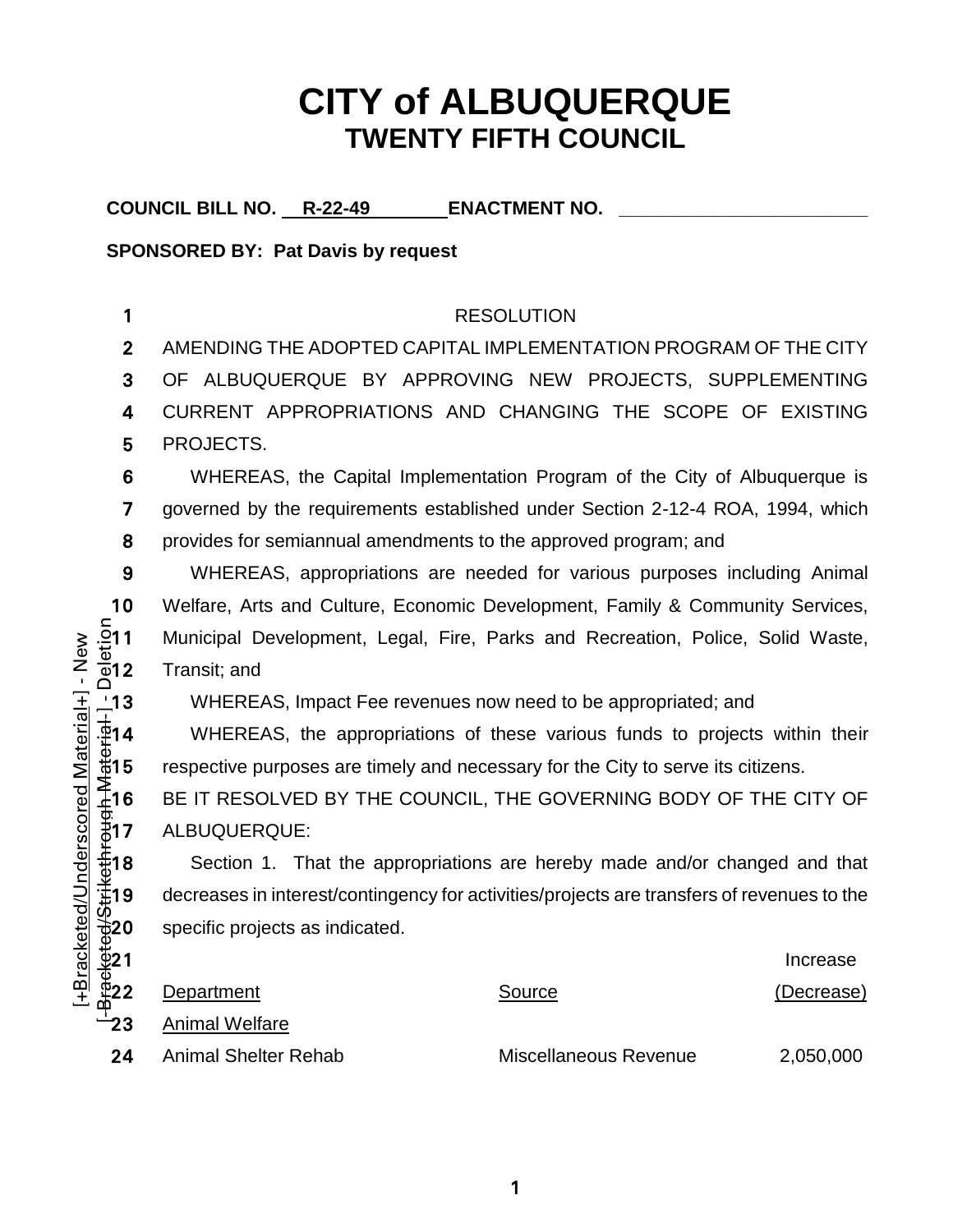| 1                                    | The scope of the project is to plan, design, renovate, construct, otherwise                              |                                                                                 |           |  |  |  |  |  |  |  |
|--------------------------------------|----------------------------------------------------------------------------------------------------------|---------------------------------------------------------------------------------|-----------|--|--|--|--|--|--|--|
|                                      | $\boldsymbol{2}$<br>improve, purchase equipment, and vehicles for City animal shelters and facilities of |                                                                                 |           |  |  |  |  |  |  |  |
| 3                                    | the Animal Welfare Department.                                                                           |                                                                                 |           |  |  |  |  |  |  |  |
| 4                                    | <b>Arts and Culture/Bio Park</b>                                                                         |                                                                                 |           |  |  |  |  |  |  |  |
| 5                                    | <b>Bio Park</b>                                                                                          | (740)                                                                           |           |  |  |  |  |  |  |  |
| 6                                    | Contingency                                                                                              | Interest                                                                        | 740       |  |  |  |  |  |  |  |
| 7                                    |                                                                                                          | \$740 of interest for Bio Park shall be used for indirect overhead assessed on  |           |  |  |  |  |  |  |  |
| 8                                    | State grants.                                                                                            |                                                                                 |           |  |  |  |  |  |  |  |
| 9                                    | <b>Arts and Culture / Library</b>                                                                        |                                                                                 |           |  |  |  |  |  |  |  |
| 10                                   | Library                                                                                                  | (137, 330)                                                                      |           |  |  |  |  |  |  |  |
| 11                                   | Contingency                                                                                              | Interest                                                                        | 2,330     |  |  |  |  |  |  |  |
| 12                                   |                                                                                                          | \$2,330 of interest for Library shall be used for indirect overhead assessed on |           |  |  |  |  |  |  |  |
| 13                                   | State grants.                                                                                            |                                                                                 |           |  |  |  |  |  |  |  |
| 14                                   | <b>Library Building Renovations</b>                                                                      | Interest                                                                        | 135,000   |  |  |  |  |  |  |  |
| 15                                   | <b>Albuquerque Museum Collection</b>                                                                     | (415)                                                                           |           |  |  |  |  |  |  |  |
| 16                                   | <b>Balloon Museum Parking Lot</b>                                                                        | 415                                                                             |           |  |  |  |  |  |  |  |
| 17                                   | <b>Feasibility Study NW Library</b>                                                                      |                                                                                 |           |  |  |  |  |  |  |  |
| $\frac{5}{9}$ 18<br>$\frac{1}{9}$ 19 | The scope of this project is hereby expanded to allow for unused funding to be used                      |                                                                                 |           |  |  |  |  |  |  |  |
| $-$ New                              | to purchase vehicles, design, construct, equip, furnish, repair and renovate current                     |                                                                                 |           |  |  |  |  |  |  |  |
| $\frac{1}{4}$ 20                     | library facilities city wide.                                                                            |                                                                                 |           |  |  |  |  |  |  |  |
| (Haterial+<br>$\frac{1}{2}21$        | <b>Arts and Culture /Museum</b>                                                                          |                                                                                 |           |  |  |  |  |  |  |  |
| $rac{1}{12}$ 22                      | 2016C GRT REV BOND                                                                                       | Interest                                                                        | (23, 921) |  |  |  |  |  |  |  |
| <u>≨ิ้</u> 23                        | Route 66 Museum                                                                                          | Interest                                                                        | 23,921    |  |  |  |  |  |  |  |
| ਰ<br>ਰੋ24                            | DMD/CIP                                                                                                  |                                                                                 |           |  |  |  |  |  |  |  |
| +Bracketed/Underscored<br>节25        | <b>MD Vehicles Replacement</b>                                                                           | Miscellaneous Revenue                                                           | 7,904     |  |  |  |  |  |  |  |
| 1⊉26                                 | DMD/Energy                                                                                               |                                                                                 |           |  |  |  |  |  |  |  |
|                                      | <b>Energy Conservation</b>                                                                               | <b>Contribution in Aid</b>                                                      | 6,065     |  |  |  |  |  |  |  |
| <del>∜9</del> 27<br>⊕928<br>∰29      |                                                                                                          | Miscellaneous Revenue                                                           | 1,500     |  |  |  |  |  |  |  |
|                                      | DMD/Storm                                                                                                |                                                                                 |           |  |  |  |  |  |  |  |
| ່ 30                                 | Storm                                                                                                    | Interest                                                                        | (500,000) |  |  |  |  |  |  |  |
| 31                                   | <b>Townsend SE</b>                                                                                       | Interest                                                                        | 400,000   |  |  |  |  |  |  |  |
| 32                                   | <b>Montgomery NE Storm Drain</b>                                                                         | Interest                                                                        | 50,000    |  |  |  |  |  |  |  |
| 33                                   | Hahn Arroyo Structural Rehab                                                                             | Interest                                                                        | 50,000    |  |  |  |  |  |  |  |

[+Bracketed/Underscored Material+] - New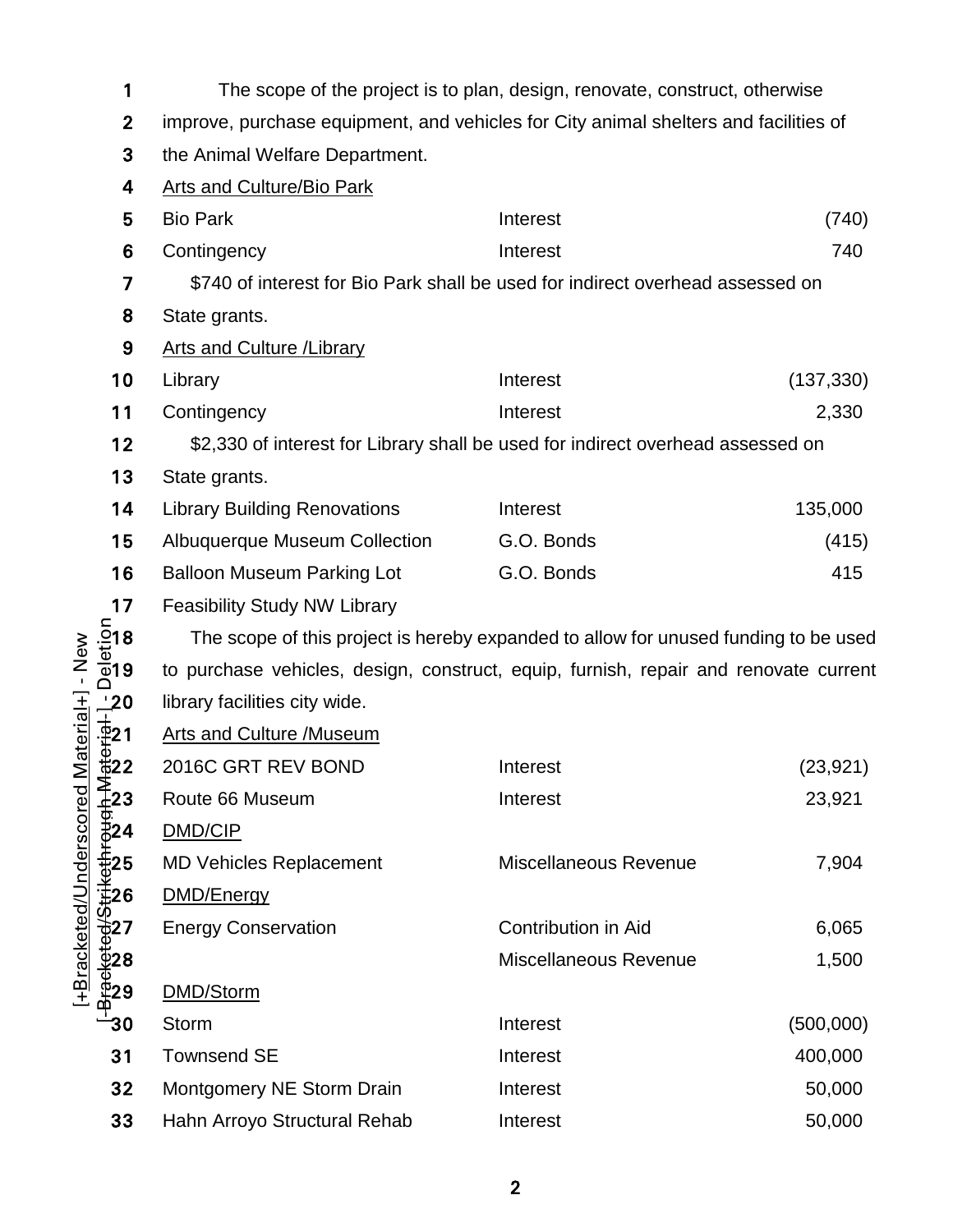| 1                                                                                                                                                                                                                                      | <b>Broadway Pump Station</b>                                                       | Miscellaneous Revenue       | 8,500      |
|----------------------------------------------------------------------------------------------------------------------------------------------------------------------------------------------------------------------------------------|------------------------------------------------------------------------------------|-----------------------------|------------|
| $\mathbf{2}$                                                                                                                                                                                                                           |                                                                                    | <b>Contribution in Aid</b>  | 245,116    |
| 3                                                                                                                                                                                                                                      | <b>MS4 Storm Water Implementation</b>                                              | Contributions               | 40,163     |
| 4                                                                                                                                                                                                                                      | <b>DMD/Streets</b>                                                                 |                             |            |
| 5                                                                                                                                                                                                                                      | <b>Streets</b>                                                                     | Interest                    | (832, 824) |
| 6                                                                                                                                                                                                                                      | Contingency                                                                        | Interest                    | 12,824     |
| 7                                                                                                                                                                                                                                      | \$12,824 of interest for Streets shall be used for indirect overhead assessed on   |                             |            |
| 8                                                                                                                                                                                                                                      | State grants.                                                                      |                             |            |
| 9                                                                                                                                                                                                                                      | <b>Reconstruction Major Intersection</b>                                           | Interest                    | 820,000    |
| 10                                                                                                                                                                                                                                     | Advance Right of Way                                                               | Sale of Public Surplus      | 2,000      |
| 11                                                                                                                                                                                                                                     | <b>Public Works Funding</b>                                                        | Contribution in Aid         | 1,613      |
| 12                                                                                                                                                                                                                                     | <b>D2 Street Projects</b>                                                          | Contribution in Aid         | 539        |
| 13                                                                                                                                                                                                                                     | <b>Sidewalk Improvements</b>                                                       | Contribution in Aid         | 2,966      |
| 14                                                                                                                                                                                                                                     | <b>Major Paving Rehabilitation</b>                                                 | Contribution in Aid         | 6,622      |
| 15                                                                                                                                                                                                                                     | Safety Intersection                                                                | <b>City Property Damage</b> | 26,544     |
| 16                                                                                                                                                                                                                                     | <b>Street Lighting</b>                                                             | <b>City Property Damage</b> | 7,542      |
| 17                                                                                                                                                                                                                                     |                                                                                    | <b>Auction Sales</b>        | 289        |
| <u>ຸ້ລົ</u> 18<br>ພິອາ<br>ດິ <sup>9</sup>                                                                                                                                                                                              | <b>Traffic Sign and Markings</b>                                                   | Sale of Public Surplus      | 3,160      |
|                                                                                                                                                                                                                                        | <b>Albuquerque Complete Streets</b>                                                | FY22 NMDOT                  | 3,000,000  |
|                                                                                                                                                                                                                                        |                                                                                    | Transfer from 305           | 511,236    |
| $\frac{-20}{\frac{1}{2}}$<br>$\frac{1}{2}$<br>$\frac{1}{2}$<br>$\frac{1}{2}$<br>$\frac{2}{2}$                                                                                                                                          | The project description attached hereto may only be amended as provided by Section |                             |            |
|                                                                                                                                                                                                                                        | 2-12-4-ROA, 1994.                                                                  |                             |            |
|                                                                                                                                                                                                                                        | Albuquerque Complete Streets                                                       | FY23 NMDOT                  | 3,000,000  |
|                                                                                                                                                                                                                                        |                                                                                    | Transfer from 305           | 511,236    |
| $+\frac{1}{2}$<br>$+\frac{1}{2}$<br>$+\frac{1}{2}$<br>$+\frac{1}{2}$<br>$+\frac{1}{2}$<br>$-\frac{1}{2}$<br>$-\frac{1}{2}$<br>$-\frac{1}{2}$<br>$-\frac{1}{2}$<br>$-\frac{1}{2}$<br>$-\frac{1}{2}$<br>$-\frac{1}{2}$<br>$-\frac{1}{2}$ | The project description attached hereto may only be amended as provided by Section |                             |            |
|                                                                                                                                                                                                                                        | 2-12-4-ROA, 1994.                                                                  |                             |            |
|                                                                                                                                                                                                                                        | 98 <sup>th</sup> /Gibson Intersection Reconstruction FY23 NMDOT                    |                             | 2,000,000  |
|                                                                                                                                                                                                                                        |                                                                                    | Transfer from 305           | 340,824    |
|                                                                                                                                                                                                                                        | The project description attached hereto may only be amended as provided by         |                             |            |
| 30                                                                                                                                                                                                                                     | Section 2-12-4-ROA, 1994.                                                          |                             |            |
| 31                                                                                                                                                                                                                                     | AMPA Wide Bicycle/Facilities and                                                   |                             |            |
| 32                                                                                                                                                                                                                                     | Program                                                                            | FY22 NMDOT                  | 200,000    |
| 33                                                                                                                                                                                                                                     |                                                                                    | Transfer from 305           | 34,082     |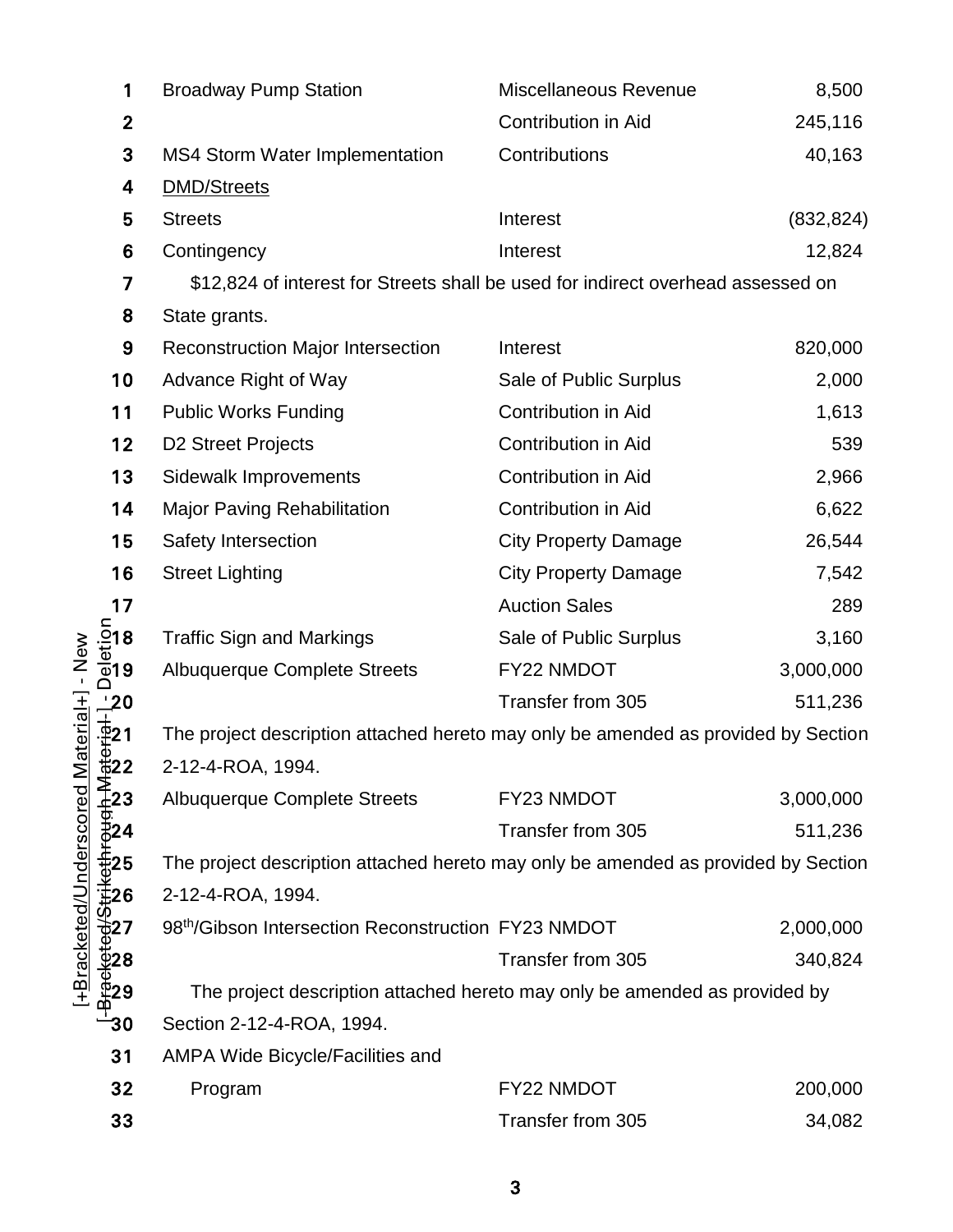| 1                                                                                                                                            | The project description attached hereto may only be amended as provided by        |                               |             |  |  |  |
|----------------------------------------------------------------------------------------------------------------------------------------------|-----------------------------------------------------------------------------------|-------------------------------|-------------|--|--|--|
| 2                                                                                                                                            | Section 2-12-4-ROA, 1994.                                                         |                               |             |  |  |  |
| 3                                                                                                                                            | Uptown Intersection Improvements                                                  | FY23 NMDOT                    | 2,000,000   |  |  |  |
| 4                                                                                                                                            |                                                                                   | Transfer from 305             | 340,824     |  |  |  |
| 5                                                                                                                                            | The project description attached hereto may only be amended as provided by        |                               |             |  |  |  |
| 6                                                                                                                                            | Section 2-12-4-ROA, 1994.                                                         |                               |             |  |  |  |
| 7                                                                                                                                            | 2 <sup>nd</sup> Street Rehab/Sidewalk/Lighting                                    | FY22 NMDOT                    | 600,000     |  |  |  |
| 8                                                                                                                                            |                                                                                   | Transfer from 305             | 102,247     |  |  |  |
| 9                                                                                                                                            | The project description attached hereto may only be amended as provided by        |                               |             |  |  |  |
| 10                                                                                                                                           | Section 2-12-4-ROA, 1994.                                                         |                               |             |  |  |  |
| 11                                                                                                                                           | <b>DMD/Streets/Transportation Tax</b>                                             |                               |             |  |  |  |
| 12                                                                                                                                           | <b>Transportation Tax</b>                                                         | Interest/340                  | (180, 605)  |  |  |  |
| 13                                                                                                                                           | Median Landscape                                                                  | Interest/340                  | 180,605     |  |  |  |
| 14                                                                                                                                           | Osuna I25 to Edith                                                                | <b>Transportation Tax/340</b> | (51, 415)   |  |  |  |
| 15                                                                                                                                           | 125 Rio Bravo                                                                     | <b>Transportation Tax/340</b> | (11, 254)   |  |  |  |
| 16                                                                                                                                           | <b>Reconstruction Major Streets</b>                                               | Transportation Tax/340        | 62,669      |  |  |  |
| 17                                                                                                                                           | <b>Central Avenue Streetscape</b>                                                 | <b>Transportation Tax/341</b> |             |  |  |  |
| <u>ົ້</u> ວາ 8<br>ພັງ<br>©19                                                                                                                 | The scope is expanded to include but not limited to city wide projects.           |                               |             |  |  |  |
|                                                                                                                                              | <b>Road Rehabilitation</b>                                                        | <b>Transportation Tax/341</b> | (2,958,216) |  |  |  |
|                                                                                                                                              | Neighborhood Traffic Mgmt Prog                                                    | Transportation Tax/342        | 250,000     |  |  |  |
|                                                                                                                                              | Paseo Del Norte/Calle Nortena to Unser Contribution in Aid/342                    |                               | 18,808      |  |  |  |
|                                                                                                                                              | <b>EDD/Metropolitan Redevelopment</b>                                             |                               |             |  |  |  |
|                                                                                                                                              | <b>East Downtown</b>                                                              | Miscellaneous Revenue         | 36,000      |  |  |  |
|                                                                                                                                              | <b>Property Management</b>                                                        |                               |             |  |  |  |
| $+\frac{1}{2}$<br>$+\frac{1}{2}$<br>$+\frac{1}{2}$<br>$+\frac{1}{2}$<br>$-\frac{1}{2}$<br>$-\frac{1}{2}$<br>$-\frac{1}{2}$<br>$-\frac{1}{2}$ | The scope is to be changed to further the goals of the Metropolitan Redevelopment |                               |             |  |  |  |
|                                                                                                                                              | Agency in designated MR areas.                                                    |                               |             |  |  |  |
|                                                                                                                                              | <b>Albuquerque Development Services</b>                                           |                               |             |  |  |  |
|                                                                                                                                              | The scope is to be changed to further the goals of the Metropolitan               |                               |             |  |  |  |
|                                                                                                                                              | Redevelopment Agency in designated MR areas.                                      |                               |             |  |  |  |
|                                                                                                                                              | <b>Family and Community Services</b>                                              |                               |             |  |  |  |
| 31                                                                                                                                           | <b>Family and Community Services</b>                                              | Interest                      | (15, 132)   |  |  |  |
| 32                                                                                                                                           | Contingency                                                                       | Interest                      | 15,132      |  |  |  |
| 33                                                                                                                                           | \$15,132 of interest for Family and Community Services shall be used for indirect |                               |             |  |  |  |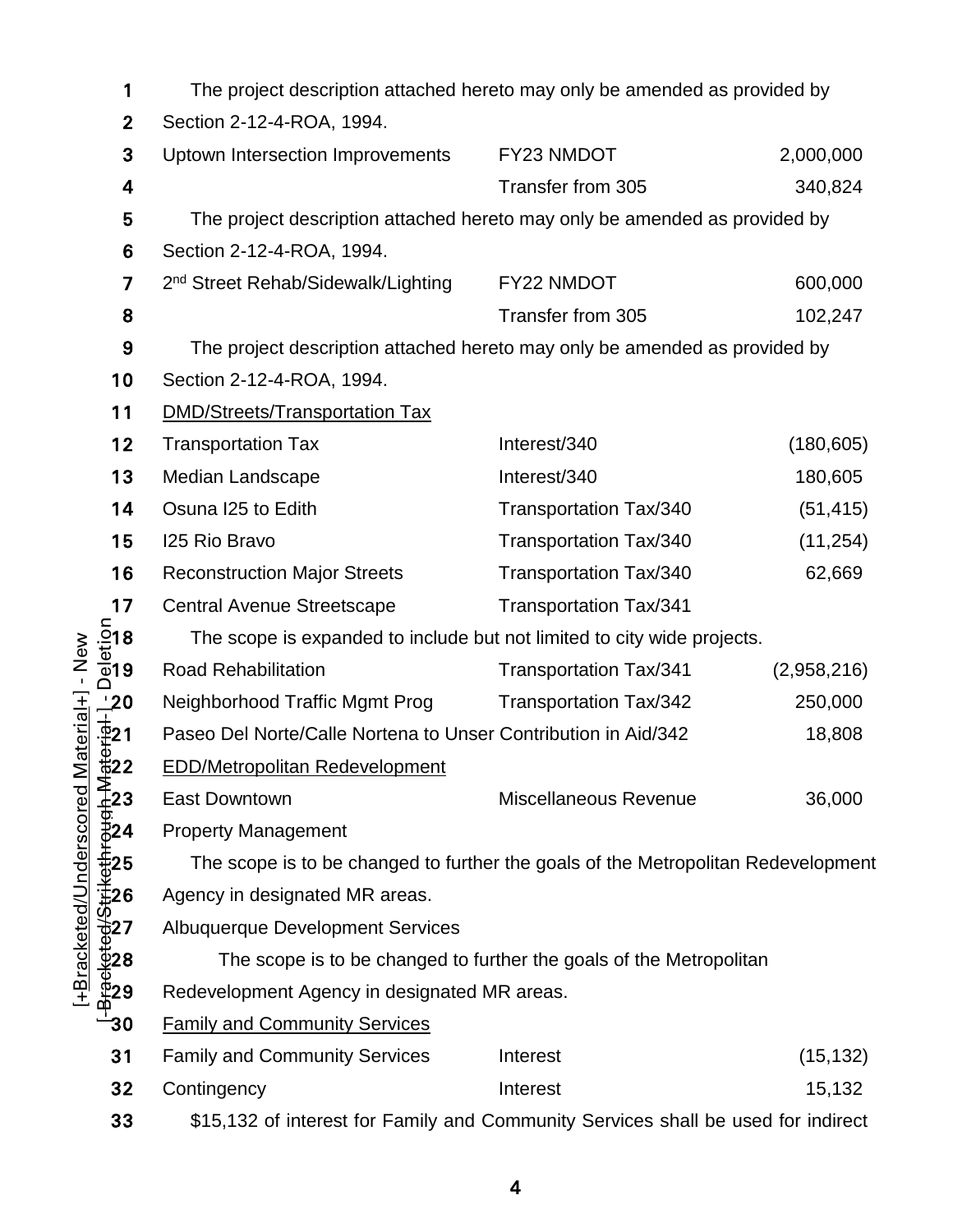| 1                                                                                                                          | overhead assessed on State grants.                                              |                                                                         |               |  |  |  |  |  |
|----------------------------------------------------------------------------------------------------------------------------|---------------------------------------------------------------------------------|-------------------------------------------------------------------------|---------------|--|--|--|--|--|
| $\mathbf{2}$                                                                                                               | <b>Homeless</b>                                                                 | <b>Real Property Sales</b>                                              | 1,000,000     |  |  |  |  |  |
| 3                                                                                                                          | <b>Affordable Housing</b>                                                       | Interest                                                                | (14, 842)     |  |  |  |  |  |
| 4                                                                                                                          | <b>Affordable Housing</b>                                                       | Interest                                                                | 14,842        |  |  |  |  |  |
| 5                                                                                                                          | Renovation, Repair, Security                                                    |                                                                         |               |  |  |  |  |  |
| 6                                                                                                                          | and Technology Improvements                                                     | Miscellaneous Revenue                                                   | 7,750,000     |  |  |  |  |  |
| 7                                                                                                                          |                                                                                 | The scope of the project is to plan, design, study, demolish, renovate, |               |  |  |  |  |  |
| 8                                                                                                                          | construct, equip/furnish, purchase/replace playground equipment, provide new    |                                                                         |               |  |  |  |  |  |
| 9                                                                                                                          | security systems or upgrades to include technology upgrades and otherwise make  |                                                                         |               |  |  |  |  |  |
| 10                                                                                                                         | improvements to existing FCS facilities: to include Community Centers, Child    |                                                                         |               |  |  |  |  |  |
| 11                                                                                                                         | Development Centers, and related FCS facilities.                                |                                                                         |               |  |  |  |  |  |
| 12                                                                                                                         | <b>Trauma Recovery</b>                                                          | Miscellaneous Revenue                                                   | 1,500,000     |  |  |  |  |  |
| 13                                                                                                                         | The scope of the project is to plan, design, construct, purchase rights-of way, |                                                                         |               |  |  |  |  |  |
| 14                                                                                                                         | equip, and furnish a Trauma Recovery Center to serve victims of violent crime.  |                                                                         |               |  |  |  |  |  |
| 15                                                                                                                         | <b>Fire</b>                                                                     |                                                                         |               |  |  |  |  |  |
| 16                                                                                                                         | Fire                                                                            | Interest                                                                | (41, 354)     |  |  |  |  |  |
| 17                                                                                                                         | Contingency                                                                     | Interest                                                                | 41,354        |  |  |  |  |  |
| $\frac{\sin 8}{\sin 9}$                                                                                                    | \$41,354 of interest for Fire shall be used for indirect overhead assessed on   |                                                                         |               |  |  |  |  |  |
| Material+] - New                                                                                                           | State grants.                                                                   |                                                                         |               |  |  |  |  |  |
| $\frac{1}{10}$<br>$\frac{1}{10}$<br>$\frac{1}{10}$<br>$\frac{1}{10}$<br>$\frac{2}{10}$<br>$\frac{2}{10}$<br>$\frac{2}{10}$ | Legal                                                                           |                                                                         |               |  |  |  |  |  |
|                                                                                                                            | <b>Comcast Fund</b>                                                             | Interest                                                                | (8,679)       |  |  |  |  |  |
|                                                                                                                            | <b>Comcast Capital</b>                                                          | Interest                                                                | 8,679         |  |  |  |  |  |
| $\frac{2}{4}$ 23                                                                                                           | <b>Comcast Capital</b>                                                          | <b>Franchise Revenue</b>                                                | 88,794        |  |  |  |  |  |
| [+Bracketed/Underscored<br>⊕<br>⊉24<br><u>ው</u>                                                                            | <b>Parks and Recreation</b>                                                     |                                                                         |               |  |  |  |  |  |
|                                                                                                                            | 2015 GRT Revenue Bond                                                           | Interest                                                                | (1, 190, 000) |  |  |  |  |  |
|                                                                                                                            | 2016C GRT Revenue Bond                                                          | Interest                                                                | (700,000)     |  |  |  |  |  |
|                                                                                                                            | Los Altos Park                                                                  | Interest                                                                | 1,890,000     |  |  |  |  |  |
|                                                                                                                            | Park Amenity and Forestry Rehab                                                 | <b>Contribution in Aid</b>                                              | 42,870        |  |  |  |  |  |
|                                                                                                                            | 2% for Open Space Projects                                                      | Contribution                                                            | 100,000       |  |  |  |  |  |
| -30                                                                                                                        | Jennifer Riordan Spark Kindness                                                 | <b>GRT Revenue Bonds</b>                                                | (500,000)     |  |  |  |  |  |
| 31                                                                                                                         | <b>Practice Soccer Facility</b>                                                 | <b>GRT Revenue Bonds</b>                                                | 500,000       |  |  |  |  |  |
| 32                                                                                                                         |                                                                                 | <b>Contribution in Aid</b>                                              | 500,000       |  |  |  |  |  |
| 33                                                                                                                         | Police                                                                          |                                                                         |               |  |  |  |  |  |

<u>5</u> September 2005 September 2006 September 2006 September 2006 September 2006 September 2006 September 2006 September 2006 September 2006 September 2006 September 2006 September 2006 September 2006 September 2006 Septembe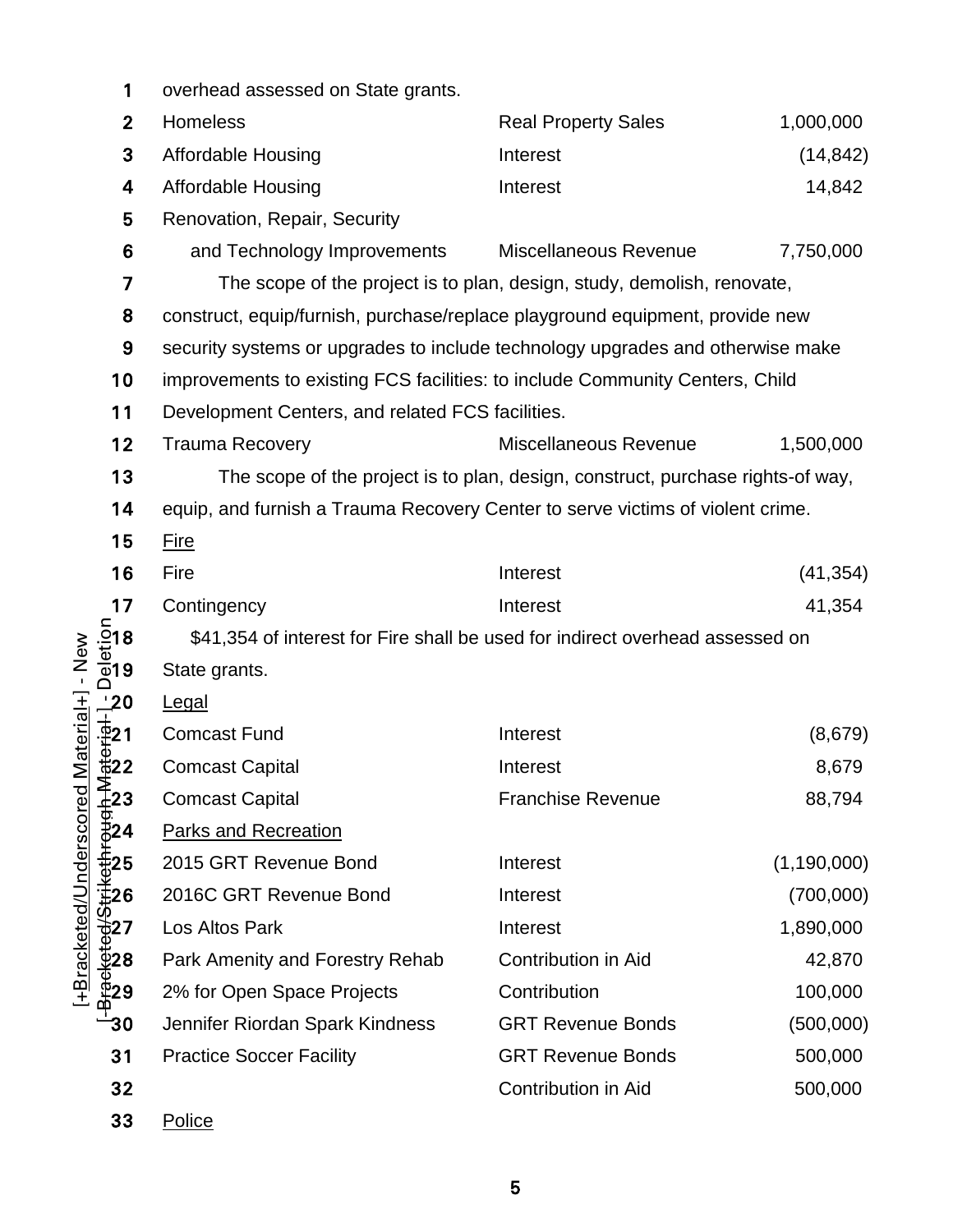|                                             | 1                  | Police<br>Interest                                                             |                                                                              | (9, 488)   |  |  |  |  |  |
|---------------------------------------------|--------------------|--------------------------------------------------------------------------------|------------------------------------------------------------------------------|------------|--|--|--|--|--|
|                                             | $\mathbf{2}$       | Contingency                                                                    | Interest                                                                     | 9,488      |  |  |  |  |  |
|                                             | 3                  | \$9,488 of interest for Police shall be used for indirect overhead assessed on |                                                                              |            |  |  |  |  |  |
|                                             | 4                  | State grants.                                                                  |                                                                              |            |  |  |  |  |  |
|                                             | 5                  | <b>Vehicle Replacement</b><br><b>Collections City Property Damage</b>          |                                                                              |            |  |  |  |  |  |
|                                             | 6                  |                                                                                | <b>Insurance Risk</b>                                                        | 3,135      |  |  |  |  |  |
|                                             | 7                  | <b>APD Vehicle</b>                                                             | <b>Public Surplus</b>                                                        | 322,052    |  |  |  |  |  |
|                                             | 8                  | <b>Police Radar Equipment</b>                                                  | <b>Miscellaneous Revenue</b>                                                 | 400,000    |  |  |  |  |  |
|                                             | 9                  |                                                                                | The scope of the project is to purchase police radar equipment for vehicles. |            |  |  |  |  |  |
|                                             | 10                 | <b>Solid Waste</b>                                                             |                                                                              |            |  |  |  |  |  |
|                                             | 11                 | Solid Waste                                                                    | Interest                                                                     | (219, 780) |  |  |  |  |  |
|                                             | 12                 | <b>Computer Equipment</b>                                                      | Interest                                                                     | 219,780    |  |  |  |  |  |
|                                             | 13                 | <b>Computer Equipment</b>                                                      | <b>Public Surplus Sales</b>                                                  | 76,649     |  |  |  |  |  |
|                                             | 14                 | <b>Transit</b>                                                                 |                                                                              |            |  |  |  |  |  |
|                                             | 15                 | <b>Transit</b><br>Interest<br>Contingency<br>Interest                          |                                                                              |            |  |  |  |  |  |
|                                             | 16                 |                                                                                |                                                                              |            |  |  |  |  |  |
|                                             | 17                 | \$569 of interest for Transit shall be used for indirect overhead assessed on  |                                                                              |            |  |  |  |  |  |
| $\frac{5}{9}$ 18<br>$\frac{1}{9}$ 19        |                    | State grants.                                                                  |                                                                              |            |  |  |  |  |  |
| $-$ New                                     |                    | That the following Impact Fee revenues and interest are hereby<br>Section 2.   |                                                                              |            |  |  |  |  |  |
|                                             | 20_                | appropriated.                                                                  |                                                                              |            |  |  |  |  |  |
| $\overline{2}21$                            |                    | <b>Project Name</b>                                                            |                                                                              | Amount     |  |  |  |  |  |
| $\mathsf{Material}+ \mathsf{]}$<br>—<br>#22 |                    | Parks. Recreation, Trails and Open Space Facilities                            |                                                                              |            |  |  |  |  |  |
|                                             | ี่≩ี้<br>≟23       | <b>Parks Northeast</b>                                                         | Impact Fee Revenue                                                           | 3,608      |  |  |  |  |  |
|                                             | 324                |                                                                                | Interest                                                                     | 3,201      |  |  |  |  |  |
| +Bracketed/Underscored                      | 25:                | <b>Parks Southeast</b>                                                         | Impact Fee Revenue                                                           | 151,190    |  |  |  |  |  |
|                                             | ∄26                |                                                                                | Interest                                                                     | 1,693      |  |  |  |  |  |
|                                             | 527                | <b>Parks Northwest</b>                                                         | Impact Fee Revenue                                                           | 292,736    |  |  |  |  |  |
|                                             | ⊉ี28               |                                                                                | Interest                                                                     | 7,913      |  |  |  |  |  |
|                                             | <b><u>ē̃29</u></b> | <b>Parks Southwest</b>                                                         | Impact Fee Revenue                                                           | 12,628     |  |  |  |  |  |
|                                             | 30                 |                                                                                | Interest                                                                     | 1,693      |  |  |  |  |  |
|                                             | 31                 | <b>Trails</b>                                                                  | Impact Fee Revenue                                                           | 39,200     |  |  |  |  |  |
|                                             | 32                 |                                                                                | Interest                                                                     | 2,010      |  |  |  |  |  |
|                                             | 33                 | Open Space                                                                     | Impact Fee Revenue                                                           | 311,634    |  |  |  |  |  |

[+Bracketed/Underscored Material+] - New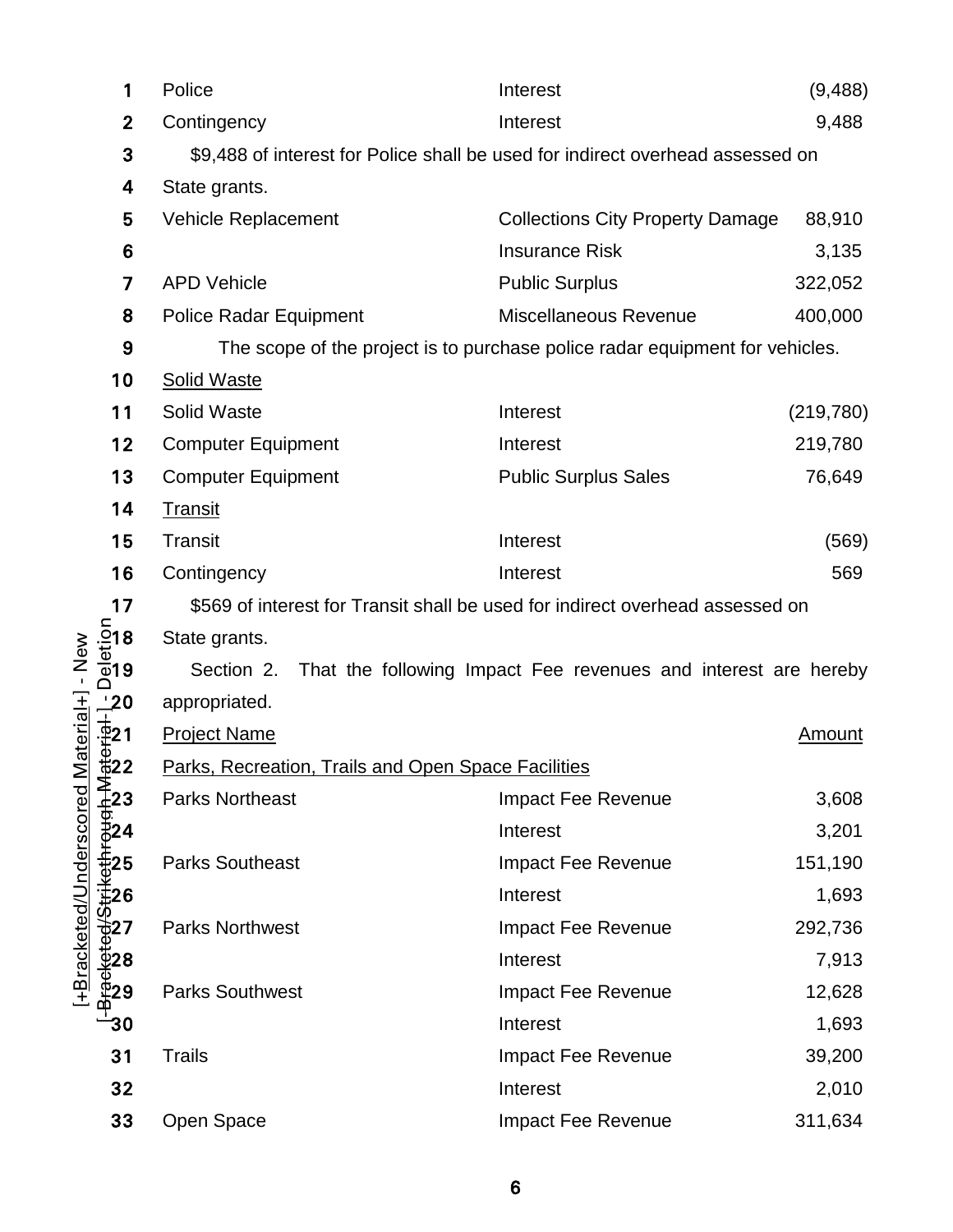|                          | 1                                                                                                                                                                                                   | Interest<br>3,072                                                                        |                              |                  |  |  |  |  |
|--------------------------|-----------------------------------------------------------------------------------------------------------------------------------------------------------------------------------------------------|------------------------------------------------------------------------------------------|------------------------------|------------------|--|--|--|--|
|                          | $\overline{2}$                                                                                                                                                                                      | Sub-total Parks, Recreation, Trails and Open Space Facilities<br>830,578                 |                              |                  |  |  |  |  |
|                          | 3                                                                                                                                                                                                   | <b>Public Safety Facilities</b>                                                          |                              |                  |  |  |  |  |
|                          | 4                                                                                                                                                                                                   | Fire Citywide                                                                            | Impact Fee Revenue<br>99,381 |                  |  |  |  |  |
|                          | 5                                                                                                                                                                                                   | <b>Police Citywide</b>                                                                   | Impact Fee Revenue           | 43,509           |  |  |  |  |
|                          | 6                                                                                                                                                                                                   | <b>Sub-total Public Safety Facilities</b>                                                |                              | 142,890          |  |  |  |  |
|                          | 7                                                                                                                                                                                                   | <b>Roadway Facilities</b>                                                                |                              |                  |  |  |  |  |
|                          | 8                                                                                                                                                                                                   | Roads Citywide                                                                           | Impact Fee Revenue           | 838,542          |  |  |  |  |
|                          | 9                                                                                                                                                                                                   |                                                                                          | <b>Contribution in Aid</b>   | 14,217           |  |  |  |  |
|                          | 10                                                                                                                                                                                                  | <b>Sub-total Roadway Facilities</b>                                                      |                              | 852,759          |  |  |  |  |
|                          | 11                                                                                                                                                                                                  | <b>Drainage Facilities</b>                                                               |                              |                  |  |  |  |  |
|                          | 12                                                                                                                                                                                                  | Southwest                                                                                | Impact Fee Revenue           | 10,502           |  |  |  |  |
|                          | 13                                                                                                                                                                                                  |                                                                                          | Interest                     | 2,741            |  |  |  |  |
|                          | 14                                                                                                                                                                                                  | <b>Tijeras</b>                                                                           | Impact Fee Revenue           | 12,760           |  |  |  |  |
|                          | 15                                                                                                                                                                                                  | <b>Far Northeast</b>                                                                     | Impact Fee Revenue           | 12,631           |  |  |  |  |
|                          | 16                                                                                                                                                                                                  | Northwest                                                                                | Impact Fee Revenue           | 122,190          |  |  |  |  |
|                          | 17                                                                                                                                                                                                  | <b>Sub-total Drainage Facilities</b>                                                     | 160,824                      |                  |  |  |  |  |
|                          |                                                                                                                                                                                                     | <b>Total Impact Fee and Interest</b>                                                     |                              | <u>1,987,051</u> |  |  |  |  |
| Material+] - New         | $\frac{\sin 8}{\sin 9}$                                                                                                                                                                             | Section 3. That the following State of New Mexico grant projects approved by the         |                              |                  |  |  |  |  |
|                          | $\frac{1}{4}$ $\frac{1}{4}$ $\frac{1}{4}$ $\frac{1}{4}$ $\frac{1}{4}$ $\frac{1}{4}$ $\frac{1}{4}$ $\frac{1}{4}$ $\frac{1}{4}$ $\frac{1}{4}$ $\frac{1}{4}$ $\frac{1}{4}$ $\frac{1}{4}$ $\frac{1}{4}$ | 2021 State Legislature are hereby authorized.                                            |                              |                  |  |  |  |  |
|                          |                                                                                                                                                                                                     | <b>Project Title</b>                                                                     |                              | <u>Amount</u>    |  |  |  |  |
|                          |                                                                                                                                                                                                     | <b>Tipping Points</b>                                                                    |                              | 50,000           |  |  |  |  |
|                          |                                                                                                                                                                                                     | <b>Biopark Camp</b>                                                                      |                              | 60,000           |  |  |  |  |
|                          | ਰ<br>ਰੂ24<br>ਉ <sup>2</sup> 4                                                                                                                                                                       | Takes a Village                                                                          |                              | 75,000           |  |  |  |  |
| -Bracketed/Underscored N | ∄្អ25                                                                                                                                                                                               | 733,800<br>Route 66 Visitor Center                                                       |                              |                  |  |  |  |  |
|                          | .<br>‡26                                                                                                                                                                                            | Section 4. That in the event these grants and/or contributions are received, upon        |                              |                  |  |  |  |  |
|                          | 932<br>03228<br>-3030                                                                                                                                                                               | execution of an agreement between the parties, the amounts indicated above will be       |                              |                  |  |  |  |  |
|                          |                                                                                                                                                                                                     | appropriated in their respective fund, with the provision that the amounts will be       |                              |                  |  |  |  |  |
|                          |                                                                                                                                                                                                     | adjusted to reflect actual Federal, State, and/or private contribution participation and |                              |                  |  |  |  |  |
|                          |                                                                                                                                                                                                     | authorizing the CAO to enter into agreements with non-profits for the expenditure of     |                              |                  |  |  |  |  |
|                          | 31                                                                                                                                                                                                  | any State Grant.                                                                         |                              |                  |  |  |  |  |

Section 5. That the following amount is hereby appropriated to the following fund and program for Fiscal Year 2022: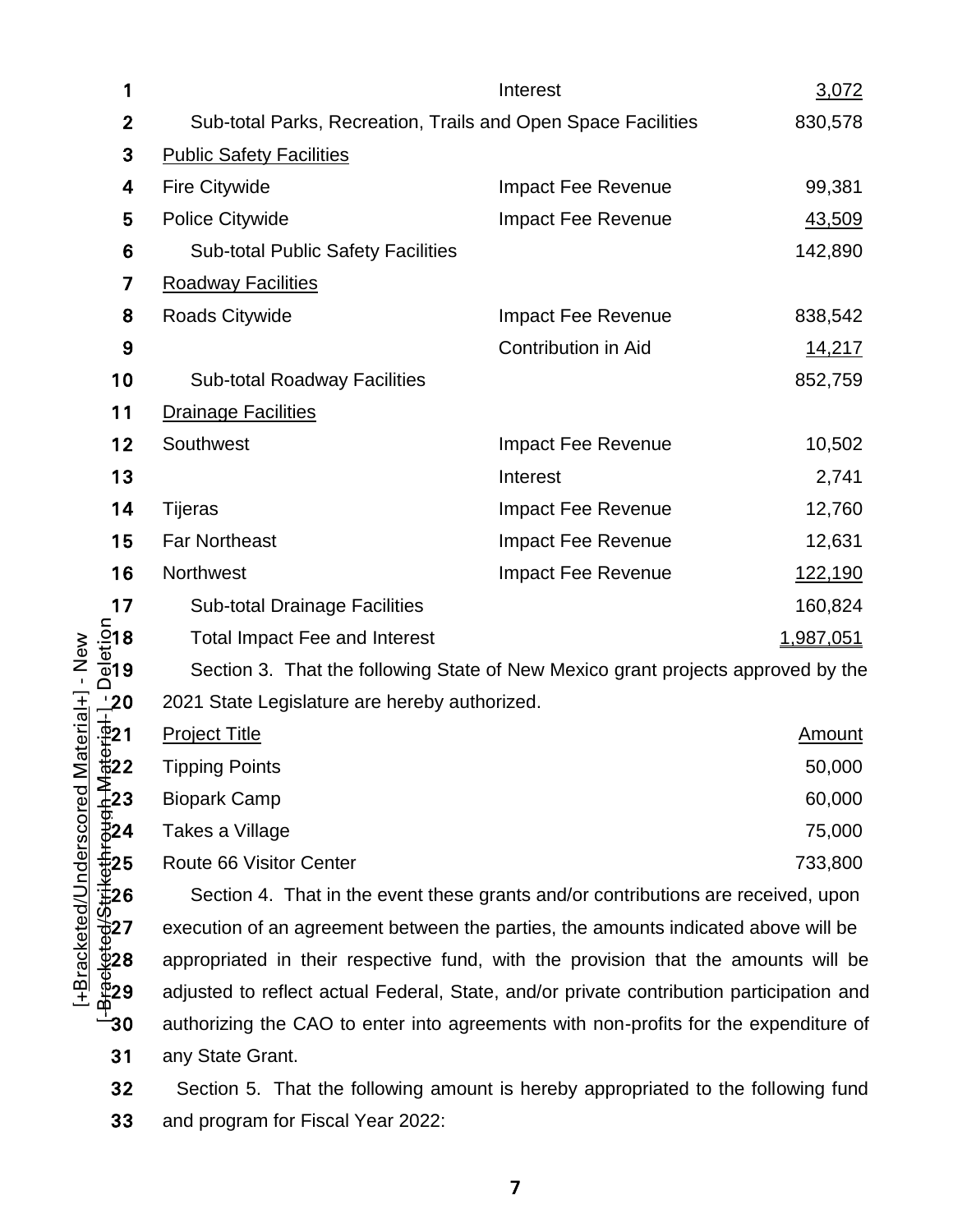| $\mathbf{1}$                                                                                                                 | <b>GENERAL FUND - 110</b>                  |            |  |  |  |  |  |  |
|------------------------------------------------------------------------------------------------------------------------------|--------------------------------------------|------------|--|--|--|--|--|--|
| $\mathbf{2}$                                                                                                                 | <b>City Support</b>                        |            |  |  |  |  |  |  |
| 3                                                                                                                            | Transfer to Capital Acquisition Fund (305) | 11,700,000 |  |  |  |  |  |  |
| $\overline{\mathbf{4}}$                                                                                                      |                                            |            |  |  |  |  |  |  |
| 5                                                                                                                            |                                            |            |  |  |  |  |  |  |
| $\bf 6$                                                                                                                      |                                            |            |  |  |  |  |  |  |
| 7                                                                                                                            |                                            |            |  |  |  |  |  |  |
| 8                                                                                                                            |                                            |            |  |  |  |  |  |  |
| $\boldsymbol{9}$                                                                                                             |                                            |            |  |  |  |  |  |  |
| $10$                                                                                                                         |                                            |            |  |  |  |  |  |  |
| $11$                                                                                                                         |                                            |            |  |  |  |  |  |  |
| 12                                                                                                                           |                                            |            |  |  |  |  |  |  |
| $13$                                                                                                                         |                                            |            |  |  |  |  |  |  |
| 14                                                                                                                           |                                            |            |  |  |  |  |  |  |
| 15                                                                                                                           |                                            |            |  |  |  |  |  |  |
| 16                                                                                                                           |                                            |            |  |  |  |  |  |  |
| 17                                                                                                                           |                                            |            |  |  |  |  |  |  |
|                                                                                                                              |                                            |            |  |  |  |  |  |  |
|                                                                                                                              |                                            |            |  |  |  |  |  |  |
|                                                                                                                              |                                            |            |  |  |  |  |  |  |
|                                                                                                                              |                                            |            |  |  |  |  |  |  |
|                                                                                                                              |                                            |            |  |  |  |  |  |  |
|                                                                                                                              |                                            |            |  |  |  |  |  |  |
|                                                                                                                              |                                            |            |  |  |  |  |  |  |
|                                                                                                                              |                                            |            |  |  |  |  |  |  |
|                                                                                                                              |                                            |            |  |  |  |  |  |  |
|                                                                                                                              |                                            |            |  |  |  |  |  |  |
|                                                                                                                              |                                            |            |  |  |  |  |  |  |
|                                                                                                                              |                                            |            |  |  |  |  |  |  |
| T-Bracketed/Underscored Material+T - New<br>U-Breeketed/Strikethreugh Material-T - Deletion<br>2 a a a a a a a a a a a a a a |                                            |            |  |  |  |  |  |  |
| 31                                                                                                                           |                                            |            |  |  |  |  |  |  |
| 32                                                                                                                           |                                            |            |  |  |  |  |  |  |
| 33                                                                                                                           |                                            |            |  |  |  |  |  |  |
|                                                                                                                              |                                            |            |  |  |  |  |  |  |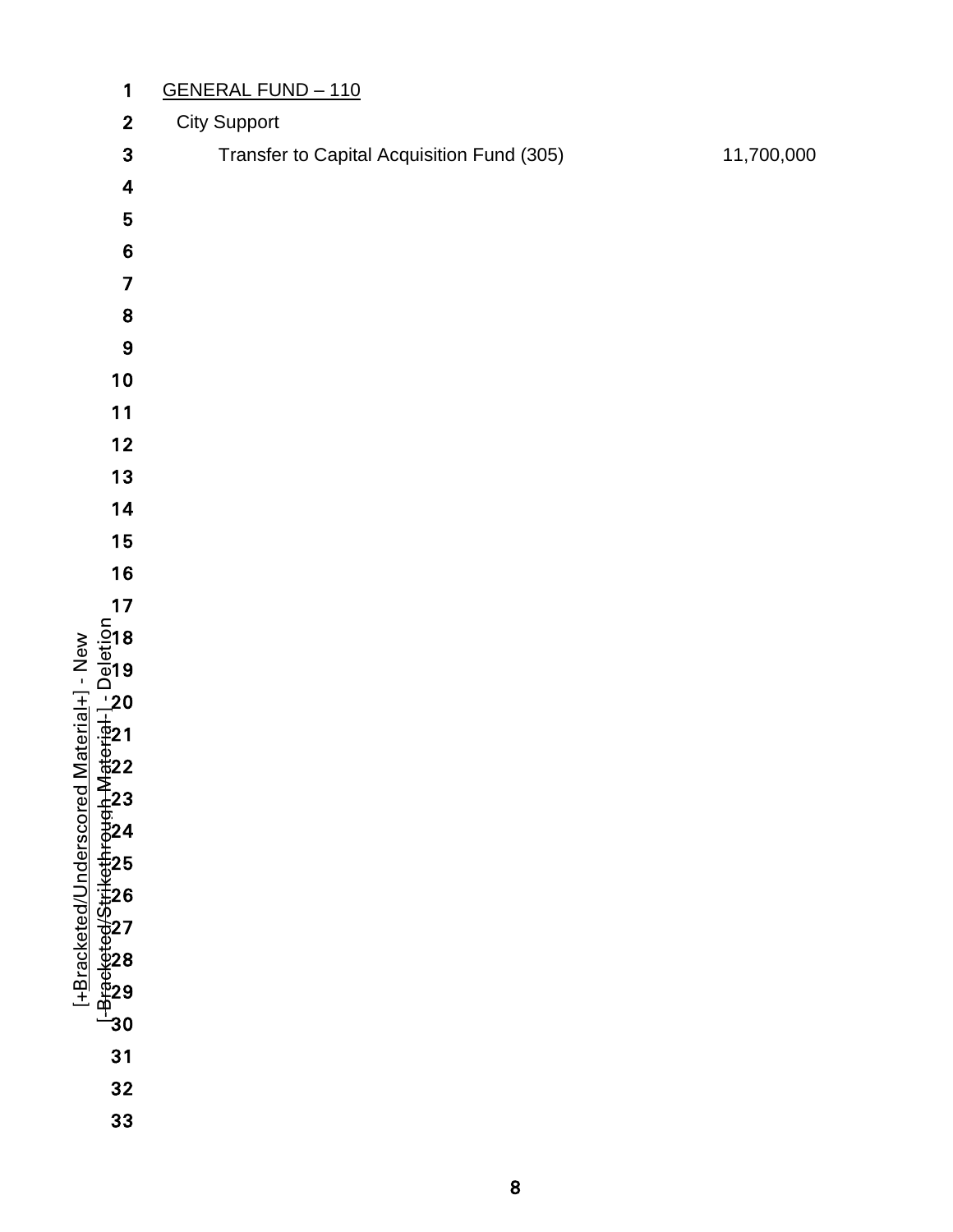

### **CITY OF ALBUQUERQUE Albuquerque, New Mexico** Office of the Mayor

Mayor Timothy M. Keller

#### **INTER-OFFICE MEMORANDUM**

April 28, 2022

TO: **Isaac Benton, President, and City Council** 

Timothy M. Keller, Mayor X FROM:

**SUBJECT.** Semi-annual Amendments to the Capital Implementation Program -Spring 2022

The attached resolution provides for the semi-annual amendments to the adopted Capital Implementation Program for Spring 2022. The amendments include appropriations from various revenue sources; reprogrammed funds within existing projects; and appropriations for new projects.

The proposed appropriations total approximately \$140.4 million. This revenue consists of \$64 million of Grants; \$31.3 million in Transportation Infrastructure Tax; \$17 million in Gross Receipt Tax for the Bio Park; \$6.6 million of contributions and miscellaneous revenue; \$21.2 million in fund and project transfers; and \$153 thousand of interest to projects.

Appropriations requested include contributions in aid of construction and miscellaneous revenue that has been received and will be used for various projects. Impact Fee revenue will also be appropriated for parks & recreation; trails and open space; public safety; roadways; and drainage facilities.

This Resolution is forwarded for your consideration and action. Staff will be available to address any questions you may have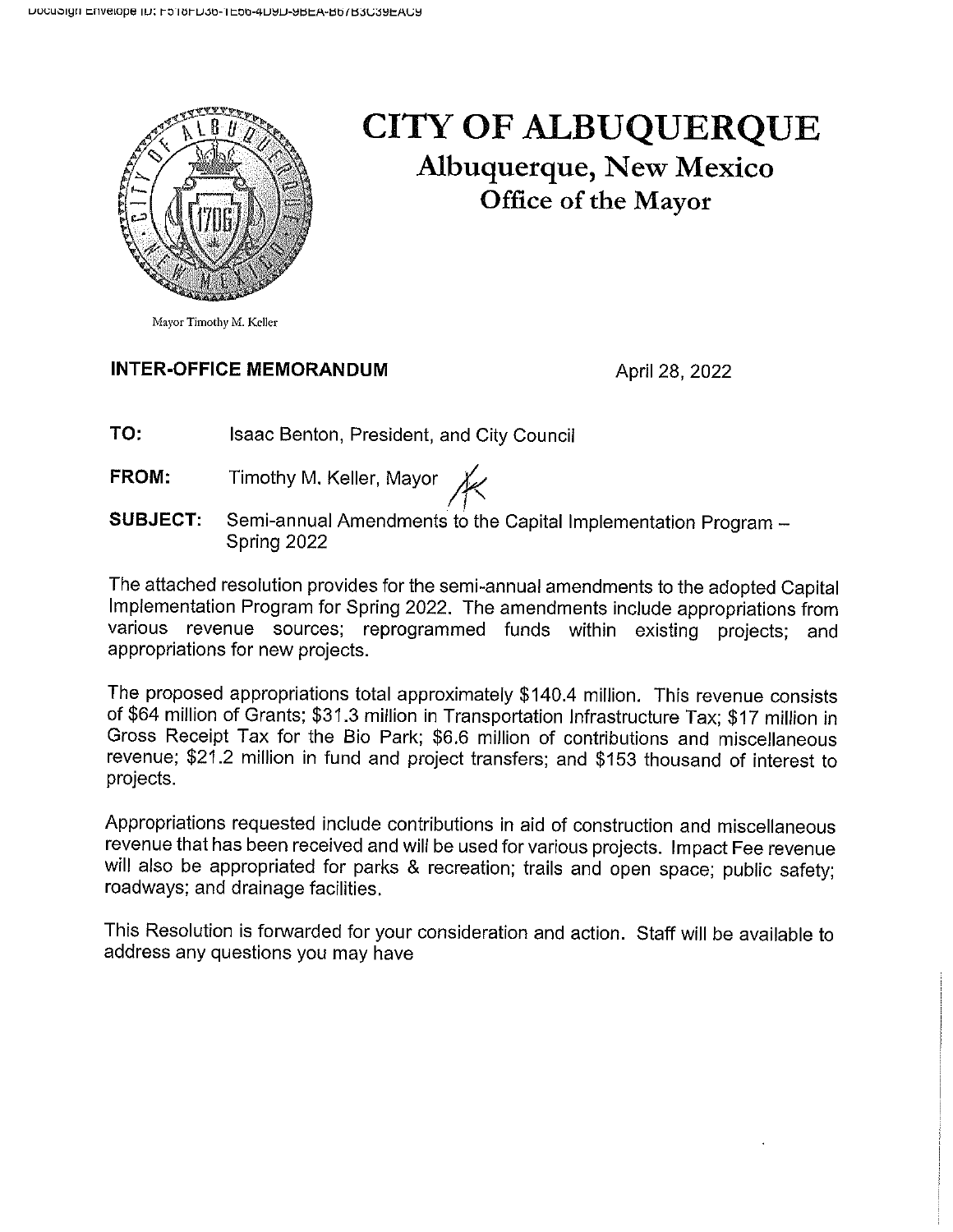#### Page 2 of 2 April 28, 2022 SUBJECT: Semi-annual Amendments to the Capital Implementation Program -**Spring 2022.**

Approved:

-DS

**Lawrence Rael Date Acting Chief Administrative Officer** 

#### **Approved as to Legal Form:**

DocuSigned by: 5/14/2022 | 2:50 PM MDT awin kuh

1A21D96D32C74EE Esteban A. Aguilar Jr. Esq Date **City Attorney** 

Dk Recommended: Recommended: DocuSigned by: DocuSigned by: Christine Ching 5/14/2022 | 8:56 AM MDT Jennifer Tunner 5/12/2022 | 3:13 PM MDT for**Patrick Montoya** for **Date Mark Motsko Date Director DMD CIP Official**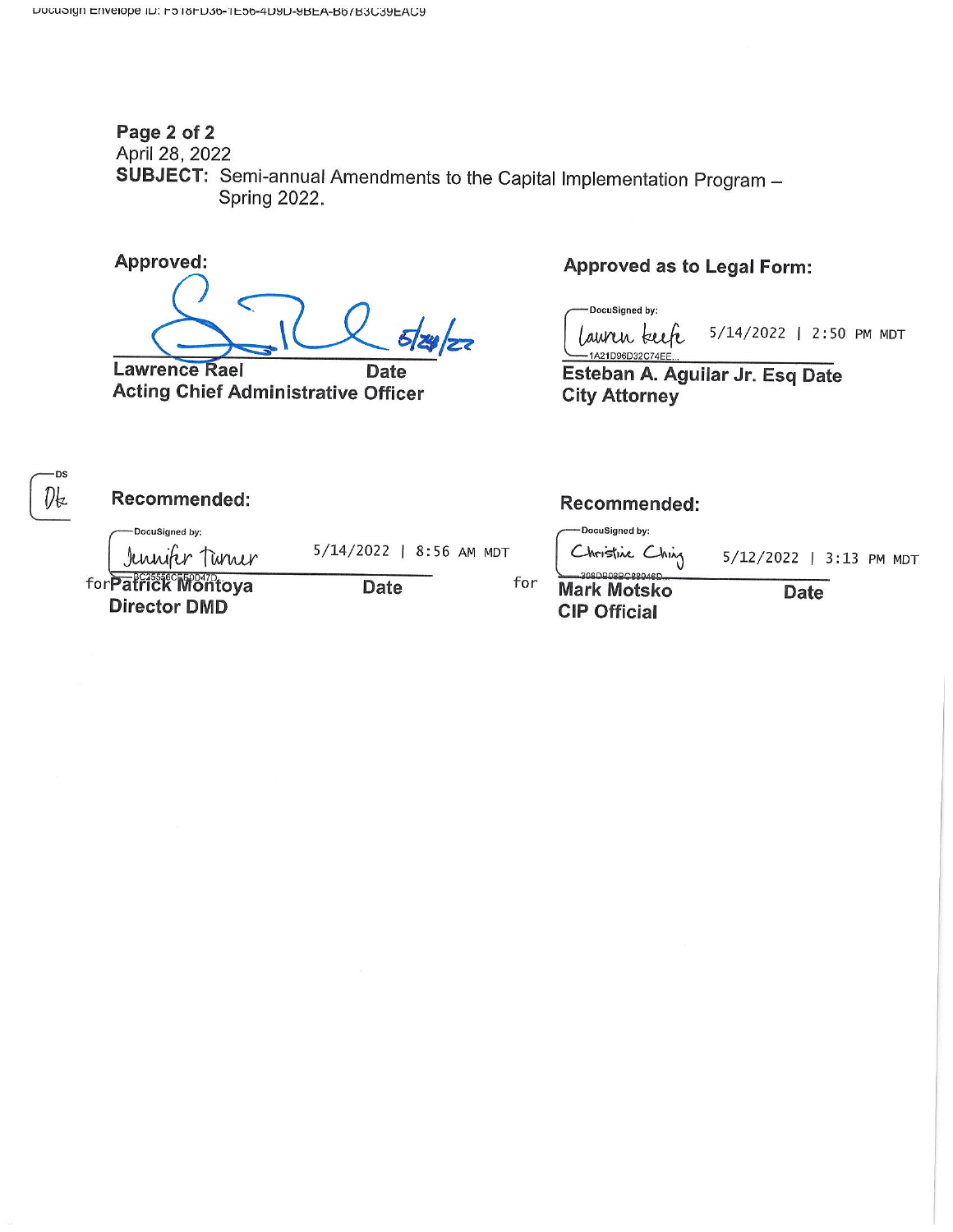#### **Cover Analysis Fall 2021 CIP CLEAN UP RESOLUTION**

#### **1. What is it?**

The attached Resolution contains semi-annual amendments to the Capital Implementation Program – Fall 2021

#### **2. What will this piece of legislation do?**

The proposed appropriations total approximately \$30.5 million. This revenue consists of \$16.2 of contributions and miscellaneous revenue, \$10.9 million in grants; \$3.5 million of interest to projects; \$2.4 million in project transfers; and a decrease of \$2.7 million of Transportation Tax due to a clerical error.

#### **3. Why is this project needed?**

The resolution provides for the semi-annual amendments to the adopted Capital Implementation Program for Fall 2021. The amendments include appropriations from various revenue sources; reprogramed funds within existing projects; and appropriations for new projects.

#### **4. How much will it cost and what is the funding source?**

A total of \$30.5 million is appropriated in this bill for CIP projects. Funding sources include existing revenue transfers, interest, grants, contributions in aid of construction, miscellaneous revenue, Transportation Tax revenue, Impact Fee revenue, etc.

#### **5. Is there a revenue source associated with this contract? If so, what level of income is projected?**

Not applicable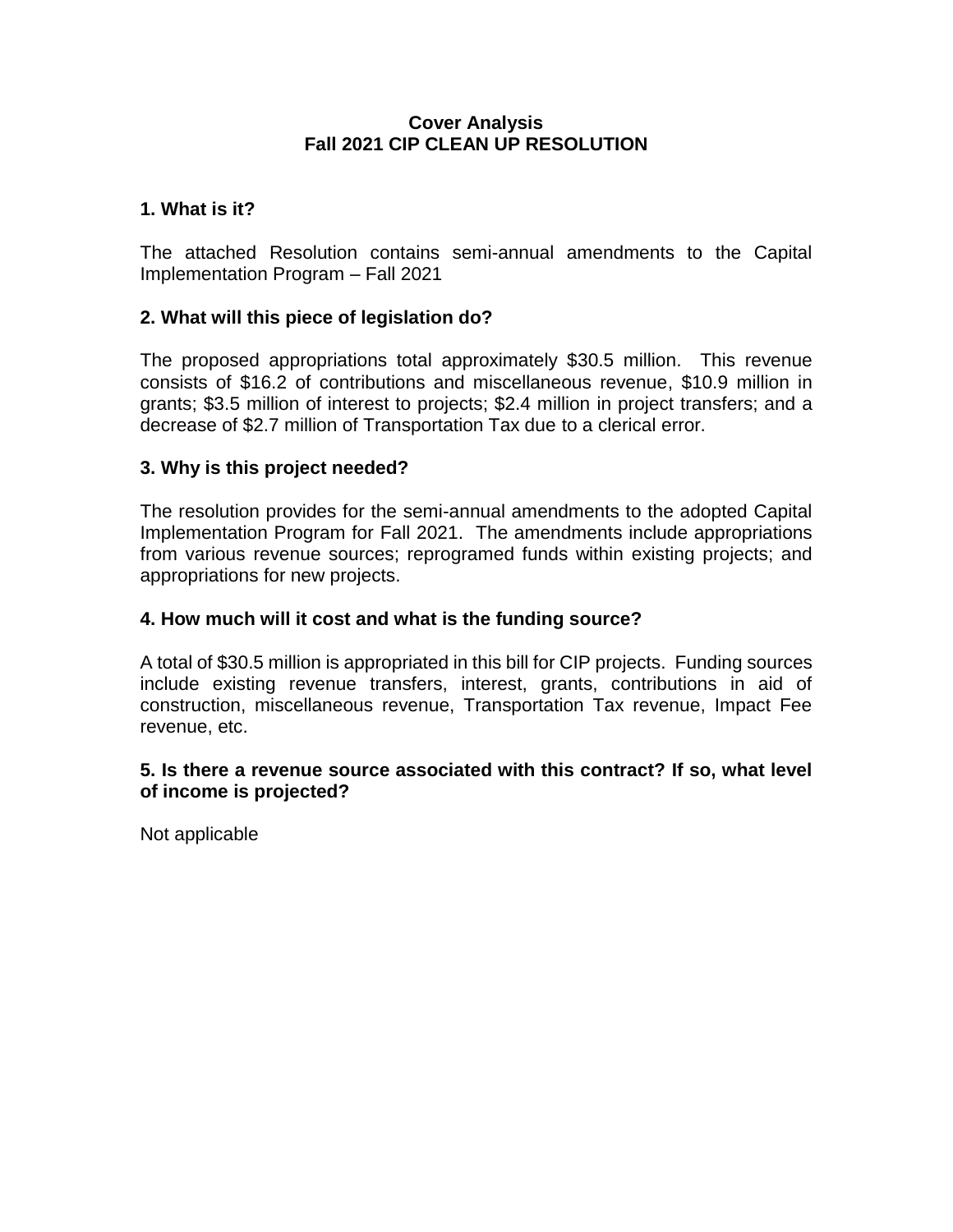#### **OPERATING IMPACT ANALYSIS SPRING 2022 CIP CLEAN-UP**

#### **Cultural Services**

Bio Park Tax: \$17,000,000 million of expected gross receipt tax revenue will be appropriated to the Bio Park Tax project for FY23. No fiscal impact is anticipated.

Museum: \$6,448 of the 15 GO Bond appropriation from Casa San Ysidro will be re-programmed to the 21 GO Bond Casa San Ysidro project. This is to close out the older project and allow for the unexpended balance to be used. Also, \$231,077 from a settlement is being appropriated to the Explora Cradle project. The settlement comes from the Consultant of this project. No fiscal impact is anticipated.

Library: \$48,345 of the 09 Go Bond appropriation from the Feasibility Study NW Library project will be reprogrammed to the 17 GO Bond Library Building Renovations project. This is to close out the older project and allow for the unexpended balance to be used. No fiscal impact is anticipated.

In addition, the scopes of both Kino Theatre Remodel project and the Library Building Renovations project are being expanded to allow the funds to be spent. No fiscal impact is anticipated.

#### **DMD**

CIP: \$92,101 of public surplus and collections from property damage will be appropriated to the MD Vehicles Replacement project. No fiscal impact is anticipated.

Energy: \$1,444,659 of miscellaneous revenue, contribution in aid, and public surplus will be appropriated to the 3% Energy Conservation project. No fiscal impact is anticipated.

Storm: \$489,257 of contributions and collections for property damage is being appropriated to the Pump Station Rehabilitation project, the MS4 Storm Water Implementation project, and the NPDES project. The appropriation will supplement existing funding for each project. No fiscal impact is anticipated.

The scopes of the Pump Station Rehabilitation project is being expanded to include City-wide storm drainage projects to allow the funds to be spent.

Transportation: \$249,260 of public surplus, miscellaneous revenue and collections form property damage. and contributions in aid will be appropriated to various projects including the Advance ROW project, the Safety & Intersection Improvements project, and the Developer Funded project. These funds will supplement existing funds. No fiscal impact is anticipated from this appropriation.

The scope for the Ladera Drive is being corrected to state the correct District.

\$(86,294) of federal grants will be de-appropriated to the Eagle Ranch Road/Paseo Del Norte project while \$300,000 of federal grants and \$51,124 of City's match will be appropriated to the Complete Streets Wes Central 98<sup>th</sup> to Saraccino project.

Transportation Infrastructure Tax: \$49,749 of contribution in aid will be appropriated to the 12<sup>th</sup> Street & Menaul Intersection project. This was ABCWUA contribution to the project. No fiscal impact is anticipated from these appropriations.

Transportation Infrastructure Tax: \$1,924,000 of Transportation Infrastructure Tax (Quarter Cent) revenue is being transferred over to fund 405 to pay the debit service in FY23. \$18,786,000 of Transportation Infrastructure Tax revenue is being appropriated through this resolution for fiscal year 2023 projects. These funds will be used for road infrastructure improvements, trails, and bikeways. \$18,810,000 of existing appropriations is being re-programmed to the Road Infrastructure Improvement project from FY22.

#### EDD/Metropolitan Redevelopment

MRA: \$435,133 of miscellaneous revenue, and real property sales will be appropriated to the Railvard Redevelopment project, the East Downtown project, and the MRA account project. \$251,354 of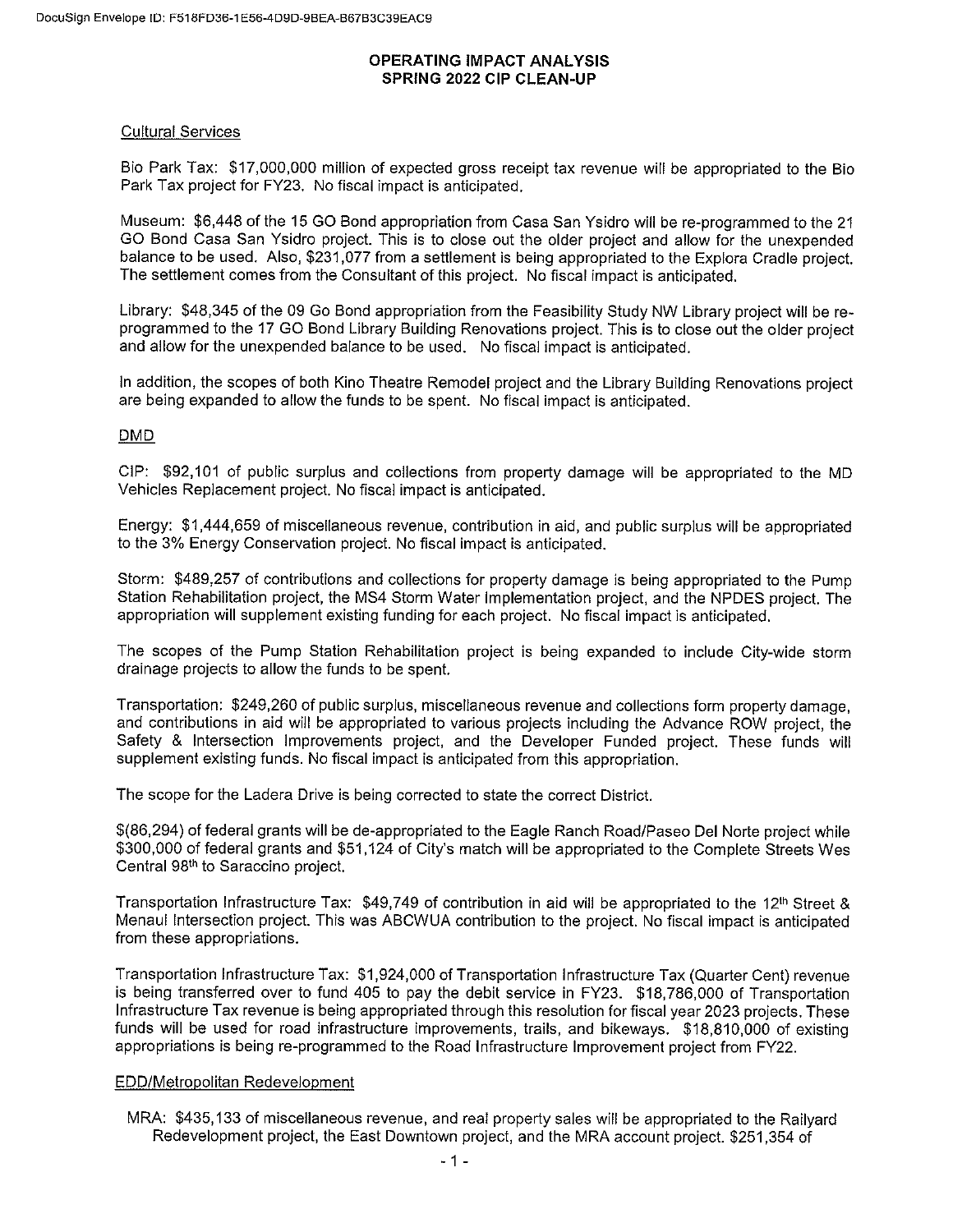#### **OPERATING IMPACT ANALYSIS** SPRING 2022 CIP CLEAN-UP -Continued-

appropriations in existing projects will be re-programmed to the MRA Infrastructure project. The MRA Infrastructure project will be a new project with the cope of: to study, design, develop, construct, reconstruct, rehabilitate, renovate, automate, modernize sign, enhance, landscape and otherwise improve. and to acquire land and equipment for municipal streets and roads, interstate roadways and interchanges, medians, trails, bikeways, walkaways, sidewalks, railroad crossing and bridges. The appropriations are from various projects including the East Downton project, the North 4th Street Corridor Improvement project, the North 4th Street Redevelopment projects, the Elvado/Casa Grande Redevelopment project, and the DeAnza Motor Lodge project. No fiscal impact is anticipated from this appropriation.

#### Finance

\$217,701 of appropriations in Land and Mobile Radio Upgrade will be re-programmed to the Contract Tacking System Replacement project so the older project is closed out and allow for the unexpended balance to be used. The scope of the project is also expanded to include the following: plan, design, procure, and implement and otherwise improve the Central Purchasing contract tracking system No fiscal impact is anticipated from this appropriation.

#### **Fire**

\$16,500 of real property sales will be appropriated to the Facility Rehab and Renovation project. No fiscal impact is anticipated.

#### Legal

Interest in the amount of \$28,911 and franchise revenue in the amount of \$248,411 is being appropriated to the Comcast Capital project as required by F/S O-132-25-2002. These funds are to be used for capital improvements and purchases. No fiscal impact is anticipated from this appropriation.

#### Parks & Recreation

\$173,561 of contributions and donations will be appropriated to the Park Amenity & Forestry Rehab project.. No fiscal impact is anticipated from these appropriations.

#### Police

\$327,088 of City Property Damage and Public Surplus revenue will be appropriated to the Vehicle Replacement project and Subrogation project. No fiscal impact is anticipated.

#### Transit

Transportation Tax (Quarter Cent): \$12,540,000 of revenue is being appropriated thru this resolution for Fiscal Year 2023 projects for the Transit Expanded Service project. Impact to the operating budget will be addressed thru the FY/23 Operating Budget.

#### Impact Fee Program

Impact Fee Revenue and interest in the amount of \$2,979,681 will be appropriated to the various service areas as identified in the Impact Fee ordinance. No fiscal impact is anticipated by these appropriations.

#### 2022 State Legislative Grants

\$63,856,280 of state funds will be appropriated. No significant fiscal impact is anticipated.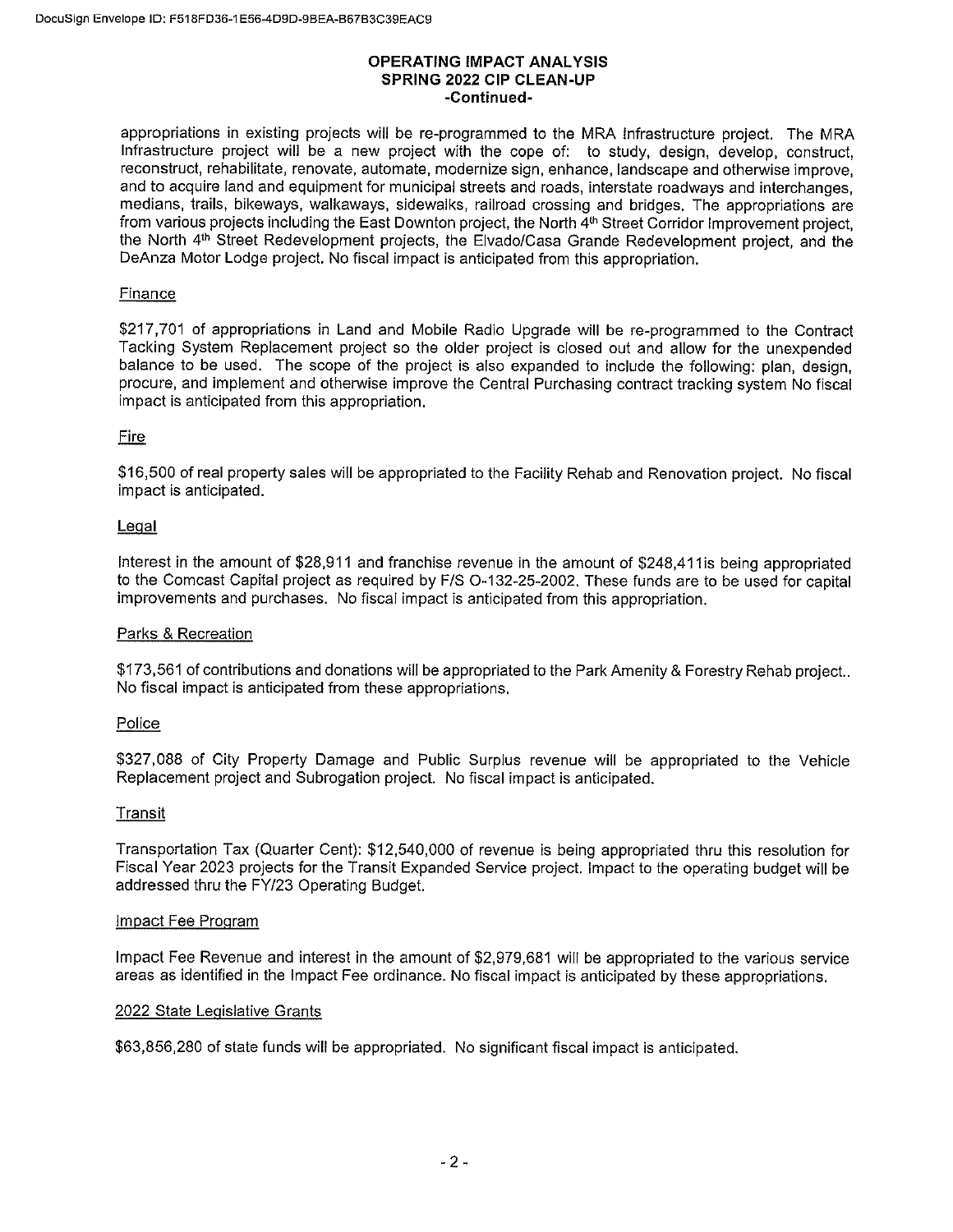|              | SPRING 2022 CLEAN-UP/FISCAL IMPACT       |                  |                     |             |                              |                 |               |                |                 |                    |                    |                          |
|--------------|------------------------------------------|------------------|---------------------|-------------|------------------------------|-----------------|---------------|----------------|-----------------|--------------------|--------------------|--------------------------|
|              |                                          |                  |                     |             |                              |                 |               |                |                 |                    |                    |                          |
|              |                                          |                  |                     |             |                              |                 |               |                |                 |                    |                    |                          |
|              |                                          | <b>EXISTING</b>  |                     |             |                              |                 |               |                |                 |                    |                    |                          |
|              |                                          | <b>REVENUE:</b>  | <b>NEW REVENUE:</b> |             |                              |                 |               |                |                 |                    |                    |                          |
|              |                                          |                  |                     |             |                              | <b>BIO PARK</b> |               |                |                 |                    | <b>TOTAL</b>       |                          |
|              |                                          |                  |                     |             | TRANSPORTATI                 | <b>GROSS</b>    |               |                |                 |                    | <b>EXISTING</b>    |                          |
|              |                                          | <b>PROJECT</b>   | <b>FUND</b>         |             | <b>INTEREST NFRASTRUCTUL</b> | <b>RECEIPT</b>  |               | MISC.          | <b>CONTRIB.</b> | TOTAL              | 8 NEW              | <b>INTEREST TO</b>       |
| <b>FUND</b>  | DEPARTMENT/PURPOSE                       | <b>TRANSFERS</b> | <b>TRANSFERS</b>    | TO PROJECTS | <b>TAX</b>                   | TAX             | <b>GRANTS</b> | <b>REVENUE</b> | IN AID          | <b>NEW REVENUE</b> | <b>REVENUE</b>     | CONTINGENCY              |
| 336          | Cultural Services/Bio Park Tax           |                  |                     |             |                              | 17,000,000      |               |                |                 | 17,000,000         | 17,000,000         |                          |
| 305          | <b>Cultural Services</b>                 | 54,793           |                     |             |                              |                 |               | 231,077 c.     |                 | 231,077            | 285.870            |                          |
| 305          | <b>DMD/CIP</b>                           |                  |                     |             |                              |                 |               | $92,101$ d,    |                 | 92.101             | 92,101             | $\bullet$                |
| 305          | DMD/Energy                               |                  |                     |             |                              |                 |               | 1,358,658 e.   | 86.001 L        | 1,444,659          | 1,444,659          | $\sim$                   |
| 305          | DMD/Storm                                |                  |                     |             |                              |                 |               |                | 489,257 m.      | 489.257            | 489,257            | $\blacksquare$           |
| 305          | <b>DMD/Streets</b>                       | 51,124           |                     |             |                              |                 | 213,706 a.    | 173,884 f.     | 75,376 n.       | 462,966            | 514,090            |                          |
| 341/342      | DMD/Streets - Transp. Infrastructure Tax | 18,810,000       | 1,924,000           |             | 18,786,000                   |                 |               |                | 49,749 o.       | 20,759,749         | 39,569,749         | $\overline{\phantom{a}}$ |
| 275          | Economic Development/MRA                 | 251,354          |                     |             |                              |                 |               | 435,133 g.     |                 | 435,133            | 686,487            | $\blacksquare$           |
| 305          | Finance                                  | 217,701          |                     |             |                              |                 |               |                |                 |                    | 217,701            | $\blacksquare$           |
| 305          | Fire                                     |                  |                     |             |                              |                 |               | 16.500 h.      |                 | 16,500             | 16,500             | $\blacksquare$           |
| 305          | Legal                                    |                  |                     | 28,911      |                              |                 |               | 248,411 i      |                 | 277,322            | 277,322            | $\sim$                   |
| 305          | Parks & Recreation                       |                  |                     |             |                              |                 |               |                | 173.561 p.      | 173,561            | 173,561            |                          |
| 305          | Police                                   |                  |                     |             |                              |                 |               | 327,088 j      |                 | 327,088            | 327,088            |                          |
| 342          | Transit - Transp. Infrastructure Tax     |                  |                     |             | 12,540,000                   |                 |               |                |                 | 12,540,000         | 12,540,000         | $\overline{\phantom{a}}$ |
| 345          | Impact Fee Program                       |                  |                     | 124.693     |                              |                 |               | 2.854,988 k.   |                 | 2,979,681          | 2,979,681          | $\blacksquare$           |
| 305          | 2022 Legislative State Grants            |                  |                     |             |                              |                 | 63,856,280 b. |                |                 | 63,856,280         | 63,856,280         | $\overline{\phantom{a}}$ |
|              | Total                                    | 19,384,972       | 1,924,000           | 153,604     | 31,326,000                   | 17,000,000      | 64,069 986    | 5,737,840      | 873 944         | 121,085,374        | 140,470,346        | $\overline{\phantom{a}}$ |
|              |                                          |                  |                     |             |                              |                 |               |                |                 |                    |                    |                          |
| fund Summary |                                          |                  |                     |             |                              |                 |               |                |                 |                    |                    |                          |
| 275          | <b>MRA</b>                               | 251,354          |                     |             |                              |                 |               | 435,133        |                 | 435,133            | 686,487            |                          |
| 305          | <b>Capital Acquisition</b>               | 323,618          |                     | 28,911      |                              |                 | 64,069,986    | 2,447,719      | 824 195         | 67,370,811         | 67,694,429         |                          |
| 336          | <b>Bio Park Tax</b>                      |                  |                     | $\Omega$    |                              | 17,000,000      |               |                |                 | 17,000,000         | 17,000,000         |                          |
|              | 341/342 Transportation Tax               | 18,810,000       | 1,924,000           |             | 31,326,000                   |                 |               |                | 49749           | 33,299,749         | 52,109,749         | $\sim$                   |
| 345          | Impact Fees                              |                  |                     | 124,693     |                              |                 |               | 2,854,988      |                 | 2,979,681          | 2,979,681          | $\sim$                   |
|              | Total                                    | 19,384,972       | 1,924,000           | 153,604     | 31,326,000                   | 17,000,000      | 64,069.986    | 5,737,840      | 873.944         | 121,085,374        | 140,470,346        |                          |
|              |                                          |                  |                     |             |                              |                 |               |                |                 |                    |                    |                          |
|              |                                          |                  |                     |             |                              |                 |               |                |                 |                    | <b>Grand Total</b> | 140.470,346              |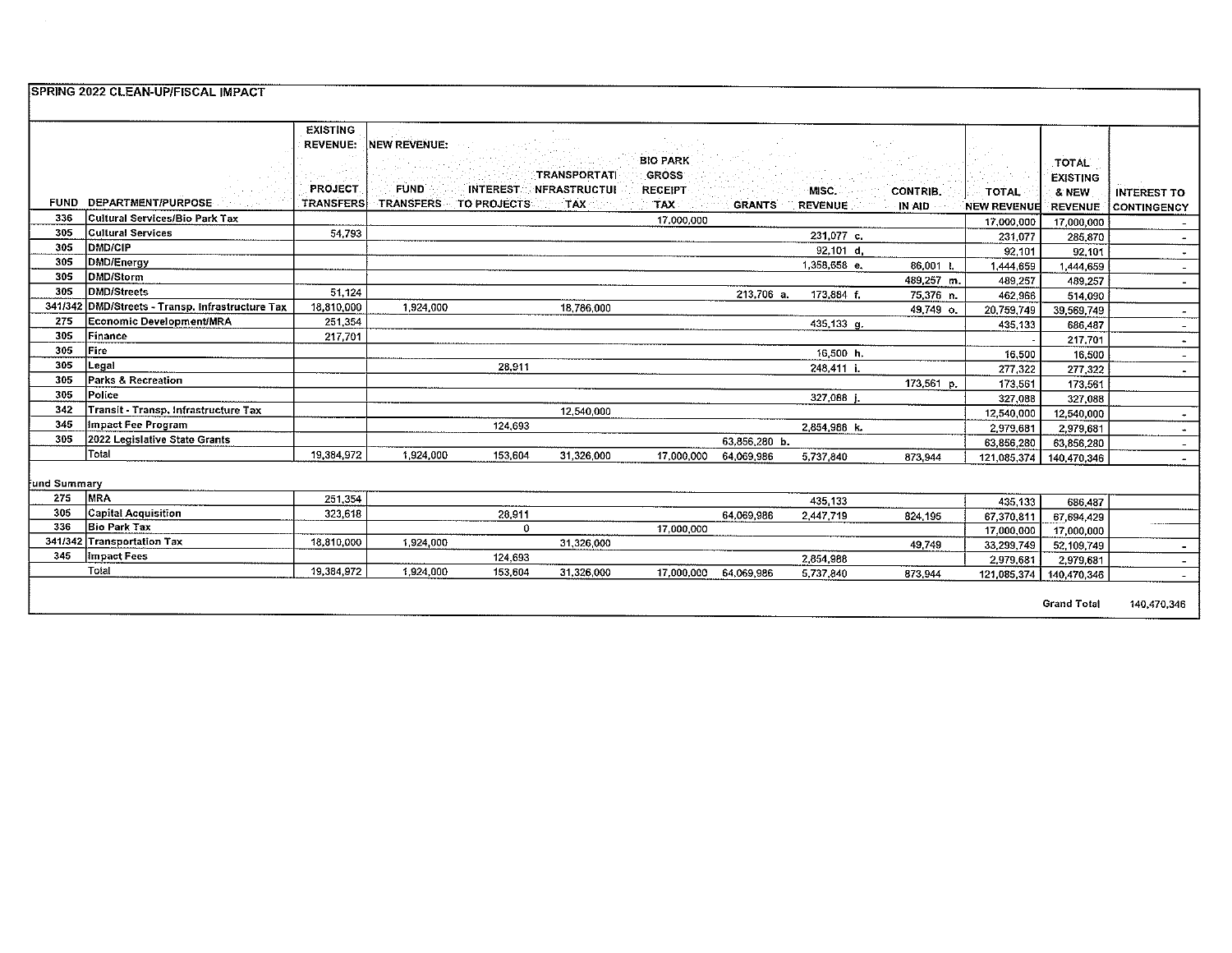|          | NOTES: SPRING 2022 CLEAN-UP/FISCAL IMPACT                                                                                                                                                                                                                                                                                              |                                                                  |
|----------|----------------------------------------------------------------------------------------------------------------------------------------------------------------------------------------------------------------------------------------------------------------------------------------------------------------------------------------|------------------------------------------------------------------|
|          | <b>GRANTS</b>                                                                                                                                                                                                                                                                                                                          |                                                                  |
| а.<br>b. | NMDOT Eagle Ranch Road/Paseo Del Norte Intersection Improvements<br>NMDOT Complete Streets West Central 98th to Saraccino<br>Various 2021 Legislative State Grants (see attached list)<br><b>Total Grants</b>                                                                                                                          | (86, 294)<br>300,000<br>63,856,280<br>64,069,986                 |
|          | <b>MISCELLANEOUS REVENUE</b>                                                                                                                                                                                                                                                                                                           |                                                                  |
| c.       | Settlement Agreement for Explora - Studio Southwest                                                                                                                                                                                                                                                                                    | 231,077                                                          |
| d.       | Public Surplus - Vehicles                                                                                                                                                                                                                                                                                                              | 92,101                                                           |
| е.       | PNM Energy Efficiency Program Singing Arrow<br>Public Surplus - Vehicles<br>Liquidated damages - PNM Hecate                                                                                                                                                                                                                            | 5,916<br>2,742<br>1,350,000<br>1,358,658                         |
| lf.      | Sale of Property - Sioux Street<br>ADV row - Surplus Property -408 Tennessee Street SE<br>ADV row - Vacated Land- Sierra Hacienda Builders<br>ADV row - Vacated Land - Consensus Planning Inc.<br>ADV row - Vacated Land - Las Marcadas Subdivision<br>Safety Intersection Improvements - Property Damage that Risk is able to recover | 42,500<br>1,000<br>5,239<br>6,708<br>2,901<br>115,536<br>173,884 |
| g.       | Railyards - leasing and rentals<br>East Downtown - loan payments and rental proceeds<br><b>MRA Account</b>                                                                                                                                                                                                                             | 18,000<br>411,611<br>5,522<br>435,133                            |
| h.       | Sale of Property                                                                                                                                                                                                                                                                                                                       | 16,500                                                           |
| li.      | Comcast Capital - Franchise Revenue                                                                                                                                                                                                                                                                                                    | 248,411                                                          |
| ļj.      | Sale of Property and Insurance Reimbursement-salvaged equipment                                                                                                                                                                                                                                                                        | 327,088                                                          |
| k.       | Impact Fee Revenue for Service Areas<br><b>Total Miscellaneous Revenue</b>                                                                                                                                                                                                                                                             | 2,854,988<br>5,737,840                                           |
|          | <b>CONTRIBUTIONS IN AID</b>                                                                                                                                                                                                                                                                                                            |                                                                  |
| II.      | PNM Energy Efficiency Program                                                                                                                                                                                                                                                                                                          | 86,001                                                           |
| m.       | ABCWU -Marble Arno Contribution<br>Capital Contributions MS4 Water<br>Collections City Property Damages                                                                                                                                                                                                                                | 421,939<br>29,653<br>37,665<br>489,257                           |
| 'n.      | Developer Funded Projects - 4th Street at Sandia<br>Developer Funded Projects - Glendale Storm Drain                                                                                                                                                                                                                                   | 10,883<br>64,492<br>75,376                                       |
| o.       | ABCWU - 12st Street & Menaul Intersection                                                                                                                                                                                                                                                                                              | 49,749                                                           |
| p.       | Park Amenity & Forest Rehab - Contributions                                                                                                                                                                                                                                                                                            | 173,561                                                          |
|          | <b>Total Contribution in Aid</b>                                                                                                                                                                                                                                                                                                       | 873,944                                                          |

 $\varphi_{\rm{max}}$  ,  $\varphi_{\rm{max}}$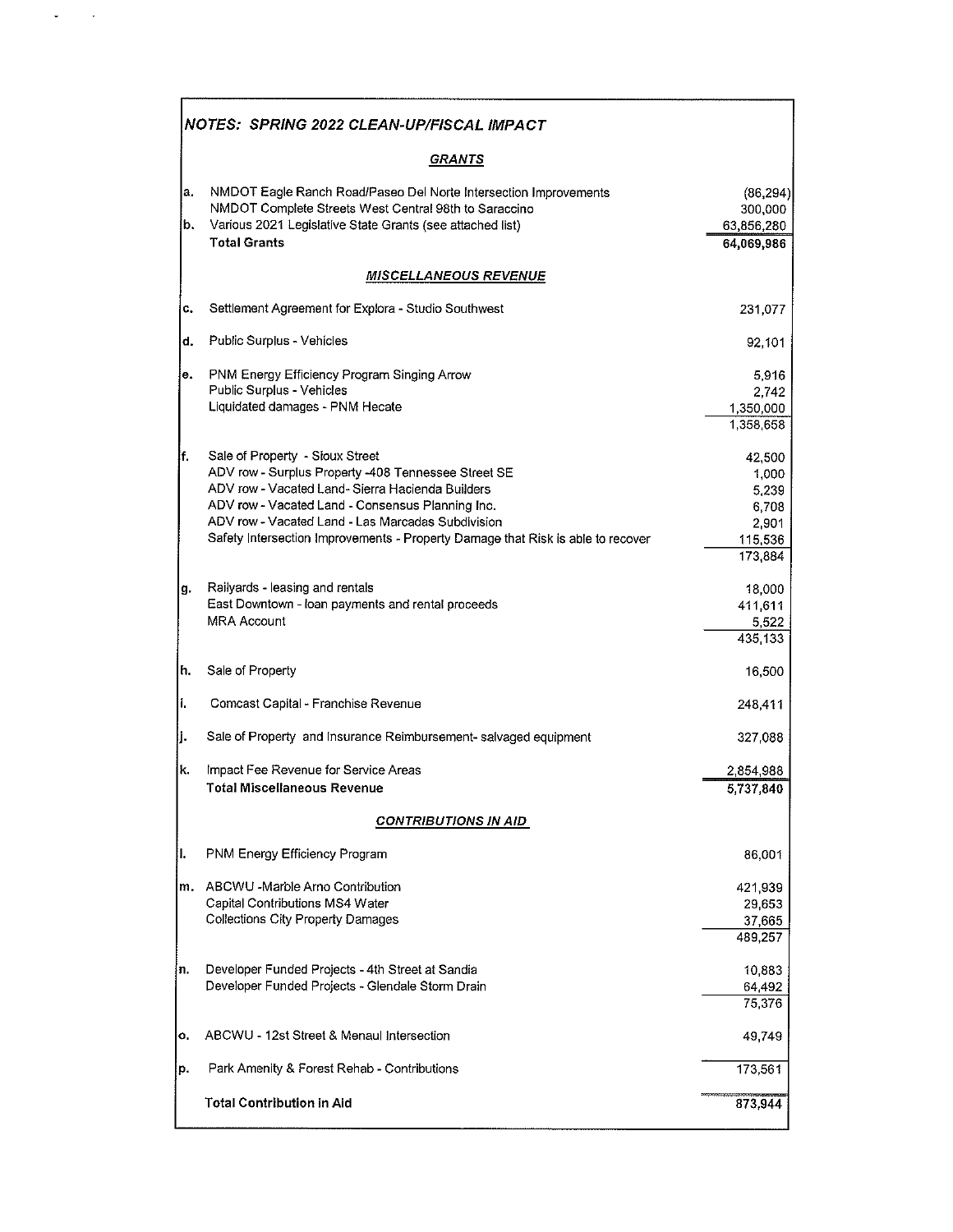| Project Title                                                                                                | Amount    | Purpose                                                                                                                                                                                                                                                                                                                                   |
|--------------------------------------------------------------------------------------------------------------|-----------|-------------------------------------------------------------------------------------------------------------------------------------------------------------------------------------------------------------------------------------------------------------------------------------------------------------------------------------------|
| 12th Street & Sawmill Road<br><b>DMD</b>                                                                     | \$548,000 | To plan, design, furnish, equip and construct<br>improvements, including landscaping and<br>lighting, to the intersection of 12th Street and<br>Sawmill Road in Bernalillo county.                                                                                                                                                        |
| 4-H Park Memorial Renovation<br>Parks & Recreation                                                           | \$50,000  | To plan, design, construct and renovate 4-H park<br>to address Native American burial sites on the<br>property, including educational signage, a<br>memorial and landscaping, in Albuquerque in<br>Bernalillo county.                                                                                                                     |
| Academy Road NE & Wyoming Blvd NE<br>Repair<br><b>DMD</b>                                                    | \$25,000  | To plan, design and construct street<br>improvements, including Academy road and<br>Wyoming boulevard NE, to plan, design,<br>construct and repair bridges and major<br>intersections and to purchase related equipment<br>and service vehicles in Albuquerque in Bernalillo<br>county.                                                   |
| Adelante Development Center Equipment &<br><b>Vehicle Purchase</b><br><b>Family &amp; Community Services</b> | \$130,000 | To purchase and equip vehicles, furniture and<br>equipment, including information technology,<br>sanitation equipment and warehouse equipment,<br>for an organization providing residential and adult<br>daycare services and employment training and<br>assistance for disadvantaged populations in<br>Albuquerque in Bernalillo county. |
| <b>Affordable Housing</b><br>Family & Community Services                                                     | \$455,000 | To acquire land and rights of way and to plan,<br>design, construct and improve affordable housing<br>in Albuquerque in Bernalillo county.                                                                                                                                                                                                |
| <b>African American Museum Building</b><br>Dept. of Arts & Culture                                           | \$170,000 | To plan, design, construct, purchase, install,<br>furnish and equip an African American museum<br>and cultural center, including exhibits and<br>information technology, equipment and<br>infrastructure, in Albuquerque in Bernalillo<br>county.                                                                                         |
| <b>African American Museum Facility</b><br>Dept. of Arts & Culture                                           | \$300,000 | To acquire property and to plan, design,<br>construct, renovate and equip a facility, including<br>offices, exhibits and archival space, for the<br>African American museum and cultural center in<br>Albuquerque in Bernalillo county.                                                                                                   |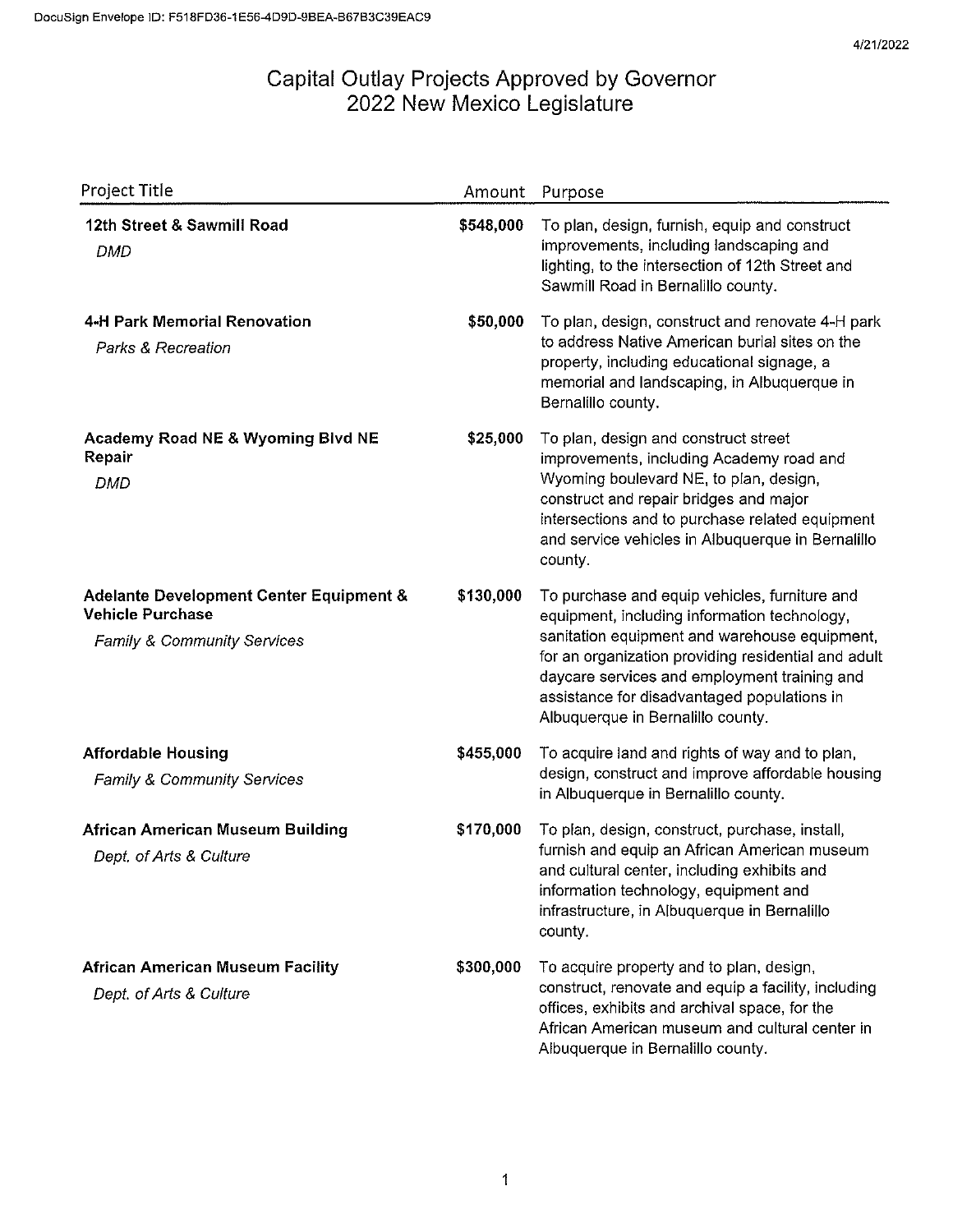| Project Title                                                                                                                                                             | Amount    | Purpose                                                                                                                                                                                                                                                                                                                                 |
|---------------------------------------------------------------------------------------------------------------------------------------------------------------------------|-----------|-----------------------------------------------------------------------------------------------------------------------------------------------------------------------------------------------------------------------------------------------------------------------------------------------------------------------------------------|
| Alameda Little League Improvements<br><b>Parks &amp; Recreation</b>                                                                                                       | \$20,000  | To plan, design, construct, furnish and equip<br>improvements to facilities, including security<br>systems, lighting, restrooms, accessibility<br>improvements, a plaza space and parking lots, at<br>fields used by the Alameda little league in<br>Albuquerque in Bernalillo county.                                                  |
| <b>Albuquerque Fire Rescue Apparatus</b><br><b>Purchase</b><br>Albuquerque Fire Rescue                                                                                    | \$350,000 | To purchase and equip fire and rescue<br>apparatus, including engines, ladders, rescue<br>units and wildland rescue units, for Albuquerque<br>in Bernalillo County.                                                                                                                                                                     |
| <b>Albuquerque Fire Rescue Communications</b><br>and Dispatch Equipment Purchase -<br><b>Extend Time</b><br>Albuquerque Fire Rescue<br>Original Appropriation \$2,118,000 | \$0       | The time of expenditure for the local government<br>division project in Subsection 59 of Section 35 of<br>Chapter 81 of Laws 2020 to purchase and equip<br>fire communications and dispatch equipment for<br>Albuquerque fire rescue in Albuquerque in<br>Bernalillo county is extended through fiscal year<br>2024.                    |
| Albuquerque Fire Rescue Ladder 1<br>Purchase<br>Albuquerque Fire Rescue                                                                                                   | \$200,000 | To purchase, replace and equip emergency<br>apparatus, emergency response vehicles, service<br>vehicles, and support vehicles, including fire<br>engines, ladder trucks, ambulances, light rescue<br>vehicles, wildland pumpers and brush trucks in<br>Albuquerque in Bernalillo County.                                                |
| <b>Albuquerque Fire Rescue Station 11</b><br>Albuquerque Fire Rescue                                                                                                      | \$50,000  | To plan, design, construct, repair, renovate, equip<br>and improve Albuquerque fire rescue facilities,<br>including station 11, in Albuquerque in Bernalillo<br>county.                                                                                                                                                                 |
| <b>Albuquerque Fire Rescue Wildland Rescue</b><br><b>Vehicle Equipment</b><br>Albuquerque Fire Rescue                                                                     | \$562,000 | To purchase, replace and equip emergency<br>apparatus, service vehicles and support vehicles,<br>including fire engines, ladder trucks, ambulances,<br>light rescue vehicles, hazardous materials<br>response vehicles, heavy technical rescue<br>equipment, wildland pumpers and brush trucks, in<br>Albuquerque in Bernalillo county. |
| <b>Albuquerque Fire Response Brush Truck</b><br><b>Purchase - Extend Time</b><br>Albuquerque Fire Rescue<br>Original Appropriation \$100,000                              | \$0       | The time of expenditure for the local government<br>division project in Subsection 60 of Section 35 of<br>Chapter 81 of Laws 2020 to purchase and equip<br>a brush truck for the city of Albuquerque in<br>Bernalillo county is extended through fiscal year<br>2024.                                                                   |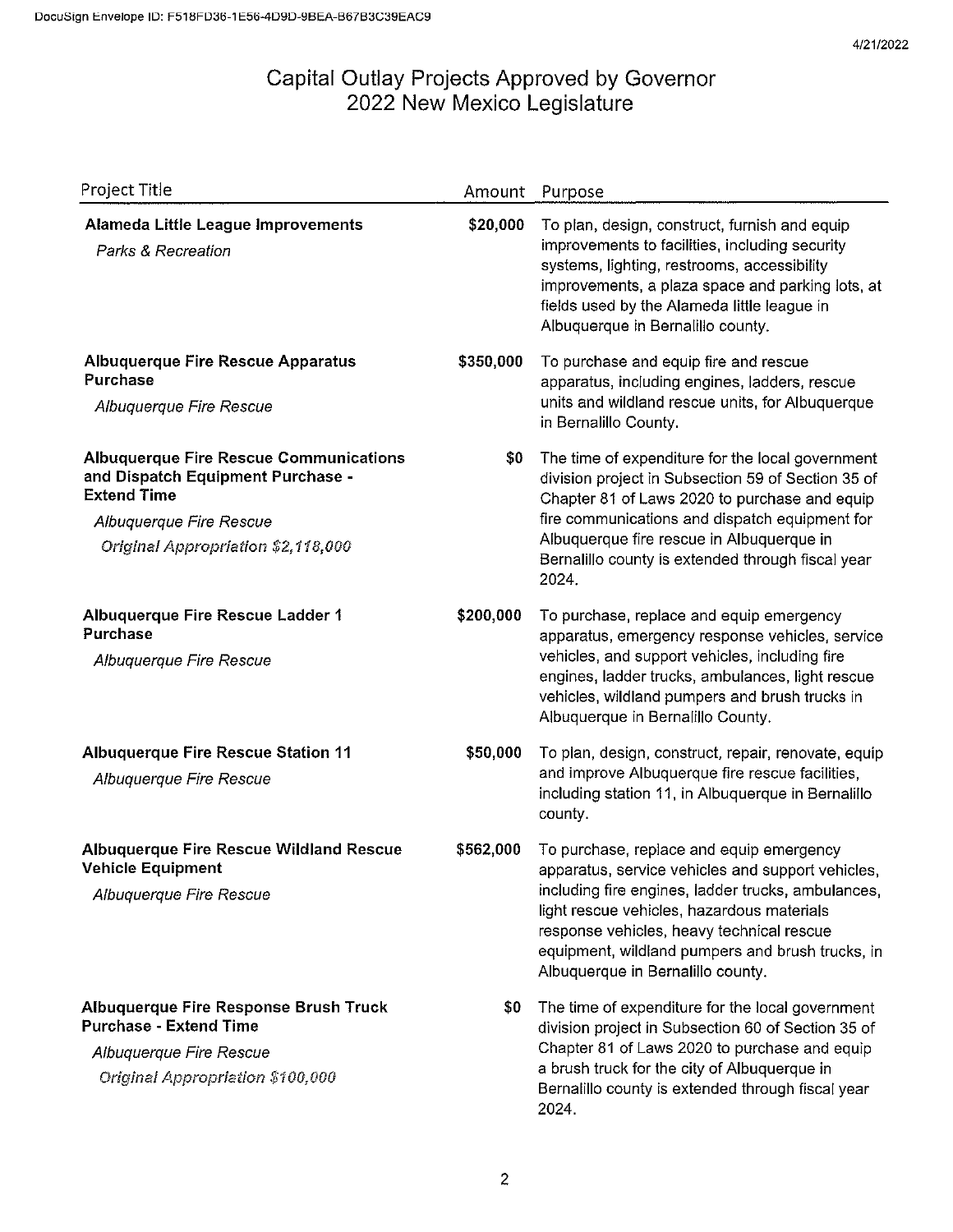| Project Title                                                                                                               | Amount    | Purpose                                                                                                                                                                                                                                                                                                                                         |
|-----------------------------------------------------------------------------------------------------------------------------|-----------|-------------------------------------------------------------------------------------------------------------------------------------------------------------------------------------------------------------------------------------------------------------------------------------------------------------------------------------------------|
| <b>All Faiths Vehicle and Equipment</b><br>Family & Community Services                                                      | \$535,000 | To purchase and equip vehicles and to purchase<br>and install equipment and furnishings, including<br>coronavirusDdisease-2019-safe office furniture,<br>playground equipment and information<br>technology, including equipment and<br>infrastructure, at a facility promoting the healing<br>of children in Albuquerque in Bernalillo county. |
| <b>Altura Park Renovation</b><br>Parks & Recreation                                                                         | \$150,000 | To plan, design, construct, renovate, rehabilitate<br>and preserve Altura park, including an irrigation<br>system, forestry, lighting, fencing and amenities,<br>in Albuquerque in Bernalillo county.                                                                                                                                           |
| Arts, Community, Culture, Education,<br>Sports and Science Services for Children<br>and Families<br>Dept. of Arts & Culture | \$50,000  | For the Albuquerque arts and culture department<br>to support the arts, community, culture,<br>education, sports and science services for<br>children and families.                                                                                                                                                                             |
| <b>Asian Community Center</b><br><b>Family &amp; Community Services</b>                                                     | \$505,754 | To acquire land for and to plan, design and<br>construct a community and resource center for<br>the Asian and Pacific Islander community in<br>Albuquerque in Bernalillo county.                                                                                                                                                                |
| <b>Avenida Cesar Chavez and Dolores Huerta</b><br><b>Street Improvements</b><br><b>DMD</b>                                  | \$100,000 | To plan, design, furnish, equip and construct<br>improvements, including landscaping and<br>lighting, to Avenida Cesar Chavez and Dolores<br>Huerta streets in Albuquerque in Bernalillo<br>county.                                                                                                                                             |
| <b>Balloon Fiesta Park Improvements</b><br>Parks & Recreation                                                               | \$40,000  | To plan, design, construct, equip and install<br>lighting, safety equipment and infrastructure at<br>Balloon Fiesta park in Albuquerque in Bernalillo<br>county.                                                                                                                                                                                |
| <b>Balloon Fiesta Park Renovation</b><br><b>Parks &amp; Recreation</b>                                                      | \$150,000 | To plan, design, construct, renovate, furnish and<br>equip Balloon Fiesta park, including<br>infrastructure, restrooms, vendor row utilities and<br>structures, pedestrian walkways, pilots' pavilion,<br>stage repair, parking lot and accessibility<br>improvements, in Albuquerque in Bernalillo<br>county.                                  |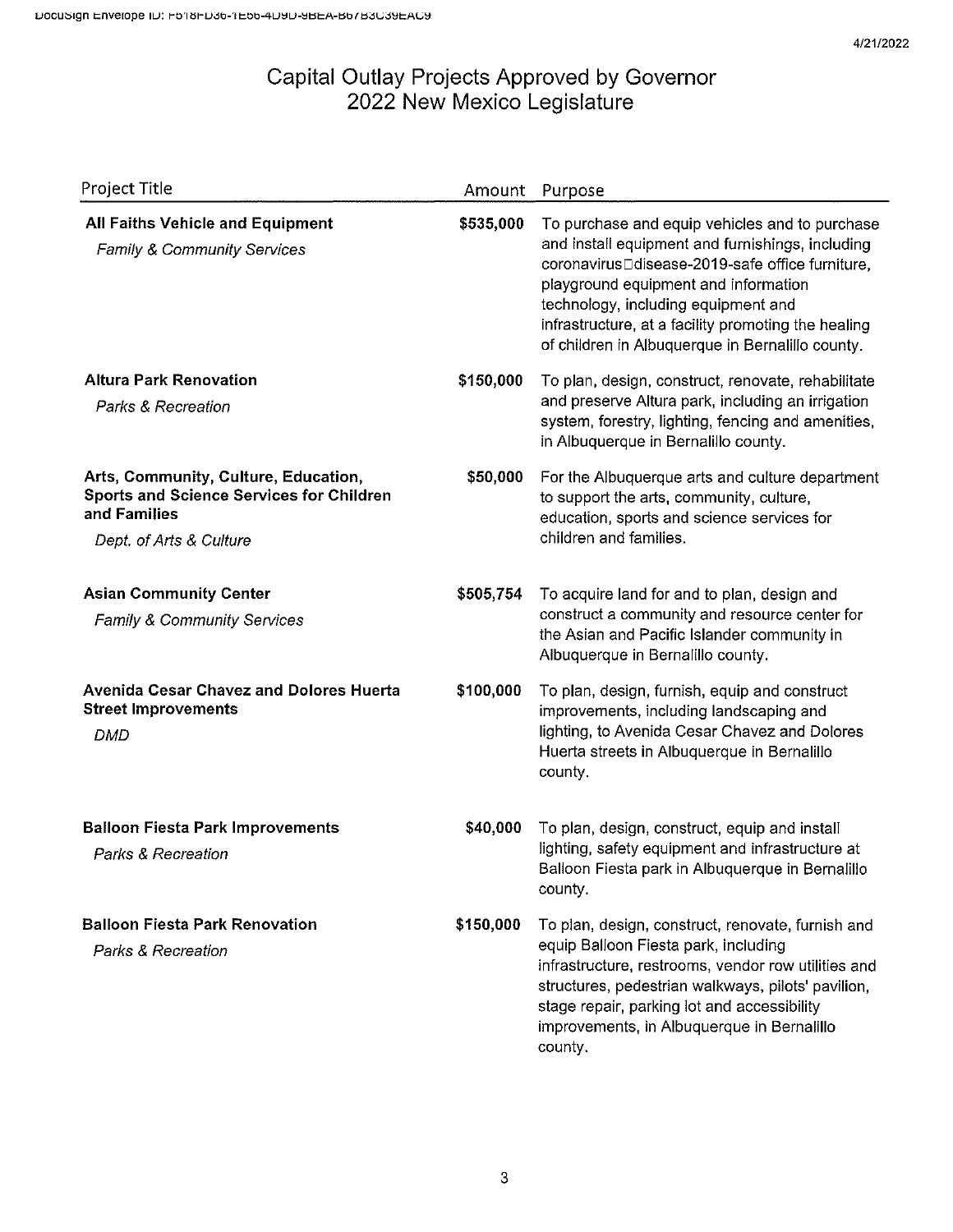| Project Title                                                                                                                                                                                                                      | Amount    | Purpose                                                                                                                                                                                                                                                                                                                                                                                                                                                                                                                                                                                                                                                                                     |
|------------------------------------------------------------------------------------------------------------------------------------------------------------------------------------------------------------------------------------|-----------|---------------------------------------------------------------------------------------------------------------------------------------------------------------------------------------------------------------------------------------------------------------------------------------------------------------------------------------------------------------------------------------------------------------------------------------------------------------------------------------------------------------------------------------------------------------------------------------------------------------------------------------------------------------------------------------------|
| <b>Balloon Museum Exhibits Install</b><br>Dept. of Arts & Culture                                                                                                                                                                  | \$230,000 | To plan, design, construct, purchase, improve,<br>furnish, equip and install exhibits, including old<br>exhibits, a balloon fiesta fiftieth anniversary<br>exhibit and an outdoor youth exhibit, and to<br>upgrade collections storage for the Abruzzo<br>international balloon museum in Albuquerque in<br>Bernalillo county.                                                                                                                                                                                                                                                                                                                                                              |
| <b>Barelas 4th Street Great Blocks Project</b><br><b>Family &amp; Community Services</b>                                                                                                                                           | \$390,000 | To plan, design, construct, purchase and install<br>improvements, including pedestrian safety, traffic<br>calming, streetscape, lighting and signage, on<br>Fourth street SW between Coal avenue and<br>Barelas road in Albuquerque in Bernalillo county.                                                                                                                                                                                                                                                                                                                                                                                                                                   |
| <b>Barelas Park Renovation</b><br><b>Parks &amp; Recreation</b>                                                                                                                                                                    | \$200,000 | To plan, design, construct and improve Barelas<br>park in Albuquerque in Bernalillo county.                                                                                                                                                                                                                                                                                                                                                                                                                                                                                                                                                                                                 |
| <b>Barelas Senior Center Equipment</b><br><b>Senior Affairs</b>                                                                                                                                                                    | \$40,141  | To purchase and install meals equipment and<br>other equipment for the Barelas senior center in<br>Albuquerque in Bernalillo county.                                                                                                                                                                                                                                                                                                                                                                                                                                                                                                                                                        |
| <b>Bernalillo County Crestview Bluffs</b><br><b>Purchase - Change to Albuquerque</b><br><b>Crestview Bluff Open Space Area, Parks</b><br>and Trails - Extend Time<br>Parks & Recreation<br><b>Original Appropriation \$175,000</b> | \$0       | The unexpended balance of the appropriation to<br>the local government division in Subsection 5 of<br>Section 34 of Chapter 277 of Laws 2019 to<br>acquire property for a Crestview bluffs open<br>space area and to match funds for a national park<br>service land and water conservation fund grant<br>for the purchase of Crestview bluffs in Bernalillo<br>county shall not be expended for the original<br>purpose but is changed to acquire property for<br>and to plan, design, construct and equip an open<br>space area, parks and trails in the Crestview bluff<br>area in Albuquerque in Bernalillo county. The<br>time of expenditure is extended through fiscal<br>year 2024. |
| <b>Broadway Boulevard</b><br><b>DMD</b>                                                                                                                                                                                            | \$325,000 | To acquire property, easements and rights of way<br>and to plan, design, construct, furnish and equip<br>road and pedestrian improvements, including<br>landscaping, medians, multi-use paths and a<br>protected signalized pedestrian crossing, on<br>Broadway boulevard NE between Lomas<br>boulevard and Doctor Martin Luther King Jr.<br>avenue in Albuquerque in Bernalillo county.                                                                                                                                                                                                                                                                                                    |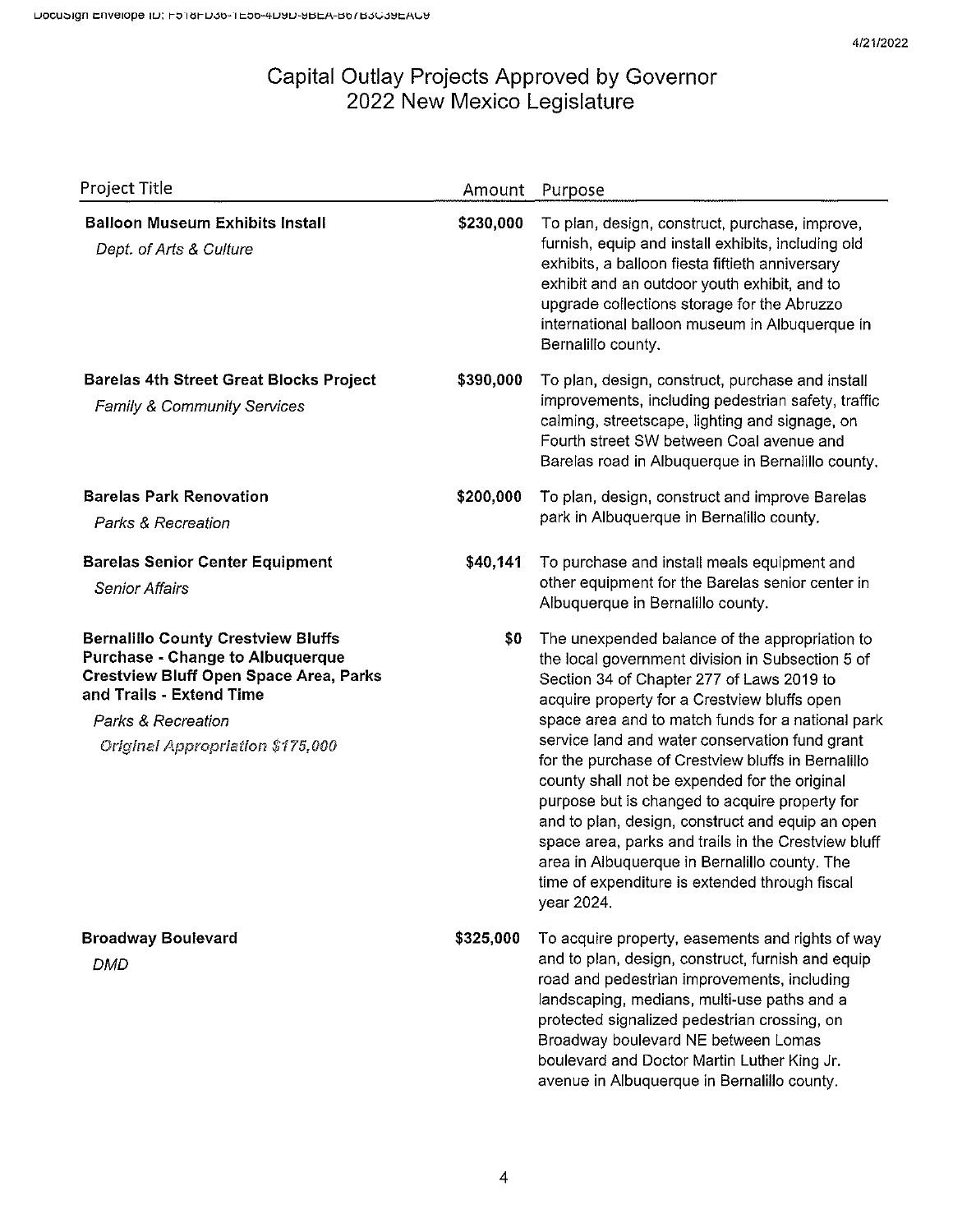| Project Title                                                                                     | Amount    | Purpose                                                                                                                                                                                                                                                                               |
|---------------------------------------------------------------------------------------------------|-----------|---------------------------------------------------------------------------------------------------------------------------------------------------------------------------------------------------------------------------------------------------------------------------------------|
| <b>Building International District Facility Acq.</b><br>Family & Community Services               | \$100,000 | To acquire property and to plan, design,<br>construct, improve and equip a community<br>services facility in the international district in<br>Albuquerque in Bernalillo county.                                                                                                       |
| <b>Bus Stop Improvements</b><br><b>ABQ Ride/Transit</b>                                           | \$50,000  | To plan, design, demolish, construct, improve,<br>equip and furnish bus stops in Albuquerque in<br>Bernalillo county.                                                                                                                                                                 |
| <b>Business Incubation in the Rancho de</b><br>Atrisco community and the Southwest<br>Quadrant    | \$110,000 | To expand business incubation in the Rancho de<br>Atrisco community and the southwest quadrant of<br>Albuquerque.                                                                                                                                                                     |
| <b>Economic Development</b>                                                                       |           |                                                                                                                                                                                                                                                                                       |
| <b>Calle Cuarta Affordable Housing</b><br>Development<br>DMD                                      | \$130,000 | To acquire property and rights of way and to plan,<br>design, construct and equip improvements to the<br>Calle Cuarta affordable housing development in<br>the north valley of Albuquerque in Bernalillo<br>county.                                                                   |
| <b>Candelaria Nature Preserve Improvements</b><br>Parks & Recreation                              | \$250,000 | To plan, design and construct improvements<br>identified in a federally approved resource<br>management plan to restore native habitat and<br>wetlands for wildlife conservation and open space<br>purposes in the Candelaria nature preserve in<br>Albuquerque in Bernalillo county. |
| <b>Carnuel Village Archeological Site</b><br><b>Improvements</b><br><b>Parks &amp; Recreation</b> | \$100,000 | To plan, design, construct and improve, including<br>conservation improvements and interpretive<br>facilities, Carnuel Village archaeological sites in<br>Albuquerque in Bernalillo county.                                                                                           |
| <b>Casa Senior Transportation Vehicle</b><br>Senior Affairs                                       | \$375,050 | To purchase and equip vehicles for the city of<br>Albuquerque senior affairs nutrition and<br>transportation program in Albuquerque in<br>Bernalillo county.                                                                                                                          |
| <b>Cibola Loop Multigenerational Complex</b><br><b>DMD</b>                                        | \$100,000 | To acquire rights of way and to plan, design,<br>construct, furnish and equip a multigenerational<br>facility in the area of Cibola loop NW in<br>Albuquerque in Bernalillo county.                                                                                                   |
| <b>Clayton Heights Park</b><br>Parks & Recreation                                                 | \$110,000 | To plan, design and construct a park in the<br>Clayton Heights neighborhood, including<br>landscaping, walking trails, amenities and<br>educational elements, in Albuquerque in<br>Bernalillo county.                                                                                 |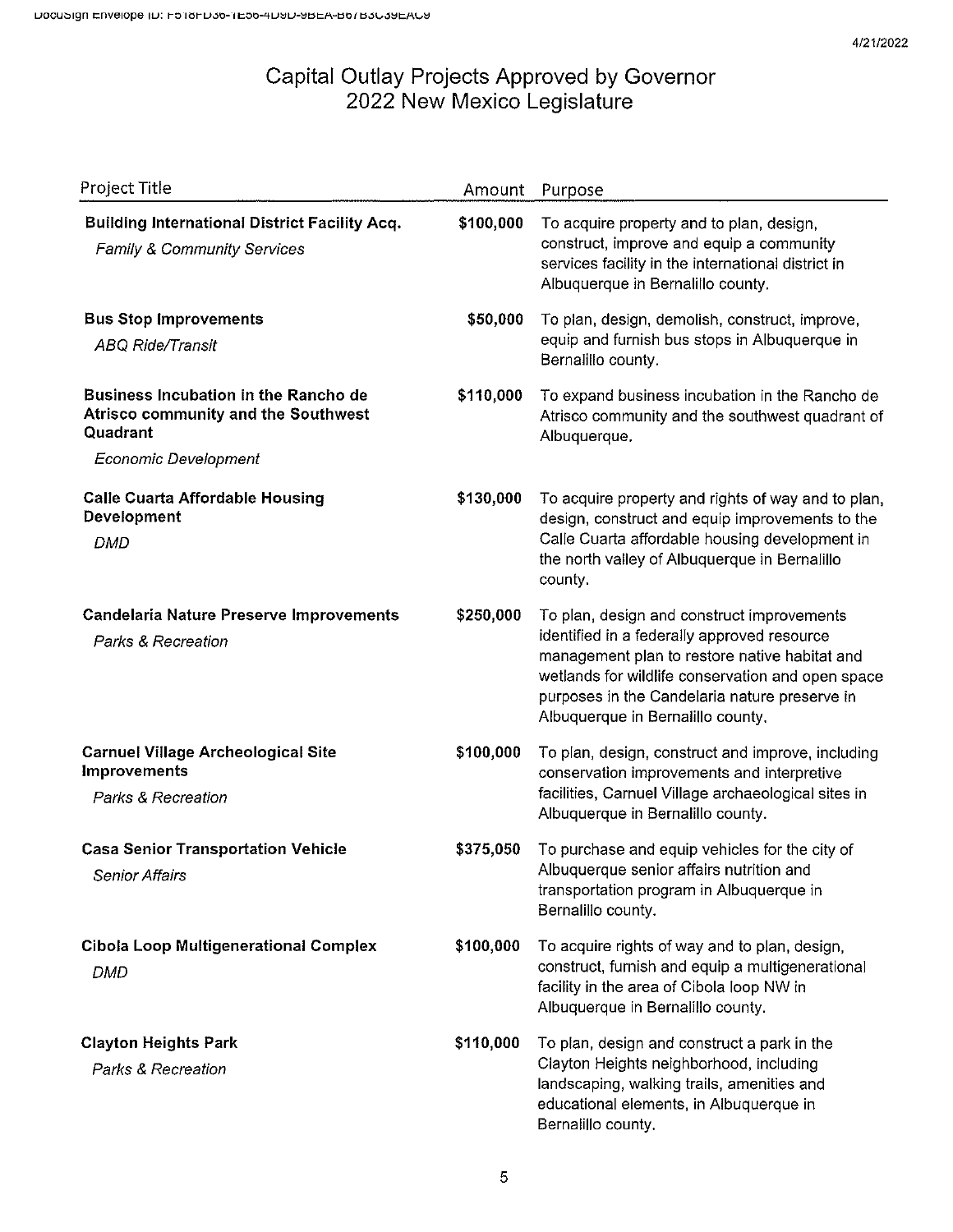| Project Title                                                                                                                                                                                     | Amount   | Purpose                                                                                                                                                                                                                                                                                                                                                                                                                                                                                                                                                                                                                                                                                                                           |
|---------------------------------------------------------------------------------------------------------------------------------------------------------------------------------------------------|----------|-----------------------------------------------------------------------------------------------------------------------------------------------------------------------------------------------------------------------------------------------------------------------------------------------------------------------------------------------------------------------------------------------------------------------------------------------------------------------------------------------------------------------------------------------------------------------------------------------------------------------------------------------------------------------------------------------------------------------------------|
| <b>Coors Blvd. Safety and Pedestrian</b><br><b>Infrastructure Improvements</b><br><b>DMD</b>                                                                                                      | \$75,000 | To plan, design and construct safety and<br>pedestrian improvements, including sidewalks<br>and street lighting, on Coors boulevard NW<br>between Central avenue NW and Gun Club road<br>NW in Albuquerque in Bernalillo county.                                                                                                                                                                                                                                                                                                                                                                                                                                                                                                  |
| <b>Coronavirus Disease 2019 Economic</b><br>Recovery<br>Dept. of Arts & Culture                                                                                                                   | \$50,000 | For the Albuquerque arts and culture department<br>to support the coronavirus disease 2019<br>economic recovery in the culture sector.                                                                                                                                                                                                                                                                                                                                                                                                                                                                                                                                                                                            |
| <b>Covid 19 Memorial Site</b><br>Dept. of Arts & Culture                                                                                                                                          | \$25,000 | To plan, design and construct a memorial<br>commemorating lives lost to the coronavirus<br>disease 2019 pandemic in Albuquerque in<br>Bernalillo county.                                                                                                                                                                                                                                                                                                                                                                                                                                                                                                                                                                          |
| <b>Crestview Bluff and Trail Development</b><br>Parks & Recreation                                                                                                                                | \$40,000 | To acquire land for and to plan, design, construct<br>and otherwise improve the Crestview Bluff area<br>and surrounding neighborhood, including a trail,<br>in Albuquerque in Bernalillo county.                                                                                                                                                                                                                                                                                                                                                                                                                                                                                                                                  |
| <b>Crestview Bluff Green Space Construction</b><br>- Change to Open Space, Parks and Trails<br><b>Construction - Extend Time</b><br>Parks & Recreation<br><b>Original Appropriation \$360,500</b> | \$0      | The unexpended balance of the appropriation to<br>the local government division in Subsection 43 of<br>Section 34 of Chapter 277 of Laws 2019 to<br>acquire property and to plan, design and<br>construct an urban green space along the<br>Crestview bluff area off the Arenal drain from<br>west central avenue to Bridge boulevard both<br>within and outside the city limits of Albuquerque<br>in Bernalillo county shall not be expended for the<br>original purpose but is changed to acquire<br>property for and to plan, design, construct and<br>equip the Crestview bluff open space area, parks<br>and trails in Albuquerque in Bernalillo county. The<br>time of expenditure is extended through fiscal<br>year 2024. |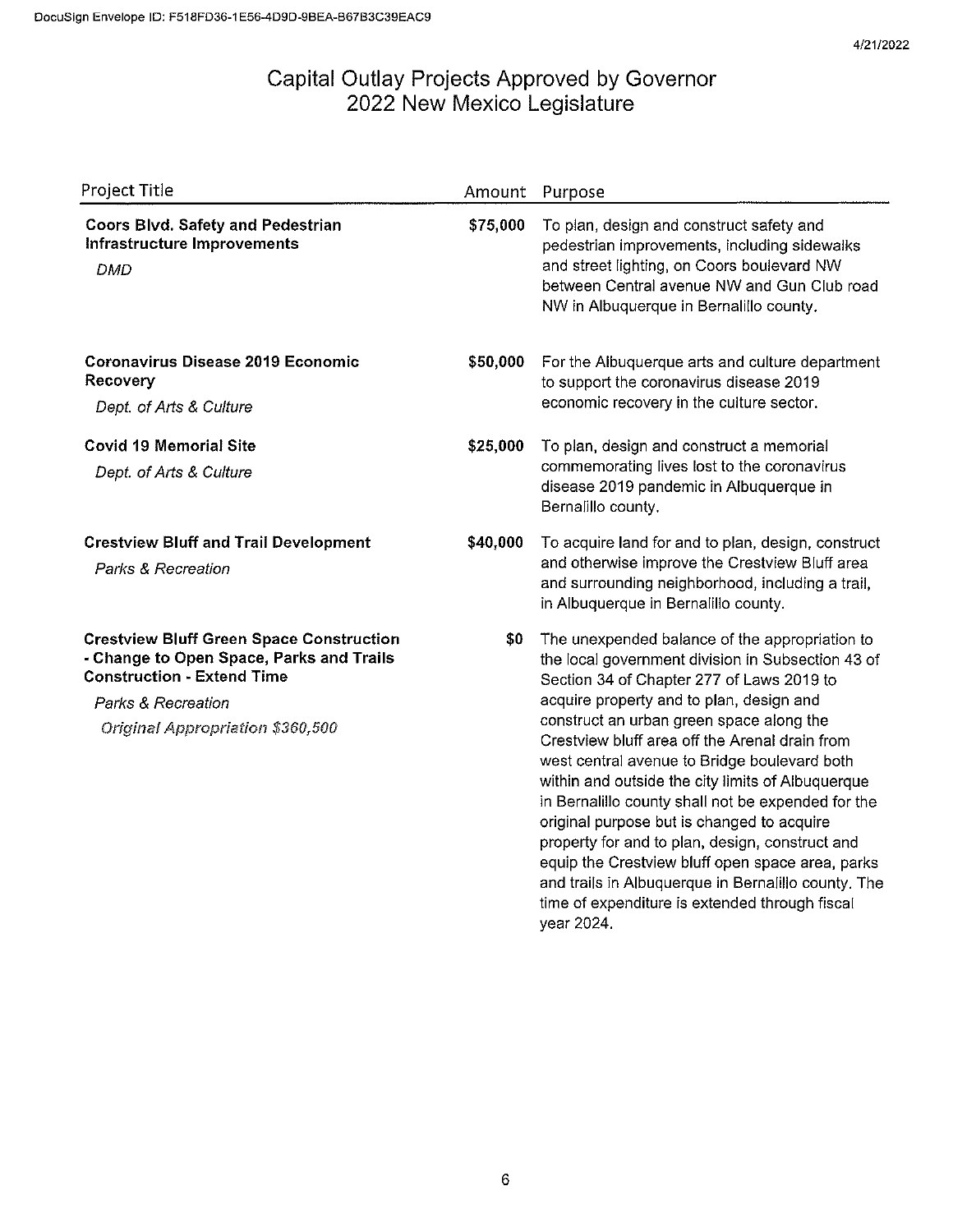| Project Title                                                                                                                                                                              | Amount    | Purpose                                                                                                                                                                                                                                                                                                                                                                                                                                                                                                                                  |
|--------------------------------------------------------------------------------------------------------------------------------------------------------------------------------------------|-----------|------------------------------------------------------------------------------------------------------------------------------------------------------------------------------------------------------------------------------------------------------------------------------------------------------------------------------------------------------------------------------------------------------------------------------------------------------------------------------------------------------------------------------------------|
| <b>Crestview Bluff Open Space Acquisition -</b><br><b>Change to Albuquerque Crestview Bluff</b><br><b>Parks and Trails</b><br>Parks & Recreation<br><b>Original Appropriation \$95,000</b> | \$0       | The unexpended balance of the appropriation to<br>the local government division in Subsection 34 of<br>Section 29 of Chapter 138 of Laws 2021 to<br>acquire property for and to plan, design, construct<br>and equip the Crestview bluff open space area in<br>Albuquerque in Bernalillo county shall not be<br>expended for the original purpose but is changed<br>to acquire property for and to plan, design,<br>construct and equip the Crestview bluff open<br>space area, parks and trails in Albuquerque in<br>Bernalillo county. |
| <b>Dispatch and Records Management</b><br><b>System - Extend Time</b><br>Albuquerque Police Department<br>Original Appropriation \$6,000,000                                               | \$0       | The time of expenditure for the local government<br>division project in Subsection 53 of Section 35 of<br>Chapter 81 of Laws 2020 to upgrade the<br>computer-aided dispatch and records<br>management system for the Albuquerque police<br>department in Bernalillo county is extended<br>through fiscal year 2024.                                                                                                                                                                                                                      |
| <b>Eastdale Little League Bathroom</b><br>Parks & Recreation                                                                                                                               | \$260,000 | To plan, design and construct permanent<br>bathrooms at facilities used by the Eastdale little<br>league in Albuquerque in Bernalillo county.                                                                                                                                                                                                                                                                                                                                                                                            |
| <b>Eastdale Little League Lighting</b><br>Parks & Recreation                                                                                                                               | \$20,000  | To plan, design and construct lighting for fields<br>used by the Eastdale little league in Albuquerque<br>in Bernalillo county.                                                                                                                                                                                                                                                                                                                                                                                                          |
| <b>Economic Development along Coors</b><br><b>Boulevard</b><br><b>Economic Development</b>                                                                                                 | \$80,000  | For economic development organizations<br>promoting economic development along Coors<br>boulevard in Bernalillo county.                                                                                                                                                                                                                                                                                                                                                                                                                  |
| <b>Economic Development along West Central</b><br>Avenue<br><b>Economic Development</b>                                                                                                    | \$180,000 | For economic development organizations<br>promoting economic development along west<br>Central avenue in Bernalillo county.                                                                                                                                                                                                                                                                                                                                                                                                              |
| <b>Education Outreach for Young Children</b><br>and Educators<br>Dept. of Arts & Culture                                                                                                   | \$210,000 | To provide science, technology, engineering, art<br>and mathematics education outreach for young<br>children and educators at a science center and<br>children's museum in Albuquerque.                                                                                                                                                                                                                                                                                                                                                  |
| <b>Educational Programs at the Zoo</b><br>Dept. of Arts & Culture                                                                                                                          | \$50,000  | For educational programs at the Albuquerque<br>Z00.                                                                                                                                                                                                                                                                                                                                                                                                                                                                                      |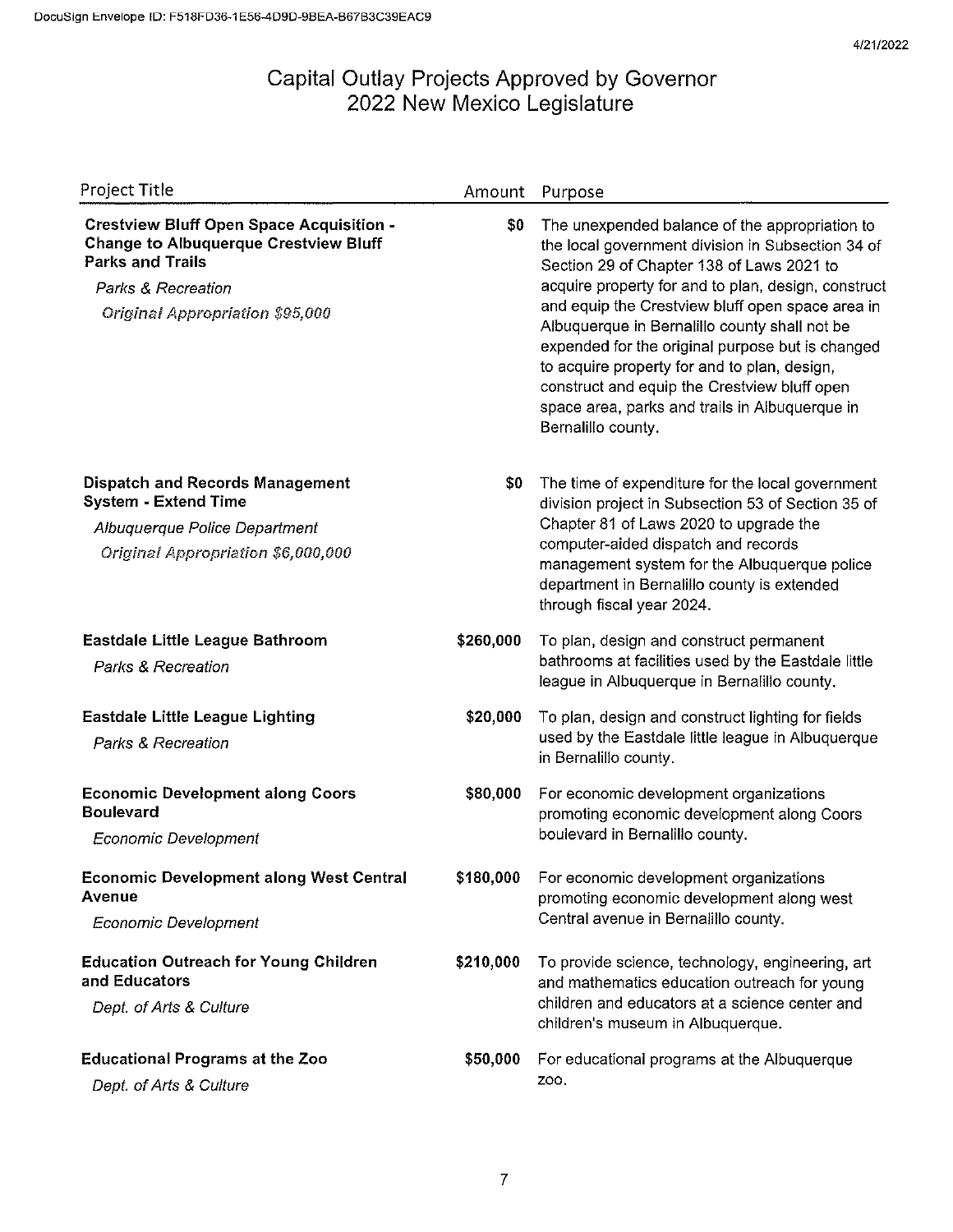| Project Title                                                                                          | Amount      | Purpose                                                                                                                                                                                                                                                                                                                                                                                                                                           |
|--------------------------------------------------------------------------------------------------------|-------------|---------------------------------------------------------------------------------------------------------------------------------------------------------------------------------------------------------------------------------------------------------------------------------------------------------------------------------------------------------------------------------------------------------------------------------------------------|
| <b>Educational Programs of the Holocaust</b><br>Dept. of Arts & Culture                                | \$80,000    | For educational programs that use lessons of the<br>holocaust and other genocides to build informed<br>communities in Albuquerque.                                                                                                                                                                                                                                                                                                                |
| <b>Eisenhower Swimming Pool Repair</b><br>Parks & Recreation                                           | \$145,000   | To plan, design, construct, renovate and equip<br>the Eisenhower swimming pool in Albuquerque in<br>Bernalillo county.                                                                                                                                                                                                                                                                                                                            |
| <b>Encuentro Center</b><br><b>Family &amp; Community Services</b>                                      | \$345,000   | To plan, design, construct, renovate, equip and<br>furnish an education and workforce development<br>center for low-income Spanish speakers in<br>Albuquerque in Bernalillo county.                                                                                                                                                                                                                                                               |
| <b>Enhanced Six-week Summer and Out-of</b><br><b>School Programming</b><br>Family & Community Services | \$120,000   | To provide enhanced six-week summer and out-<br>of-school programming that includes literacy and<br>mathematics enrichment, social-emotional<br>learning, physical wellness and swimming, life<br>and career skills and individualized tutoring for<br>kindergarten through twelfth grade students<br>attending public schools in the Albuquerque<br>metropolitan area who are from under-resourced<br>families.                                  |
| <b>Enlace Comunitario Facility Renovation</b><br><b>Family &amp; Community Services</b>                | \$25,000    | To plan, design, construct, renovate, furnish and<br>equip the Enlace Comunitario facility to provide<br>culturally and linguistically specific services to<br>Latinx and immigrant domestic violence survivors<br>in Albuquerque in Bernalillo county.                                                                                                                                                                                           |
| <b>Explora Museum Campus Expand</b><br>Dept. of Arts & Culture                                         | \$1,375,000 | To plan, design, construct, and equip the<br>remaining phases of Explora's cradle to career<br>science, technology, engineering, art and<br>mathematics learning campus, including the<br>Brillante early learning center, and to plan,<br>design, construct, purchase and equip exhibits,<br>furnishings and information technology<br>equipment for the Explora science center and<br>children's museum in Albuquerque in Bernalillo<br>county. |
| Film / Media Train Equipment<br><b>Family &amp; Community Services</b>                                 | \$100,000   | To purchase and install equipment and to plan,<br>design and construct related improvements for an<br>incubator and training center for film, digital<br>media, theater and studio arts workers in<br>Albuquerque in Bernalillo county.                                                                                                                                                                                                           |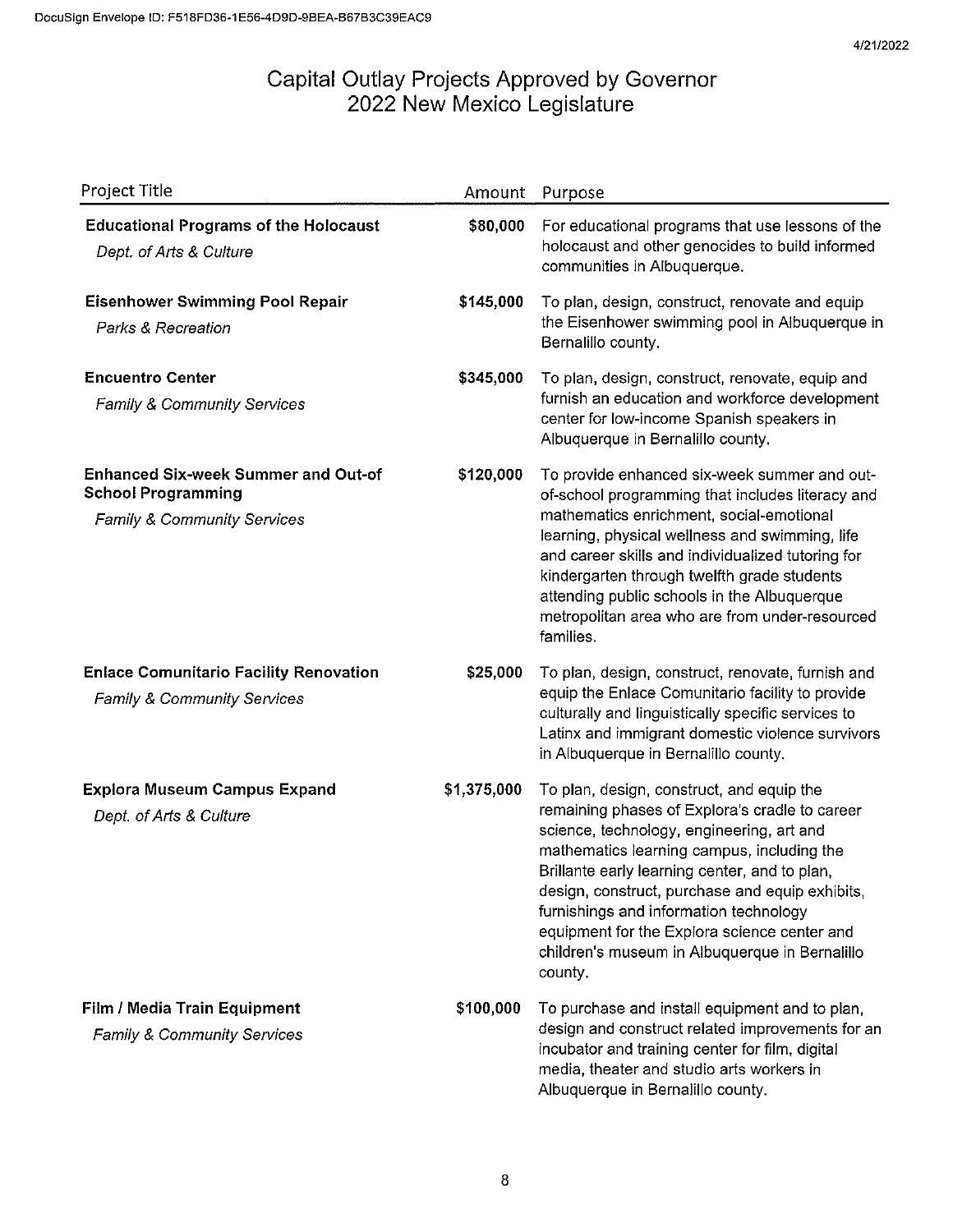| Project Title                                                                             | Amount    | Purpose                                                                                                                                                                                                                                                 |
|-------------------------------------------------------------------------------------------|-----------|---------------------------------------------------------------------------------------------------------------------------------------------------------------------------------------------------------------------------------------------------------|
| <b>Flamenco Works Dance School Furnish</b><br>Dept. of Arts & Culture                     | \$285,000 | To plan, design, construct, install, furnish and<br>equip a portable stage, including audio and<br>lighting equipment and information technology,<br>for the Flamenco Works dance school in<br>Albuquerque in Bernalillo county.                        |
| <b>Food Distribution Equipment Purchase</b><br><b>Family &amp; Community Services</b>     | \$220,000 | To purchase equipment, including tractors and<br>trailers, forklifts, forklift batteries, pallet jacks,<br>electric pallet jacks and pallet racking, for<br>emergency food storage and distribution for<br>Albuquerque in Bernalillo county.            |
| <b>Foothills Open Space Education Center</b><br>Parks & Recreation                        | \$50,000  | To plan, design, construct and improve, including<br>off-site parking, the Foothills open space<br>education center and associated outdoor spaces<br>in Albuquerque in Bernalillo county.                                                               |
| <b>Foothills Open Space Improvements</b><br>Parks & Recreation                            | \$150,000 | To plan, design, construct and improve the<br>Albuquerque foothills open space areas in<br>Albuquerque in Bernalillo county.                                                                                                                            |
| <b>Gibson Health Hub Improvements</b><br><b>Family &amp; Community Services</b>           | \$421,757 | To acquire property and to plan, design,<br>construct, improve, equip and furnish the Gibson<br>health hub in Albuquerque in Bernalillo county.                                                                                                         |
| Gilbert P. Sanchez Park Construct<br>Parks & Recreation                                   | \$25,000  | To plan, design, construct, purchase and equip<br>improvements, including lights, shade structures,<br>turf and accessibility features, for fields used by<br>the Lobo little league at Gilbert P. Sanchez park<br>in Albuquerque in Bernalillo county. |
| <b>Girard Boulevard Improvements</b><br>DMD                                               | \$90,000  | To plan, design, construct, furnish and landscape<br>road, lighting and mutli-modal street<br>improvements on Girard boulevard between<br>Indian School road and Hannett avenue in<br>Albuquerque in Bernalillo county.                                 |
| <b>Glenwood Hills Park Tennis Courts Repair</b><br>Parks & Recreation                     | \$25,000  | To construct, repair and rehabilitate the<br>Glenwood Hills park tennis courts in Albuquerque<br>in Bernalillo county.                                                                                                                                  |
| <b>Hands-on Science Center and Children's</b><br><b>Museum</b><br>Dept. of Arts & Culture | \$175,000 | For the science, technology, engineering, art and<br>mathematics education outreach programs for<br>young children and educators from a hands-on<br>science center and children's museum in<br>Albuquerque.                                             |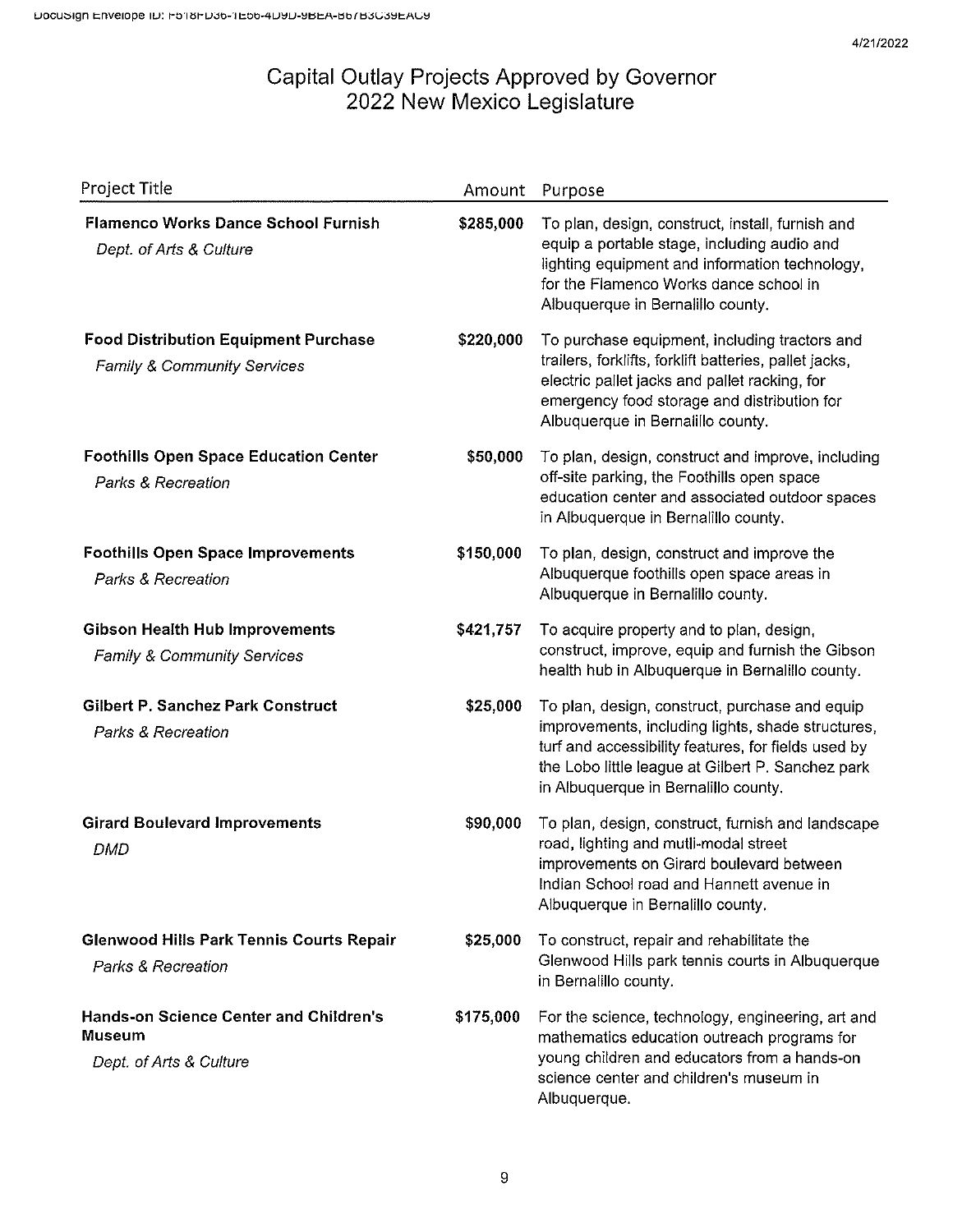| Project Title                                                                              | Amount    | Purpose                                                                                                                                                                                                                                                                                        |
|--------------------------------------------------------------------------------------------|-----------|------------------------------------------------------------------------------------------------------------------------------------------------------------------------------------------------------------------------------------------------------------------------------------------------|
| <b>Highland Senior Center Renovation</b><br><b>Senior Affairs</b>                          | \$353,358 | For renovations to the Highland senior center in<br>Albuquerque in Bernalillo county.                                                                                                                                                                                                          |
| Highway 45 and 118th Street Improvements<br><b>DMD</b>                                     | \$100,000 | To plan, design and construct road improvements<br>to highway 45, from Central avenue southwest to<br>Gun Club road southwest, and to 118th street<br>southwest in Bernalillo county.                                                                                                          |
| <b>Hillerman Library Parking Lot</b><br><b>DMD</b>                                         | \$275,000 | To plan, design, construct and replace the west<br>parking lot at the Tony Hillerman public library,<br>including curb and gutter, drive pads, drainage,<br>sidewalks and lighting, in Albuquerque in<br>Bernalillo county.                                                                    |
| Historic Route 66 Anniversary History and<br><b>Celebration</b><br>Dept. of Arts & Culture | \$50,000  | For the Albuquerque arts and culture department<br>for the historic route 66 anniversary history and<br>celebration project.                                                                                                                                                                   |
| <b>Indoor Arena Improvements</b><br>Parks & Recreation                                     | \$325,000 | To plan, design, construct, purchase, equip and<br>install improvements to an indoor arena, including<br>an artificial field and dasher setup, in<br>Albuquerque in Bernalillo county.                                                                                                         |
| <b>Intelligent Transportation System (ITS)</b><br><b>DMD</b>                               | \$25,000  | To plan, design, construct, replace, expand and<br>improve the Albuquerque traffic management<br>system and intelligent traffic system, including<br>purchase and installation of related heavy<br>equipment and information technology and<br>equipment, in Albuquerque in Bernalillo county. |
| <b>International District Library Park</b><br>Parks & Recreation                           | \$450,000 | To develop, plan, design, construct and equip an<br>international district library park in Albuquerque in<br>Bernalillo county.                                                                                                                                                                |
| <b>Isotopes Stadium Improvements</b><br><b>DMD</b>                                         | \$175,000 | To plan, design, construct, purchase, equip,<br>install, furnish, improve and update Isotopes<br>stadium in Albuquerque in Bernalillo county.                                                                                                                                                  |
| <b>Jerry Cline Tennis Center</b><br><b>Parks &amp; Recreation</b>                          | \$210,000 | To plan, design and construct improvements to<br>the Jerry Cline tennis complex to host major<br>regional tournaments in Albuquerque in Bernalillo<br>county.                                                                                                                                  |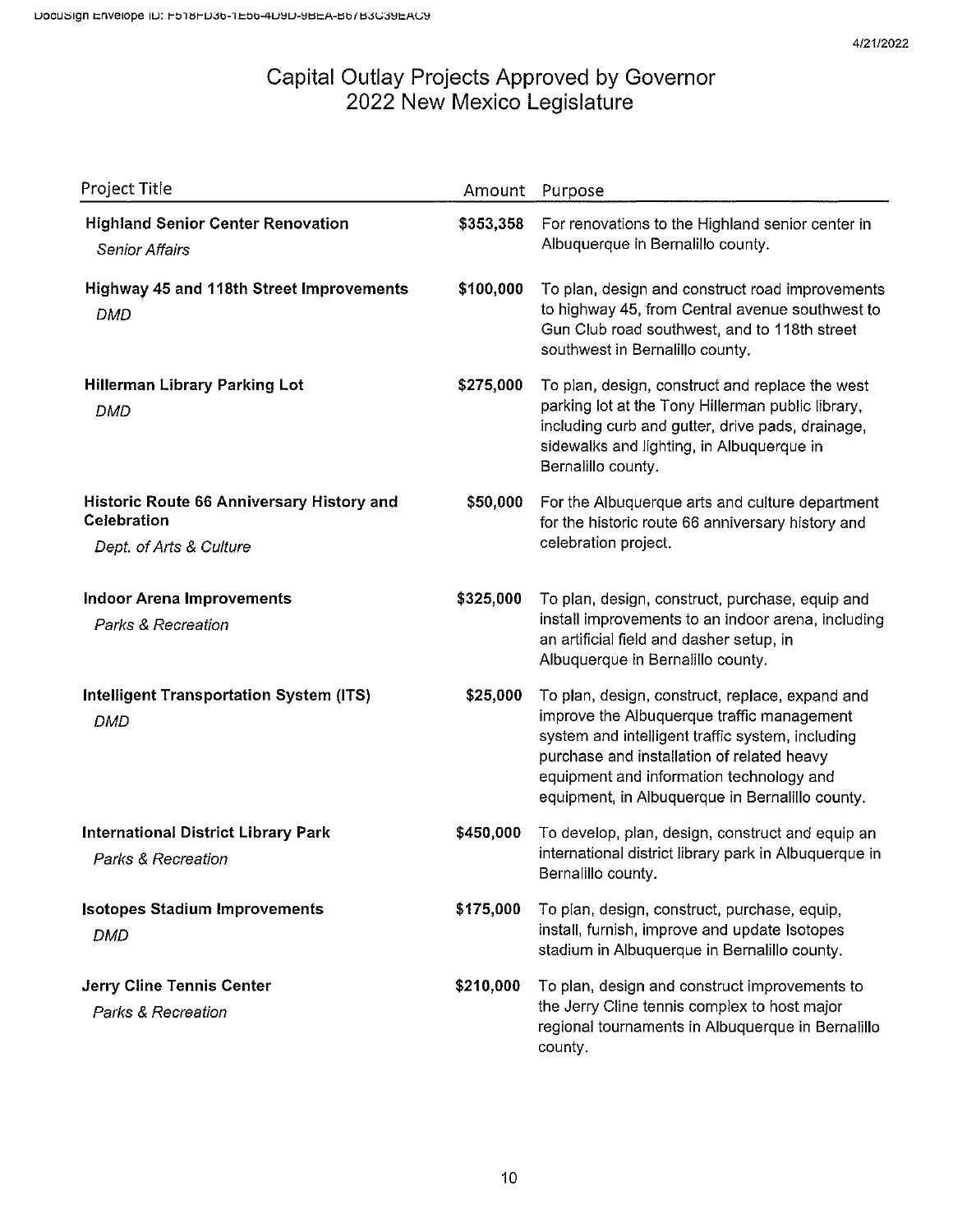| Project Title                                                                                                                                                                       | Amount    | Purpose                                                                                                                                                                                                                                                                                                                                                                                            |
|-------------------------------------------------------------------------------------------------------------------------------------------------------------------------------------|-----------|----------------------------------------------------------------------------------------------------------------------------------------------------------------------------------------------------------------------------------------------------------------------------------------------------------------------------------------------------------------------------------------------------|
| <b>Joan Jones Community Center</b><br><b>Family &amp; Community Services</b>                                                                                                        | \$75,000  | To plan, design and construct a community<br>center, including a warming kitchen, a workout<br>room and a basketball gym, in Albuquerque in<br>Bernalillo county.                                                                                                                                                                                                                                  |
| Juan Tabo Hills Fire Station Land<br><b>Acquisition, Construction and</b><br><b>Improvements - Extend Time</b><br>Albuquerque Fire Rescue<br><b>Original Appropriation \$60,000</b> | \$0       | The time of expenditure for the local government<br>division project in Subsection 26 of Section 26 of<br>Chapter 80 of Laws 2018 to acquire land and<br>rights of way and to plan, design, construct,<br>renovate, upgrade and equip phase 1 of a fire<br>station in the Juan Tabo Hills area of southeast<br>Albuquerque in Bernalillo county is extended<br>through fiscal year 2024.           |
| Juan Tabo Hills Park Phase 3<br>Parks & Recreation                                                                                                                                  | \$400,000 | To plan, design and construct phase three of<br>Juan Tabo Hills park in Albuguerque in Bernalillo<br>county.                                                                                                                                                                                                                                                                                       |
| <b>Kirtland Park/Thomas Bell Community</b><br><b>Center Mural Repair</b><br><b>Family &amp; Community Services</b>                                                                  | \$20,000  | To plan, design, construct, repair and restore a<br>mural on the grounds of Kirtland park and<br>Thomas Bell community center in Albuquerque<br>in Bernalillo county.                                                                                                                                                                                                                              |
| <b>Ladera Road Northwest Improvements -</b><br><b>Extend Time</b><br>DMD<br>Original Appropriation \$200,800                                                                        | \$0       | The time of expenditure for the department of<br>transportation project in Subsection 13 of Section<br>32 of Chapter 80 of Laws 2018 to acquire rights<br>of way and to plan, design and construct Ladera<br>road NW, including pedestrian and traffic control<br>features, between Gavin road and Coors<br>boulevard in Albuquerque in Bernalillo county is<br>extended through fiscal year 2024. |
| <b>Law Enforcement Facilities Modernize</b><br><b>Renovation</b><br>Albuquerque Police Department                                                                                   | \$180,000 | To renovate, repair, upgrade and otherwise<br>improve police department facilities in<br>Albuquerque in Bernalillo county.                                                                                                                                                                                                                                                                         |
| <b>Lead Avenue and Coal Avenue</b><br>DMD                                                                                                                                           | \$300,000 | To plan, design and construct improvements for<br>road functionality and safety on Lead avenue SE<br>and Coal avenue SE in Albuquerque in Bernalillo<br>county.                                                                                                                                                                                                                                    |
| <b>Life Skills Education Program</b><br>Family & Community Services                                                                                                                 | \$120,000 | For expansion of a life skills education program<br>for incarcerated individuals and their families and<br>juvenile offenders and their families to break the<br>generational cycle of incarceration.                                                                                                                                                                                              |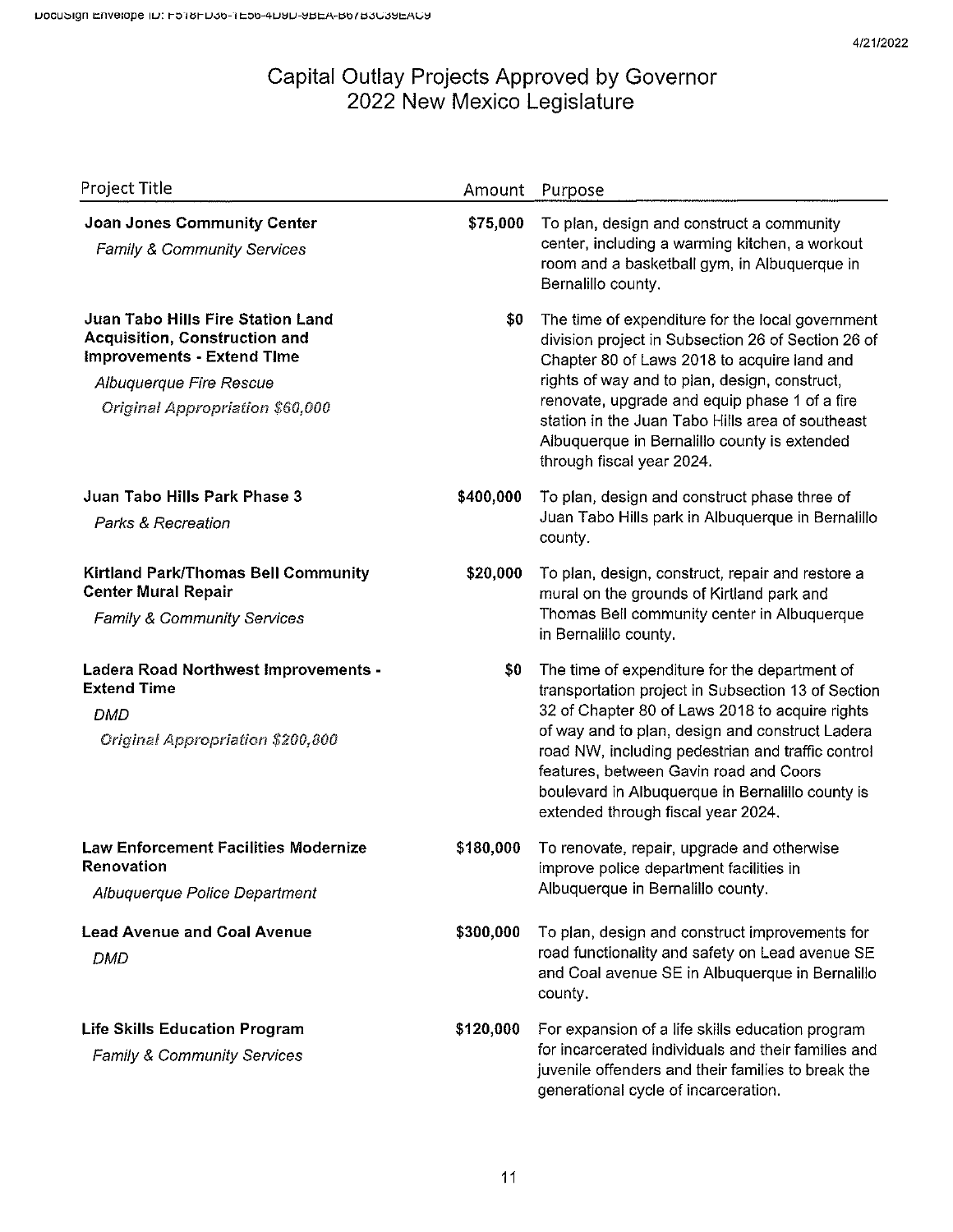| Project Title                                                                              | Amount    | Purpose                                                                                                                                                                                                                                                                        |
|--------------------------------------------------------------------------------------------|-----------|--------------------------------------------------------------------------------------------------------------------------------------------------------------------------------------------------------------------------------------------------------------------------------|
| Lobo Little League Improvements<br>Parks & Recreation                                      | \$70,000  | To plan, design and construct improvements to<br>the facilities and fields used by the Lobo little<br>league, including artificial turf, lighting, security,<br>fencing and shade structures, in Albuquerque in<br>Bernalillo county.                                          |
| <b>Los Altos Golf Course Improvements</b><br>Parks & Recreation                            | \$50,000  | To plan, design and construct improvements to<br>Los Altos golf course, including resurfacing cart<br>paths, the addition of lights to the driving range, a<br>deck addition to the clubhouse and expanding<br>dining and event space, in Albuquerque in<br>Bernalillo county. |
| <b>Los Altos Park Renovation</b><br><b>Parks &amp; Recreation</b>                          | \$725,000 | To plan, design, construct, renovate, rehabilitate,<br>preserve, improve and equip Los Altos park,<br>including irrigation systems, forestry, lighting,<br>fencing and amenities, in Albuquerque in<br>Bernalillo county.                                                      |
| <b>Los Tomases Park Renovation</b><br>Parks & Recreation                                   | \$280,000 | To plan, design and construct improvements,<br>including playground renovation, turf, lighting and<br>landscaping, to Los Tomases park in<br>Albuquerque in Bernalillo county.                                                                                                 |
| <b>Los Volcanes Senior Center</b><br><b>Senior Affairs</b>                                 | \$430,000 | To plan, design, construct, renovate, equip and<br>furnish Los Volcanes senior center in<br>Albuquerque in Bernalillo county.                                                                                                                                                  |
| <b>Low-income Food and Enrichment</b><br>Program<br><b>Family &amp; Community Services</b> | \$50,000  | For the low-income food and enrichment program<br>that prepares and delivers free or subsidized<br>meals for low-income, medically challenged or<br>homebound people living in Albuquerque and<br>surrounding areas.                                                           |
| <b>Maloof Airpark Improvements</b><br>Parks & Recreation                                   | \$90,000  | To plan, design, construct and improve George J.<br>Maloof memorial air park in Albuquerque in<br>Bernalillo county.                                                                                                                                                           |
| <b>Manzano Mesa Pickleball Facility</b><br>Parks & Recreation                              | \$970,000 | To plan, design, construct and improve the<br>Manzano Mesa pickleball courts, including the<br>addition of courts, restrooms and support<br>buildings, in Albuquerque in Bernalillo county.                                                                                    |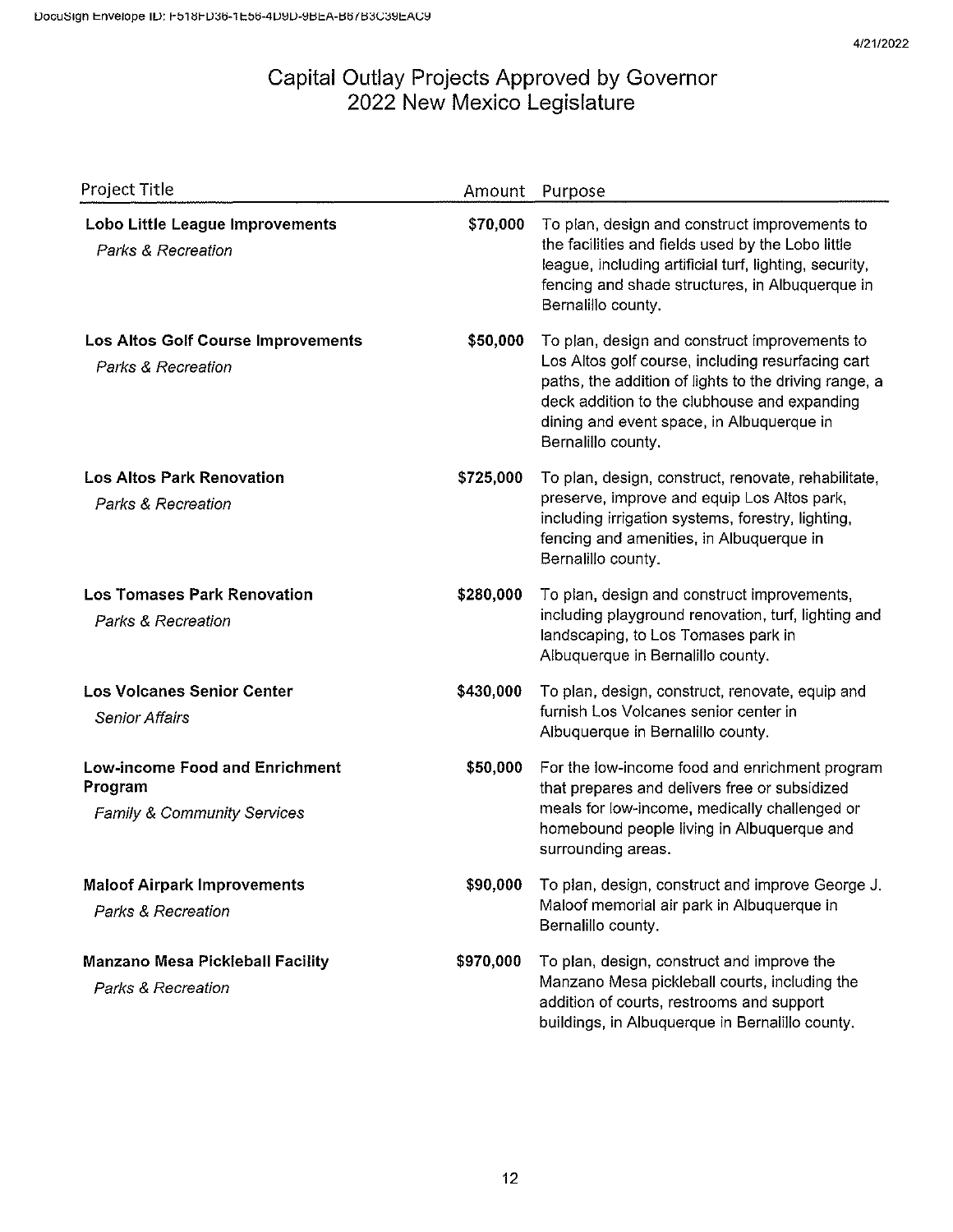| Project Title                                                                 | Amount    | Purpose                                                                                                                                                                                                                                    |
|-------------------------------------------------------------------------------|-----------|--------------------------------------------------------------------------------------------------------------------------------------------------------------------------------------------------------------------------------------------|
| <b>Marion L. Fox Memorial Park</b><br><b>Parks &amp; Recreation</b>           | \$75,000  | To plan, design, construct, improve and equip<br>Marion L. Fox memorial park, including play<br>areas, shade structures, site furnishings, courts<br>and associated landscaping, in Albuquerque in<br>Bernalillo county.                   |
| Mariposa Park Pond Renovation<br>Parks & Recreation                           | \$50,000  | To plan, design, construct, improve and renovate<br>Mariposa park, including ponds and other areas,<br>in Albuquerque in Bernalillo county.                                                                                                |
| <b>Matheson Park Security and Light Install</b><br>Parks & Recreation         | \$16,000  | To plan, design, construct and equip security<br>improvements at Matheson park in Albuquerque<br>in Bernalillo county.                                                                                                                     |
| <b>McKinely Bike Safety and Ed Center</b><br>Renovation<br>Parks & Recreation | \$75,000  | To plan, design and construct building<br>renovations for the city bike safety and teen<br>center operated by the boys and girls club in<br>Albuquerque in Bernalillo county.                                                              |
| <b>McMahon Boulevard NW</b><br><b>DMD</b>                                     | \$200,000 | To acquire land for and to plan, design, construct<br>and improve McMahon boulevard NW from<br>Kayenta boulevard NW to Rockcliff drive NW,<br>including four lanes, sidewalks and street lighting,<br>in Albuquerque in Bernalillo county. |
| <b>Mental Health Services</b><br><b>Family &amp; Community Services</b>       | \$140,000 | To contract for mental health services in<br>Albuquerque.                                                                                                                                                                                  |
| <b>Mental Health Services</b><br><b>Family &amp; Community Services</b>       | \$115,000 | To contract for mental health services in<br>Albuquerque.                                                                                                                                                                                  |
| <b>Mentoring African American Students</b><br>Family & Community Services     | \$50,000  | To contract for services for mentoring African<br>American students in Albuquerque.                                                                                                                                                        |
| Mesa del Sol Boulevard<br>DMD                                                 | \$100,000 | To plan, design and construct a road from the<br>Mesa del Sol interchange to the Mesa del Sol<br>town center in Albuquerque in Bernalillo county.                                                                                          |
| Mesa del Sol East Plat Lift Station<br>DMD                                    | \$50,000  | To plan, design and construct a lift station on the<br>east plat of the Mesa del Sol economic<br>development hub in Bernalillo county.                                                                                                     |
| Mesa del Sol North Plat Lift Station<br><b>DMD</b>                            | \$50,000  | To plan, design and construct a lift station in the<br>north plat of the Mesa del Sol economic<br>development hub in Bernalillo county.                                                                                                    |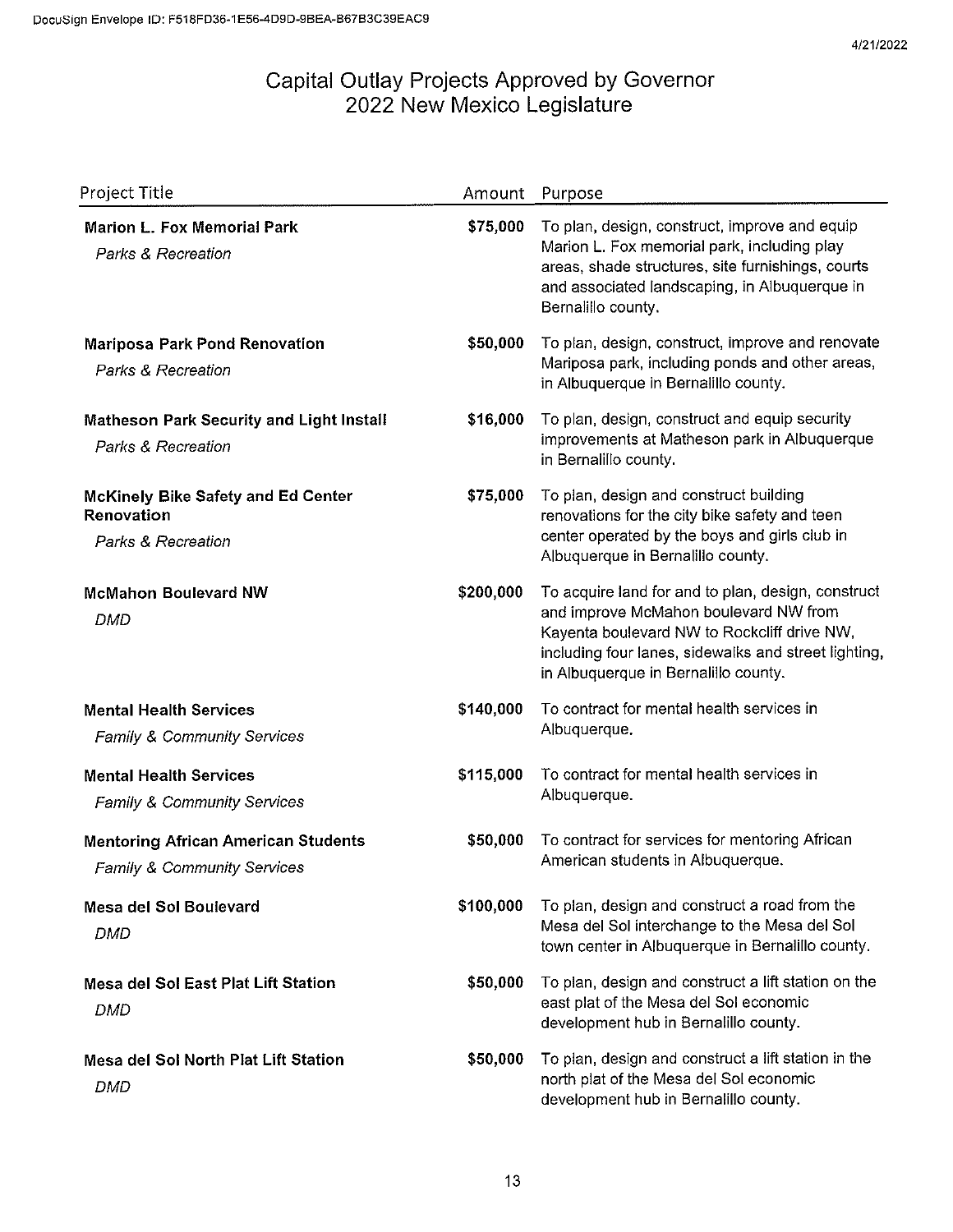| Project Title                                                                                                                                               | Amount    | Purpose                                                                                                                                                                                                                                                                                                                                                                                        |
|-------------------------------------------------------------------------------------------------------------------------------------------------------------|-----------|------------------------------------------------------------------------------------------------------------------------------------------------------------------------------------------------------------------------------------------------------------------------------------------------------------------------------------------------------------------------------------------------|
| <b>Mesa Verde Park Renovation</b><br><b>Parks &amp; Recreation</b>                                                                                          | \$150,000 | To plan, design, construct, improve and equip<br>Mesa Verde park, including play areas, shade<br>structures, site furnishings, courts and<br>landscaping, in Albuquerque in Bernalillo county.                                                                                                                                                                                                 |
| Mile High Little League Fields and<br>Infrastructure Improvements - Extend Time<br><b>Parks &amp; Recreation</b><br><b>Original Appropriation \$255,800</b> | \$0       | The time of expenditure for the local government<br>division project in Subsection 32 of Section 26 of<br>Chapter 80 of Laws 2018 to plan, design and<br>construct improvements, renovations and<br>upgrades to the fields and infrastructure of the<br>Mile High little league in Albuquerque in Bernalillo<br>county is extended through fiscal year 2024.                                   |
| <b>Mobile Stage Purchase</b><br><b>Parks &amp; Recreation</b>                                                                                               | \$175,000 | To purchase and equip a mobile stage for<br>Albuquerque in Bernalillo county.                                                                                                                                                                                                                                                                                                                  |
| <b>Montano Road NW Landscape</b><br><b>Improvements</b><br>DMD                                                                                              | \$39,769  | To plan, design and landscape medians on<br>Montano road NW from Taylor Ranch road NW to<br>Unser boulevard NW in Albuquerque in Bernalillo<br>county.                                                                                                                                                                                                                                         |
| <b>Montgomery Pool Improvements</b><br>Parks & Recreation                                                                                                   | \$925,000 | To plan, design, develop, construct, improve,<br>rehabilitate, expand, furnish and equip<br>Montgomery pool in Albuquerque in Bernalillo<br>county.                                                                                                                                                                                                                                            |
| <b>Morningside Park</b><br>Parks & Recreation                                                                                                               | \$250,000 | To plan, design, construct and replace<br>playground equipment at Morningside park in<br>Albuquerque in Bernalillo county.                                                                                                                                                                                                                                                                     |
| <b>Museum Education Center</b><br>Dept. of Arts & Culture                                                                                                   | \$780,000 | To rehabilitate, plan, design, renovate, construct<br>and improve the Albuquerque museum, including<br>the museum education center, educational<br>spaces, offices, a parking lot, heating, ventilation<br>and air conditioning systems, fire suppression<br>systems, restrooms, a sculpture garden and the<br>purchase and installation of equipment, in<br>Albuquerque in Bernalillo county. |
| <b>National Flamenco Institute</b><br>Dept. of Arts & Culture                                                                                               | \$145,000 | To equip and furnish education and performance<br>spaces, sound and lighting, storage and video<br>computer technology for performance capture<br>and archives, for the national institute of<br>Flamenco arts and education in Albuquerque in<br>Bernalillo county.                                                                                                                           |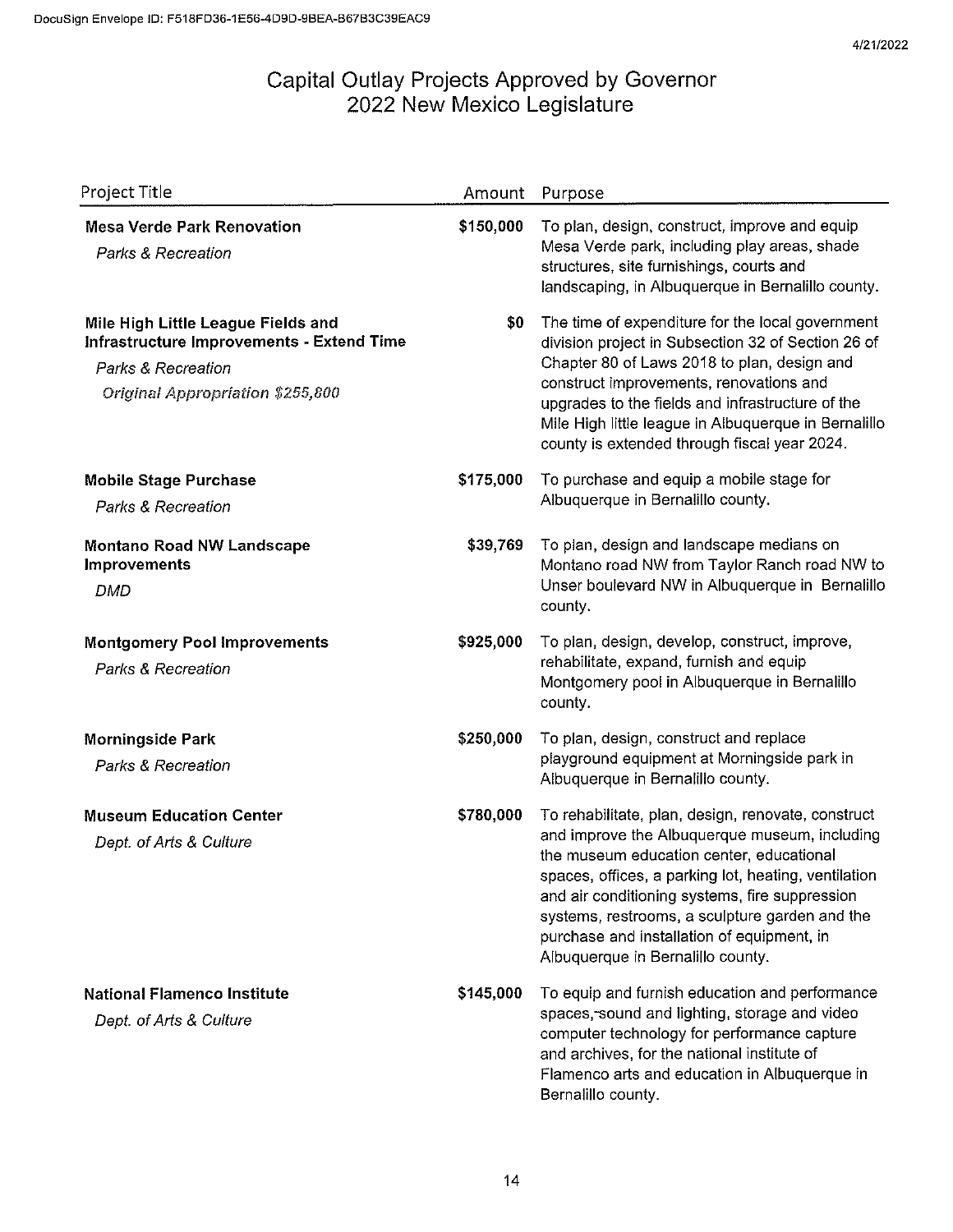| Project Title                                                                    | Amount      | Purpose                                                                                                                                                                                                                                                  |
|----------------------------------------------------------------------------------|-------------|----------------------------------------------------------------------------------------------------------------------------------------------------------------------------------------------------------------------------------------------------------|
| <b>Neighborhood Intersection Lighting</b><br><b>DMD</b>                          | \$65,000    | To acquire land and rights of way and to plan,<br>design, demolish, construct and equip lighting in<br>neighborhood intersections in Albuquerque in<br>Bernalillo county.                                                                                |
| <b>New Day Homeless Facility Fence</b><br><b>Family &amp; Community Services</b> | \$45,000    | To plan, design, construct and equip fencing for a<br>shelter for homeless youth in Albuquerque in<br>Bernalillo county.                                                                                                                                 |
| <b>New Day Multipurpose Center Fence</b><br>Family & Community Services          | \$35,000    | To plan, design, construct and equip fencing for a<br>drop-in center for youth experiencing<br>homelessness at Copper avenue and Central<br>avenue in Albuquerque in Bernalillo county.                                                                  |
| <b>NM Veterans' Memorial</b><br>Parks & Recreation                               | \$175,000   | To plan, design, construct, improve and renovate<br>the New Mexico veterans' memorial, including a<br>veterans' service center, restrooms, memorials<br>and an amphitheater, in Albuquerque in Bernalillo<br>county.                                     |
| North Domingo Baca Pool<br><b>Parks &amp; Recreation</b>                         | \$3,940,000 | To plan, design, construct, equip and improve the<br>north Domingo Baca pool, including landscaping,<br>parking and recreation furnishings, in<br>Albuquerque in Bernalillo county.                                                                      |
| <b>North Valley Dog Park</b><br>Parks & Recreation                               | \$25,000    | To plan, design and construct a dog park in the<br>north valley of Albuquerque in Bernalillo county.                                                                                                                                                     |
| North Valley Senior Center Renovation<br><b>Senior Affairs</b>                   | \$2,971,442 | For renovations to the North Valley senior center<br>in Albuquerque in Bernalillo county.                                                                                                                                                                |
| <b>Northeast Area Command Police Station</b><br>Albuquerque Police Department    | \$200,000   | To plan, design, construct and purchase<br>equipment for the northeast area command<br>police station in Albuquerque in Bernalillo county.                                                                                                               |
| Nuevo Atrisco Plaza Phase 2<br>DMD                                               | \$1,150,000 | To plan, design, construct and equip<br>improvements to the community plaza at Coors<br>and Unser boulevards as part of the Nuevo<br>Atrisco phase 2 economic development plan in<br>Albuquerque in Bernalillo county.                                   |
| <b>Odelia Road NE Safety Improvements</b><br>DMD                                 | \$25,000    | To plan, design, construct, install and implement<br>traffic calming and pedestrian safety<br>improvements on Odelia road NE between<br>Broadway boulevard and University boulevard,<br>including road striping, in Albuquerque in<br>Bernalillo county. |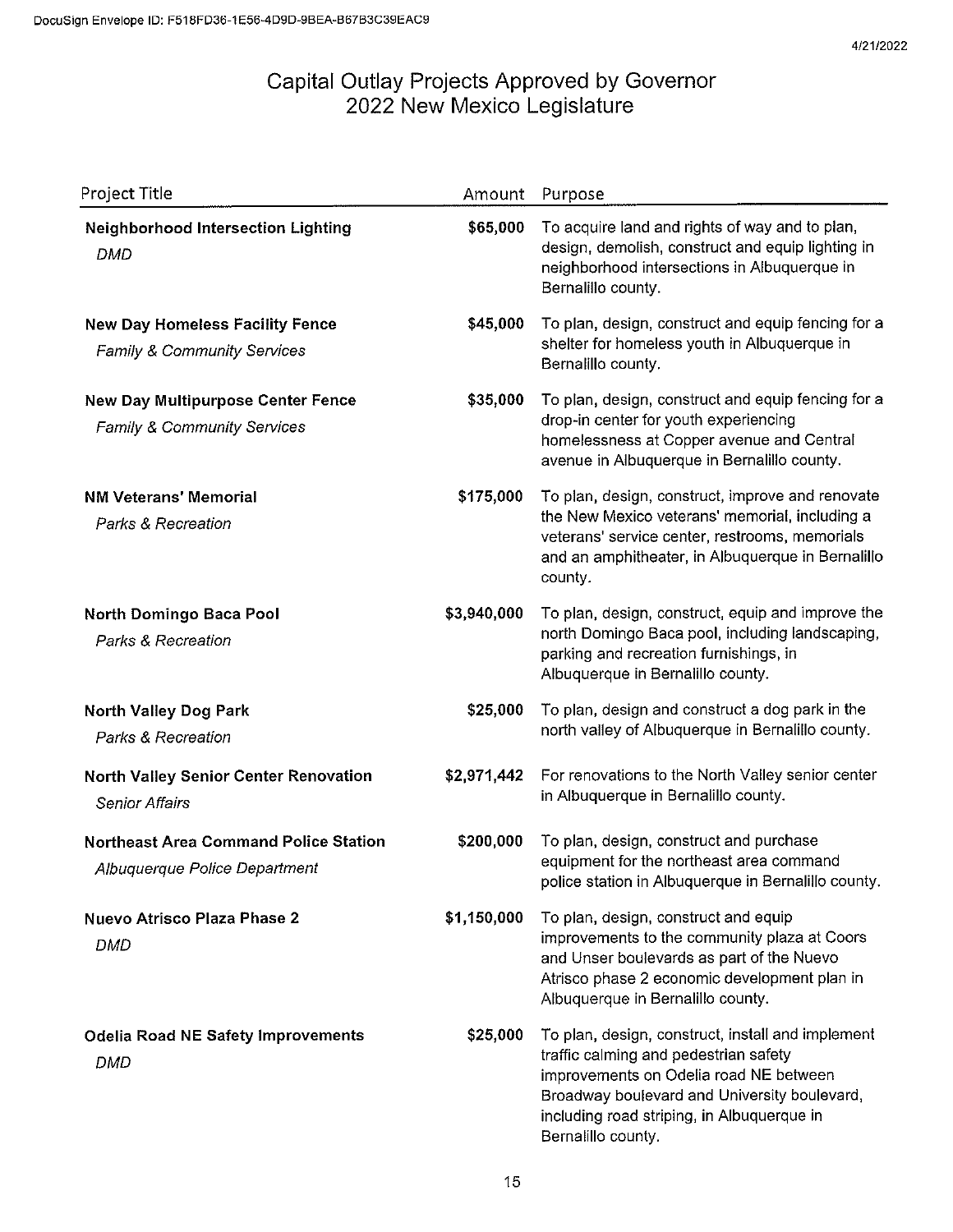| Project Title                                                                                                                                                                                                                    | Amount      | Purpose                                                                                                                                                                                                                                                                                                                                                                                                                                                                                                                                                                                                   |
|----------------------------------------------------------------------------------------------------------------------------------------------------------------------------------------------------------------------------------|-------------|-----------------------------------------------------------------------------------------------------------------------------------------------------------------------------------------------------------------------------------------------------------------------------------------------------------------------------------------------------------------------------------------------------------------------------------------------------------------------------------------------------------------------------------------------------------------------------------------------------------|
| PAH! Hiland Deaf Blind and Hard of<br><b>Hearing Complex</b><br>Family & Community Services                                                                                                                                      | \$400,000   | To acquire land, easements and rights of way<br>and to plan, design, construct, furnish and equip<br>the PAH! Hiland plaza apartment complex,<br>including specialized design elements and<br>equipment, for the deaf, deaf/blind, and hard-of-<br>hearing communities in Albuquerque in Bernalillo<br>county.                                                                                                                                                                                                                                                                                            |
| <b>Palo Duro Senior Center Renovation</b><br><b>Senior Affairs</b>                                                                                                                                                               | \$1,000,000 | For renovations to the Palo Duro senior center in<br>Albuquerque in Bernalillo county.                                                                                                                                                                                                                                                                                                                                                                                                                                                                                                                    |
| <b>Park Improvements</b><br>Parks & Recreation                                                                                                                                                                                   | \$10,000    | To plan, design, demolish, construct, purchase,<br>install and improve city parks, including drinking<br>fountains, bathrooms, lighting, shade structures<br>and signage, in Albuquerque in Bernalillo county.                                                                                                                                                                                                                                                                                                                                                                                            |
| <b>Parks Construct</b><br><b>Parks &amp; Recreation</b>                                                                                                                                                                          | \$200,000   | To acquire property for and to plan, design,<br>construct, renovate, expand and equip parks in<br>Albuquerque in Bernalillo county.                                                                                                                                                                                                                                                                                                                                                                                                                                                                       |
| Paseo de Las Montanas Trail Repair<br>Parks & Recreation                                                                                                                                                                         | \$26,665    | To plan, design, construct, purchase, furnish and<br>equip improvements to the Paseo de las<br>Montanas trail in Albuquerque in Bernalillo<br>County.                                                                                                                                                                                                                                                                                                                                                                                                                                                     |
| Paseo del Norte and Unser Boulevard<br><b>DMD</b>                                                                                                                                                                                | \$1,420,000 | To acquire rights of way and to plan, design,<br>construct, landscape and improve roads,<br>including Unser boulevard and paseo del Norte,<br>in Albuquerque in Bernalillo county.                                                                                                                                                                                                                                                                                                                                                                                                                        |
| Pat Hurley Park and Community Center<br><b>Improvements - Change to Improvements</b><br>to the Joan Jones Community Center -<br><b>Extend Time</b><br><b>Family &amp; Community Services</b><br>Original Appropriation \$200,000 | \$0         | The unexpended balance of the appropriation to<br>the local government division in Subsection 36 of<br>Section 26 of Chapter 80 of Laws 2018 to plan,<br>design, construct, expand, renovate, purchase<br>and install phase 2 improvements to the Pat<br>Hurley park and community center in<br>Albuquerque in Bernalillo county shall not be<br>expended for the original purpose but is changed<br>to plan, design, construct, expand, equip and<br>furnish phase 2 improvements to the Joan Jones<br>community center in Albuquerque. The time of<br>expenditure is extended through fiscal year 2024. |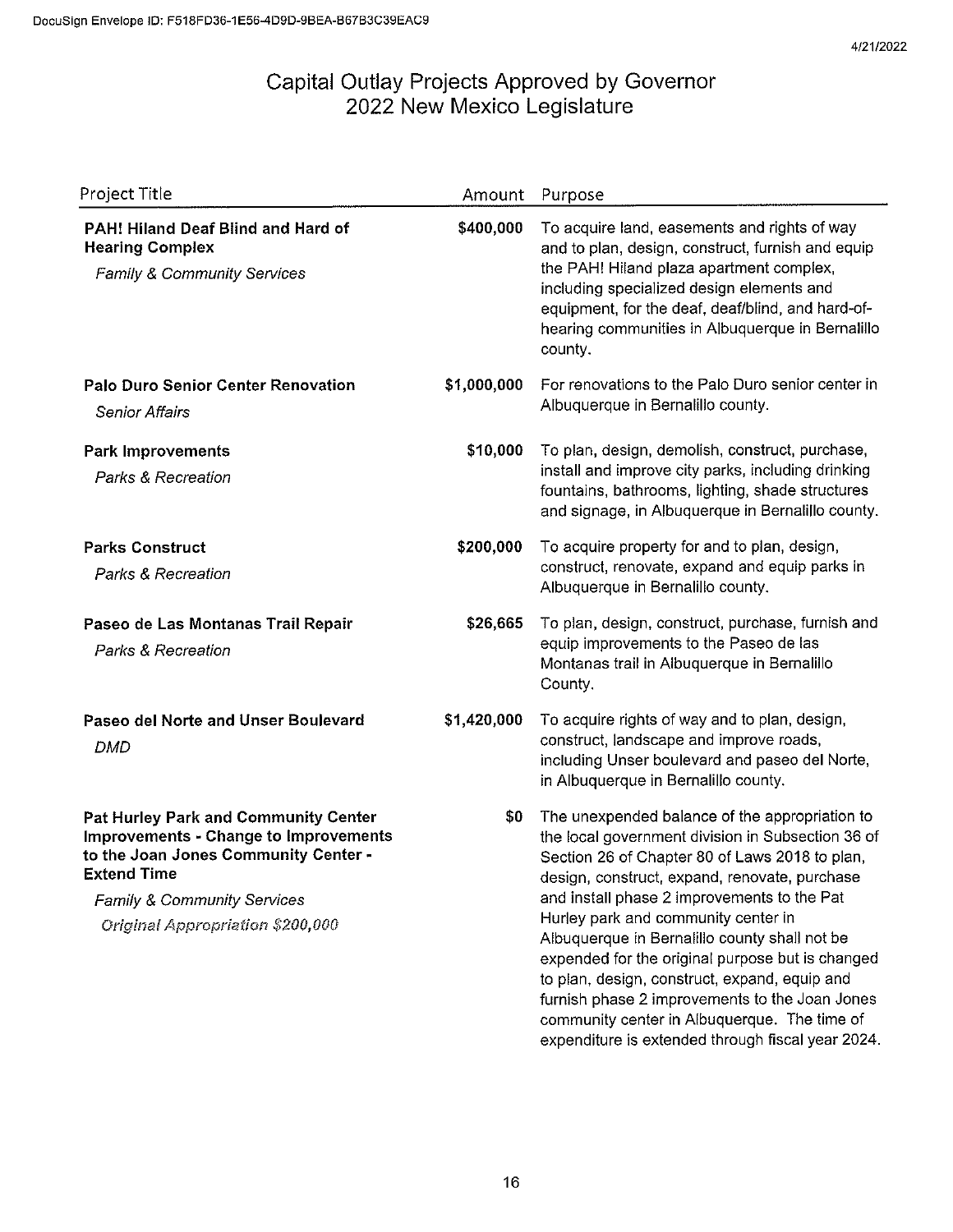| Project Title                                                                                                                                        | Amount      | Purpose                                                                                                                                                                                                                                                                                                                                                                            |
|------------------------------------------------------------------------------------------------------------------------------------------------------|-------------|------------------------------------------------------------------------------------------------------------------------------------------------------------------------------------------------------------------------------------------------------------------------------------------------------------------------------------------------------------------------------------|
| <b>Performing Visual Arts and Education</b><br>Center<br>Dept. of Arts & Culture                                                                     | \$1,766,000 | To perform site preparation and to plan, design,<br>construct, purchase, renovate, furnish and equip<br>buildings and grounds, including fencing and<br>infrastructure, for a performing visual arts and<br>education center in Albuquerque in Bernalillo<br>county.                                                                                                               |
| <b>Petroglyph Estates Park</b><br><b>Parks &amp; Recreation</b>                                                                                      | \$70,000    | To plan, design, construct, purchase and install<br>playground equipment, including associated site<br>work, at Petroglyph Estates park in Albuquerque<br>in Bernalillo county.                                                                                                                                                                                                    |
| Petroglyph Little League Renovation<br>Parks & Recreation                                                                                            | \$50,000    | To plan, design and construct improvements to<br>fields used by the Petroglyph little league at<br>Mariposa Basin park in Albuquerque in Bernalillo<br>county.                                                                                                                                                                                                                     |
| <b>Police Department Crime Scene Vehicle</b><br><b>Purchase - Extend Time</b><br>Albuquerque Police Department<br>Original Appropriation \$2,500,000 | \$0         | The time of expenditure for the local government<br>division project in Subsection 11 of Section 72 of<br>Chapter 81 of Laws 2020 to purchase and equip<br>a crime scene response vehicle for the police<br>department in Albuquerque in Bernalillo county is<br>extended through fiscal year 2024.                                                                                |
| <b>Police Department Technology</b><br><b>Modernization - Extend Time</b><br>Albuquerque Police Department<br>Original Appropriation \$923,000       | \$0         | The time of expenditure for the local government<br>division project in Subsection 103 of Section 35<br>of Chapter 81 of Laws 2020 to purchase and<br>equip video management system information<br>technology, including automated license plate<br>readers, for the Albuquerque police department in<br>Albuquerque in Bernalillo county is extended<br>through fiscal year 2024. |
| <b>Public Library Special Collections Branch</b><br>Renovation<br>Dept. of Arts & Culture                                                            | \$100,000   | To plan, design, construct, renovate and equip<br>the special collections library, including roofs and<br>heating, ventilation and air conditioning systems,<br>in Albuquerque in Bernalillo county.                                                                                                                                                                               |
| <b>Public Safety Facility and Equipment</b><br>Albuquerque Police Department                                                                         | \$100,000   | To plan, design, construct, improve, purchase<br>and install public safety facilities and equipment<br>in Albuquerque in Bernalillo county.                                                                                                                                                                                                                                        |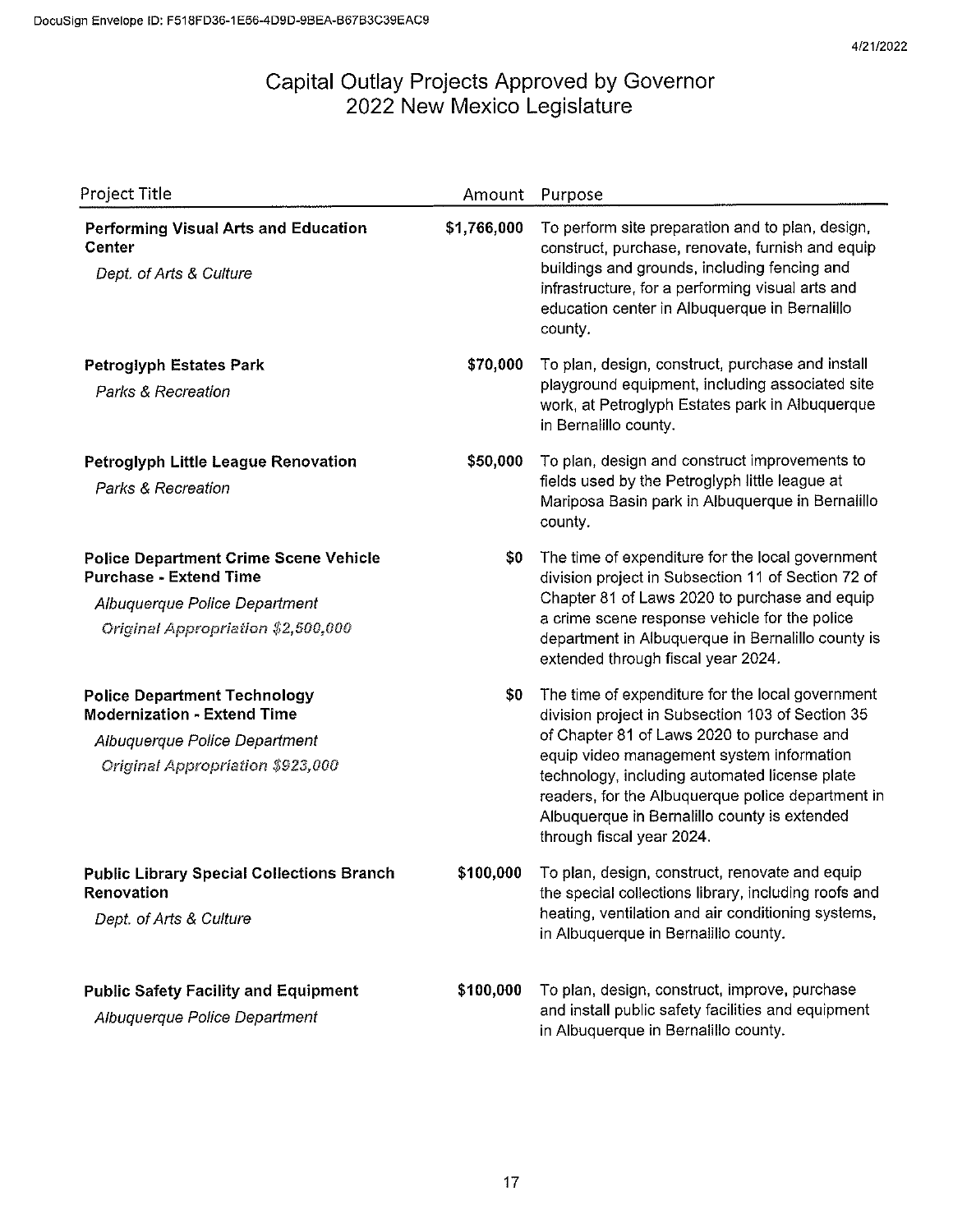| <b>Project Title</b>                                                                           | Amount      | Purpose                                                                                                                                                                                                                                                                                           |
|------------------------------------------------------------------------------------------------|-------------|---------------------------------------------------------------------------------------------------------------------------------------------------------------------------------------------------------------------------------------------------------------------------------------------------|
| <b>Public Safety Technology and Equipment</b><br>Albuquerque Police Department                 | \$110,000   | To expand and upgrade public safety equipment<br>and technologies citywide, including<br>communications systems, a crime laboratory,<br>field evidence systems and shot spotter systems,<br>in Albuquerque in Bernalillo county.                                                                  |
| <b>Public Safety Vehicles</b><br>Albuquerque Police Department                                 | \$181,000   | To purchase and equip public safety vehicles in<br>Albuquerque in Bernalillo county.                                                                                                                                                                                                              |
| <b>Pueblo Alto Flood Mitigation</b><br><b>DMD</b>                                              | \$335,000   | To acquire property and to plan, design, construct<br>and equip infrastructure for flood mitigation,<br>including storm water management, storm<br>drainage improvements, pump stations, green<br>infrastructure and storm water storage, for Pueblo<br>Alto in Albuquerque in Bernalillo county. |
| <b>Puerto del Sol Golf Course</b><br><b>Parks &amp; Recreation</b>                             | \$100,000   | To plan, design and construct improvements to<br>the Puerto del Sol golf course, including an<br>outdoor patio and dining space, in Albuquerque<br>in Bernalillo county.                                                                                                                          |
| <b>Recreation Facility</b><br>Parks & Recreation                                               | \$20,000    | To plan, design, construct and equip outdoor<br>recreation facilities, including a splash pad and<br>bicycle recreation track, in Albuquerque in<br>Bernalillo county.                                                                                                                            |
| <b>Refrigerated Food Truck Purchase</b><br>Family & Community Services                         | \$100,000   | To purchase and equip a refrigerated truck to<br>hold and distribute food to the homeless in<br>Albuquerque in Bernalillo county.                                                                                                                                                                 |
| <b>Regional Public Safety Center</b><br>Dept. of Arts & Culture                                | \$3,000,000 | To acquire easements and rights of way and to<br>plan, design, construct, equip and furnish<br>improvements to a public safety center in<br>southeast Albuquerque in Bernalillo county.                                                                                                           |
| Rio Grande Triangle Dog Park<br>Parks & Recreation                                             | \$115,000   | To plan, design and construct improvements to<br>the Rio Grande Triangle dog park in Albuquerque<br>in Bernalillo county.                                                                                                                                                                         |
| Robotic Science, Technology, Engineering<br>and Mathematics Program<br>Dept. of Arts & Culture | \$50,000    | For the robotic science, technology, engineering<br>and mathematics program in Albuquerque.                                                                                                                                                                                                       |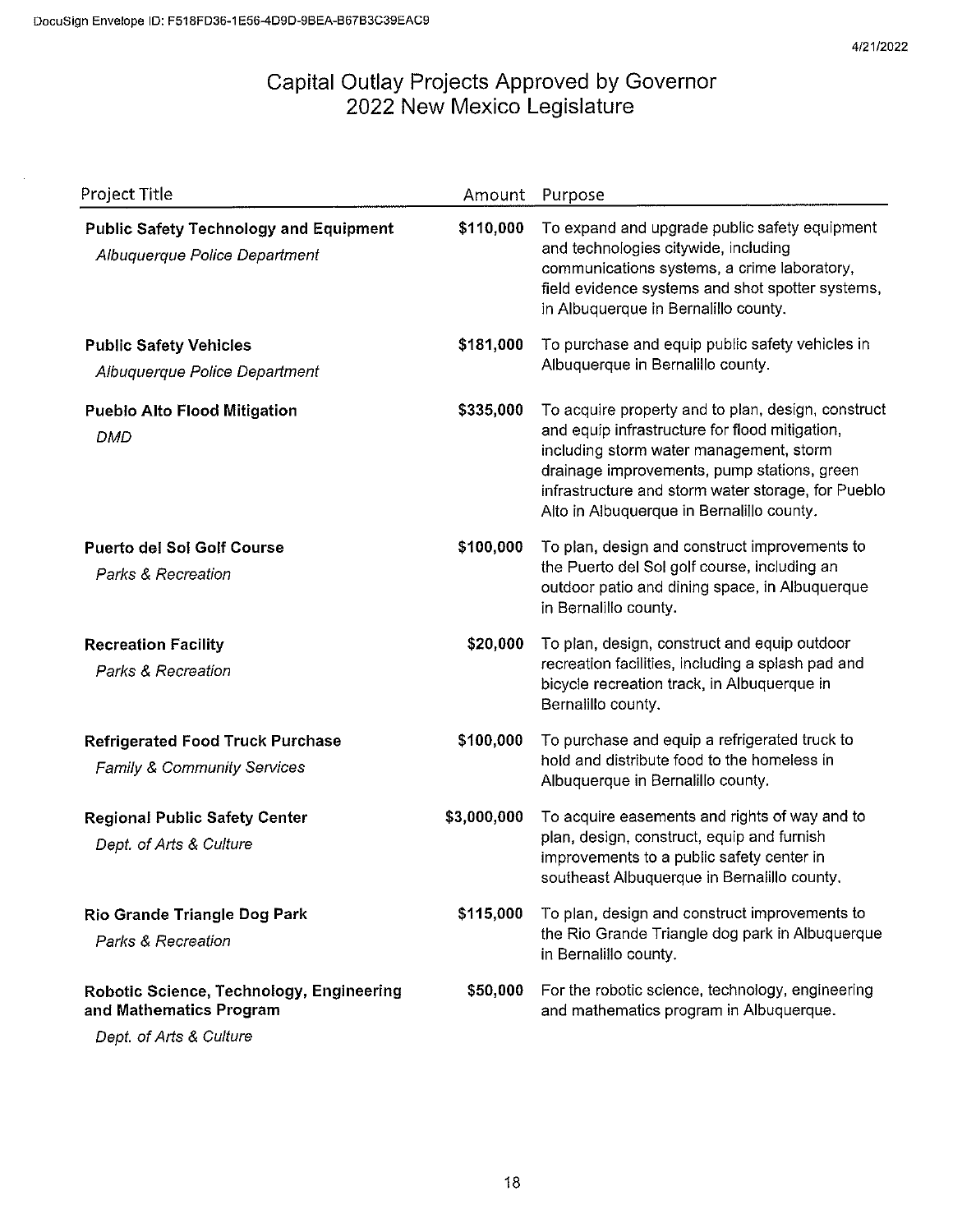| Project Title                                                                                                          | Amount       | Purpose                                                                                                                                                                                                                                                                            |
|------------------------------------------------------------------------------------------------------------------------|--------------|------------------------------------------------------------------------------------------------------------------------------------------------------------------------------------------------------------------------------------------------------------------------------------|
| <b>Route 66 Centennial Celebration</b><br><b>DMD</b>                                                                   | \$25,000     | To plan, design, construct, purchase, equip and<br>install improvements to route 66, including<br>roadwork, signage, historic preservation and<br>educational exhibits in preparation for the<br>national route 66 centennial celebration, in<br>Albuquerque in Bernalillo county. |
| <b>Route 66 Visitor Center</b><br><b>DMD</b>                                                                           | \$1,009,742  | To plan, design, construct, expand, furnish and<br>equip improvements to a visitor center and multi-<br>use trail along west Central avenue in<br>Albuquerque in Bernalillo county.                                                                                                |
| Salam Academy Solar Panels and HVAC<br>Equipment<br>Family & Community Services                                        | \$150,000    | To purchase and install solar panels and to<br>replace heating, ventilation and air conditioning<br>units at Salam academy in Albuquerque in<br>Bernalillo county.                                                                                                                 |
| Santa Barbara/Martineztown Gardens<br>Development<br><b>Parks &amp; Recreation</b>                                     | \$200,000    | To plan, design, construct and improve<br>community garden spaces in the Santa Barbara-<br>Martineztown neighborhood, including irrigation,<br>community gathering space, storage and<br>landscaping, in Albuquerque in Bernalillo county.                                         |
| <b>Saturday Minority Science, Technology,</b><br><b>Engineering and Mathematics Program</b><br>Dept. of Arts & Culture | \$100,000    | For the Saturday minority science, technology,<br>engineering and mathematics program for middle<br>school students in Albuquerque.                                                                                                                                                |
| Sawmill and Old Town Street and<br><b>Pedestrian RT</b><br><b>DMD</b>                                                  | \$10,605,000 | To acquire land and rights of way and to plan,<br>design, construct, demolish, improve, expand and<br>equip streets and pedestrian and vehicular routes<br>in the Sawmill and Old Town areas in<br>Albuquerque in Bernalillo county.                                               |
| <b>Sawmill Community Land Trust Plaza</b><br>Family & Community Services                                               | \$200,000    | To plan, design, construct and renovate the plaza<br>on the Sawmill community land trust in<br>Albuquerque in Bernalillo county.                                                                                                                                                   |
| <b>Shooting Range Park</b><br>Parks & Recreation                                                                       | \$130,000    | To plan, design, construct, renovate, upgrade<br>and expand Shooting Range park in Albuquerque<br>in Bernalillo county.                                                                                                                                                            |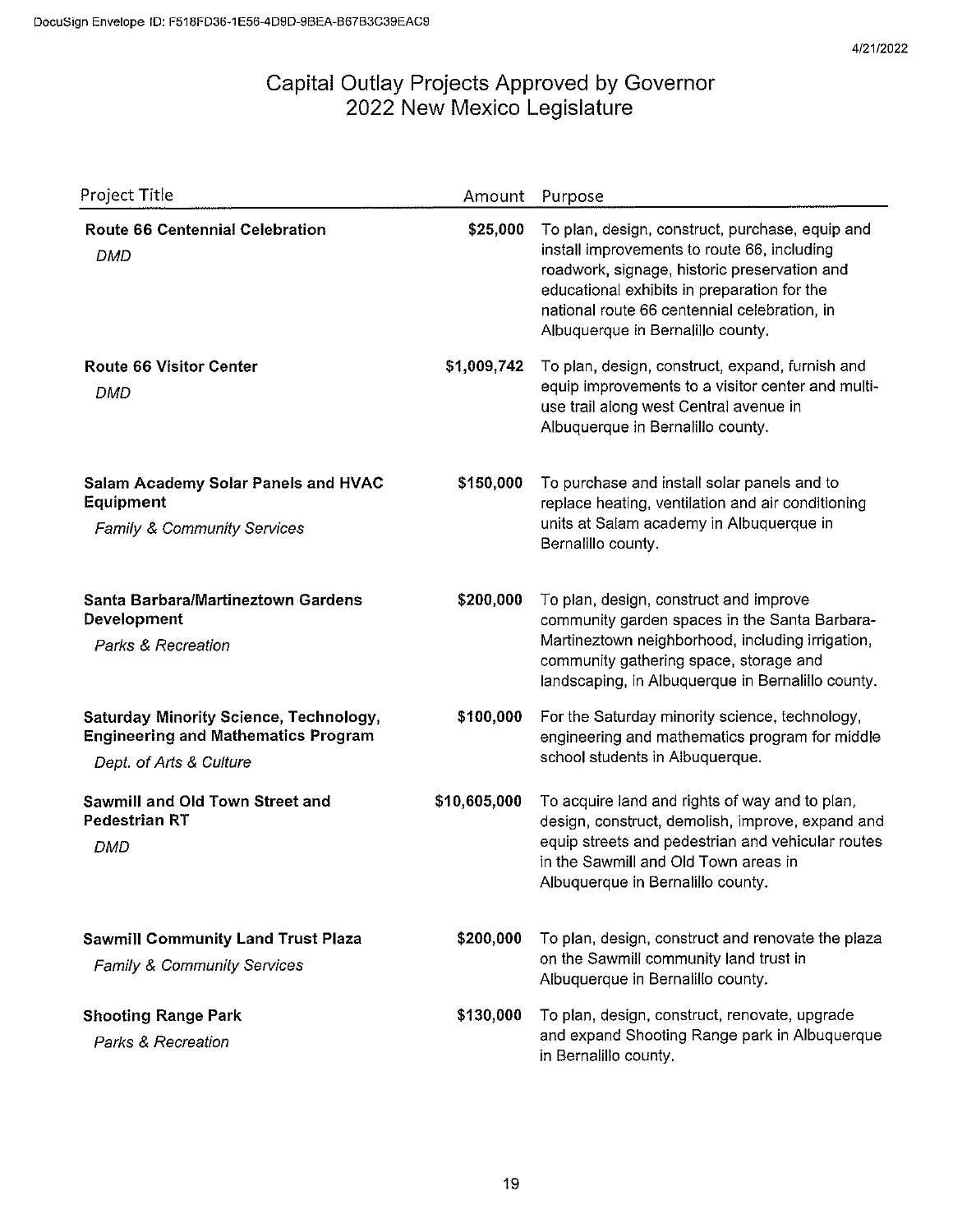| Project Title                                                                                                                       | Amount      | Purpose                                                                                                                                                                                                                                                                                                                             |
|-------------------------------------------------------------------------------------------------------------------------------------|-------------|-------------------------------------------------------------------------------------------------------------------------------------------------------------------------------------------------------------------------------------------------------------------------------------------------------------------------------------|
| South San Jose Park and Community<br><b>Center Improvements</b><br>Family & Community Services                                      | \$2,200,000 | To plan, design, construct, equip, furnish,<br>improve and upgrade Jack Candelaria<br>community center and south San Jose park,<br>including security technology upgrades, in<br>Albuquerque in Bernalillo county.                                                                                                                  |
| <b>Southeast Albuquerque Intersection</b><br><b>Access Improvements</b><br>DMD                                                      | \$50,000    | To acquire rights of way and to plan, design and<br>construct improvements for accessibility and<br>code compliance at intersections in southeast<br>Albuquerque in Bernalillo county.                                                                                                                                              |
| <b>Southeast Albuquerque Street Lighting</b><br>Upgrade<br><b>DMD</b>                                                               | \$50,000    | To plan, design, construct, improve and replace<br>arterial and residential street lighting in southeast<br>Albuquerque in Bernalillo county.                                                                                                                                                                                       |
| Southeast/Mid-Heights Park Construction -<br><b>Extend Time</b><br><b>Parks &amp; Recreation</b><br>Original Appropriation \$75,000 | \$0         | The time of expenditure for the local government<br>division project in Subsection 45 of Section 26 of<br>Chapter 80 of Laws 2018 to acquire land for and<br>to plan, design and construct a park facility in the<br>southeast and mid-heights area of Albuquerque<br>in Bernalillo county is extended through fiscal<br>year 2024. |
| Southwest Mesa Public Safety and<br><b>Community Complex</b><br>Albuquerque Fire Rescue                                             | \$350,000   | To acquire land and to plan, design and construct<br>a public safety center on the southwest mesa of<br>Albuquerque in Bernalillo county.                                                                                                                                                                                           |
| <b>Southwest Public Safety Center</b><br>Albuquerque Fire Rescue                                                                    | \$50,000    | To plan, design, purchase, construct, furnish and<br>equip a southwest public safety center in<br>Albuquerque in Bernalillo county.                                                                                                                                                                                                 |
| <b>Speed Reduction Technology</b><br>Albuquerque Police Department                                                                  | \$196,000   | To purchase, install and equip speed reduction<br>technology for the Albuquerque police<br>department in Albuquerque in Bernalillo county.                                                                                                                                                                                          |
| <b>Splash Pad Construct</b><br>Parks & Recreation                                                                                   | \$1,000,000 | To plan, design, construct, purchase, equip and<br>install splash pads in public parks in Albuquerque<br>in Bernalillo county.                                                                                                                                                                                                      |
| <b>Street Lights Install</b><br><b>DMD</b>                                                                                          | \$100,000   | To plan, design, construct, equip and install street<br>lights in Albuquerque in Bernalillo county.                                                                                                                                                                                                                                 |
| <b>Streets and Medians Improvements</b><br><b>DMD</b>                                                                               | \$200,000   | To plan, design, construct and improve streets,<br>medians and sidewalks in Albuquerque in<br>Bernalillo county.                                                                                                                                                                                                                    |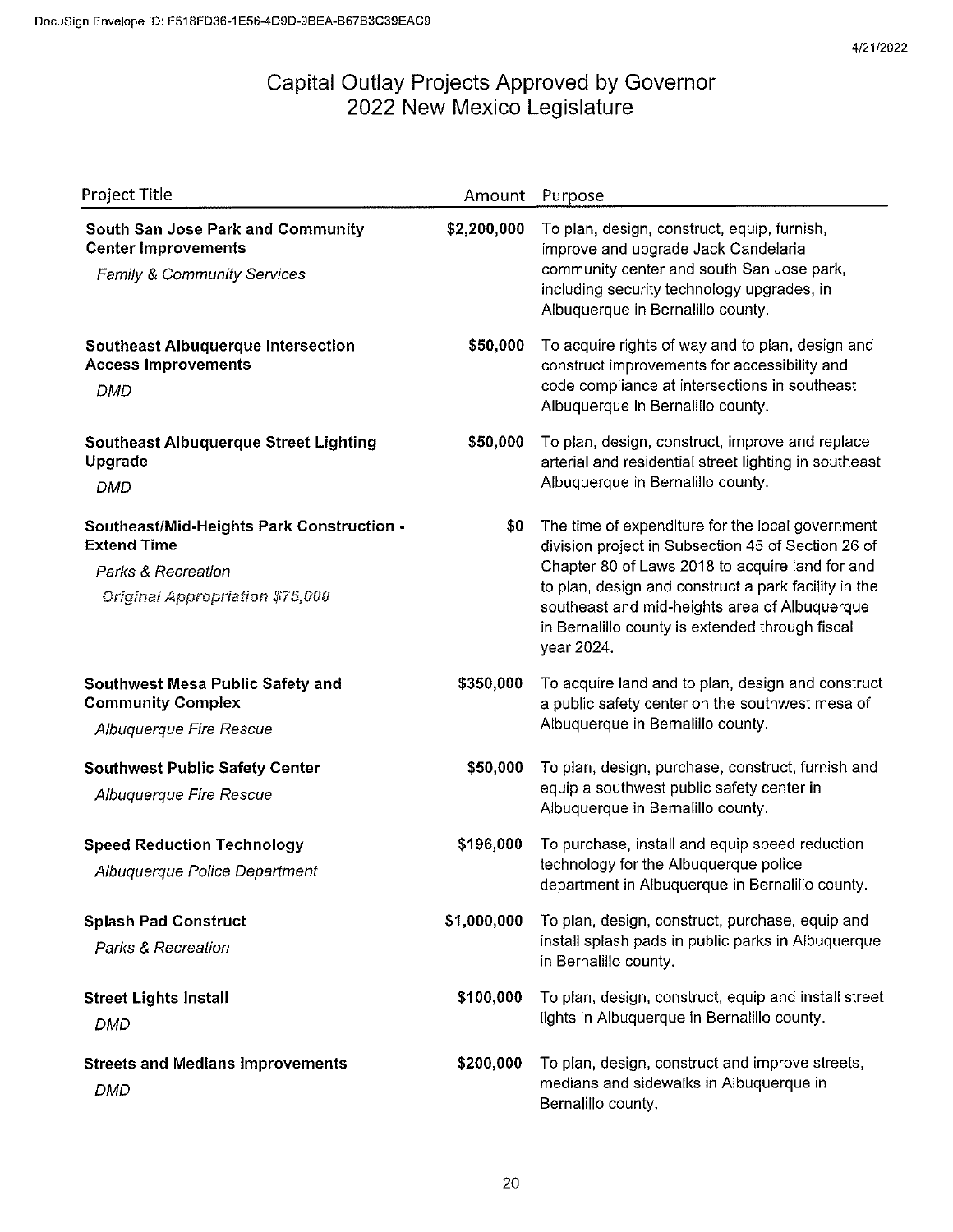| Project Title                                                                                                                                        | Amount      | Purpose                                                                                                                                                                                                                                                                                                                                                                                               |
|------------------------------------------------------------------------------------------------------------------------------------------------------|-------------|-------------------------------------------------------------------------------------------------------------------------------------------------------------------------------------------------------------------------------------------------------------------------------------------------------------------------------------------------------------------------------------------------------|
| Ventana Ranch Park Tennis Court Complex<br>Parks & Recreation                                                                                        | \$50,000    | To plan, design and construct improvements to<br>Ventana Ranch park, including infrastructure and<br>a tennis administrative office, in Albuquerque in<br>Bernalillo county.                                                                                                                                                                                                                          |
| Vista del Norte Park<br>Parks & Recreation                                                                                                           | \$225,000   | To plan, design, construct, improve and equip<br>Vista del Norte park in Albuquerque in Bernalillo<br>county.                                                                                                                                                                                                                                                                                         |
| <b>Warehouse and Vehicle Purchase</b><br><b>Family &amp; Community Services</b>                                                                      | \$120,399   | To acquire easements and rights of way and to<br>purchase, renovate, install, equip and renovate a<br>food storage and distribution warehouse and a<br>truck for food distribution in Albuquerque in<br>Bernalillo county.                                                                                                                                                                            |
| <b>West Central Redevelopment District</b><br><b>Infrastructure Improvements - Extend Time</b><br>Planning<br><b>Original Appropriation \$38,800</b> | \$0         | The time of expenditure for the local government<br>division project in Subsection 50 of Section 26 of<br>Chapter 80 of Laws 2018 to acquire land for and<br>to plan, design and construct infrastructure<br>improvements in the west Central avenue area<br>for the west Central metropolitan redevelopment<br>district in Albuquerque in Bernalillo county is<br>extended through fiscal year 2024. |
| <b>West Mesa Aquatic Center</b><br><b>Parks &amp; Recreation</b>                                                                                     | \$50,000    | To plan, design, construct and improve the West<br>Mesa aquatic center in Albuquerque in Bernalillo<br>county.                                                                                                                                                                                                                                                                                        |
| West Mesa Little League Facility<br>Parks & Recreation                                                                                               | \$50,000    | To plan, design, construct, renovate, purchase,<br>furnish and equip improvements, including a<br>clubhouse and concessions, at fields used by the<br>West Mesa little league in Albuquerque in<br>Bernalillo county.                                                                                                                                                                                 |
| <b>Westgate Community Center Phase 3</b><br><b>Family &amp; Community Services</b>                                                                   | \$5,260,000 | To plan, design, construct, furnish and equip<br>phase 3 improvements to the Westgate<br>community center, including the purchase of<br>equipment, information technology and related<br>equipment and infrastructure, in Albuquerque in<br>Bernalillo county.                                                                                                                                        |
| Westgate Little League Field<br>Parks & Recreation                                                                                                   | \$100,000   | To plan, design and construct improvements to a<br>field used by the Westgate little league, including<br>a concession and registration building, fencing<br>and restrooms, in Albuquerque in Bernalillo<br>county.                                                                                                                                                                                   |